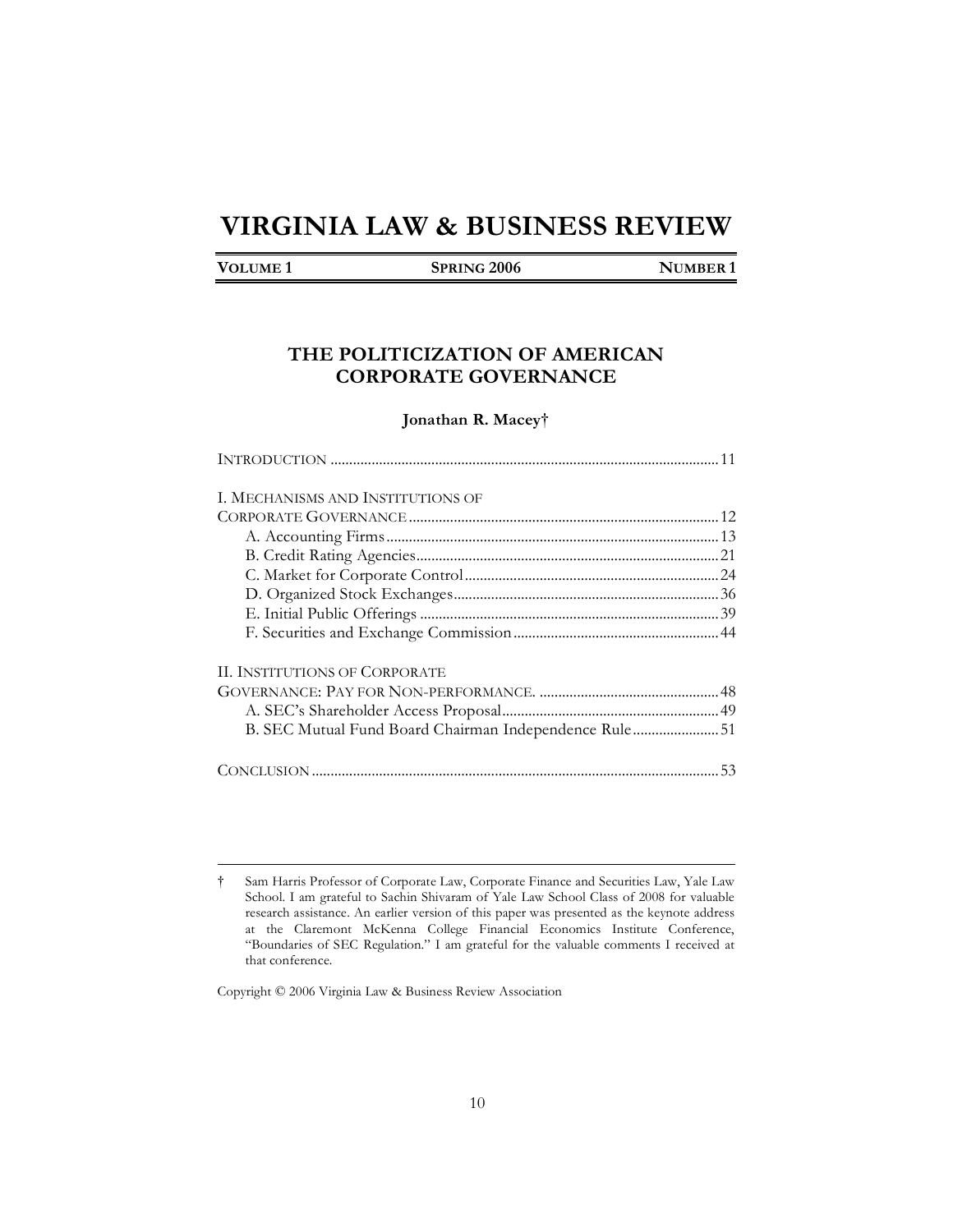$\overline{a}$ 

#### **INTRODUCTION**

THE governance of publicly-held corporations is effectuated by a number<br>of public and private institutions ranging from the Securities and of public and private institutions ranging from the Securities and Exchange Commission (SEC) to the market for corporate control. These institutions vary enormously in terms of their organizational forms and existential motivations, but they share the common characteristic of contributing to the control of agency costs faced by investors in public companies.

Equity investors rely on corporate governance systems. One of the most remarkable aspects of modern economic life is the fact that hundreds of millions of investors have been persuaded to part with hundreds of billions of dollars in exchange for residual claims on the cash flows of companies. The securities that represent these residual claims offer their owners virtually nothing in the way of formal legal protections. Shareholders do not have the right to repayment of their principal, ever. Companies issuing the equity claims have no obligation to repurchase the shares of investors, regardless of how well or poorly the issuing companies perform. These companies also, of course, are under no obligation to pay dividends or make any other sort of payments to equity claimants. And, while U.S. law does offer some protection for investors when managers and directors engage in palpable fraud or outright stealing, there is no judicial oversight of managerial competence, and virtually no review of negligence.<sup>1</sup>

The thesis of this article is that the institutions of corporate governance in the United States have become politicized. Regulations have caused the cartelization and ossification of important institutions like the accounting industry and the credit rating industry. Other politically-motivated rules have dramatically hobbled the market for corporate control, which historically has been the cornerstone of corporate governance. The observation generated by this thesis is that the politicization of the process of corporate governance has produced massively perverse results. Specifically, those corporate governance institutions that have performed the worst have been rewarded, while those institutions that have performed the best have been hampered by legal rules designed to impede their ability to operate. Rather than producing genuine reform, the wave of corporate governance, accounting, and capital markets

<sup>1.</sup> Joseph W. Bishop Jr., *Sitting Ducks and Decoy Ducks: New Trends in the Indemnification of Corporate Directors and Officers*, 77 YALE L.J. 1078, 1099 (1968) (stating that the search for cases in which directors have been held liable for "negligence uncomplicated by selfdealing" is "a search for a very small number of needles in a very large haystack.").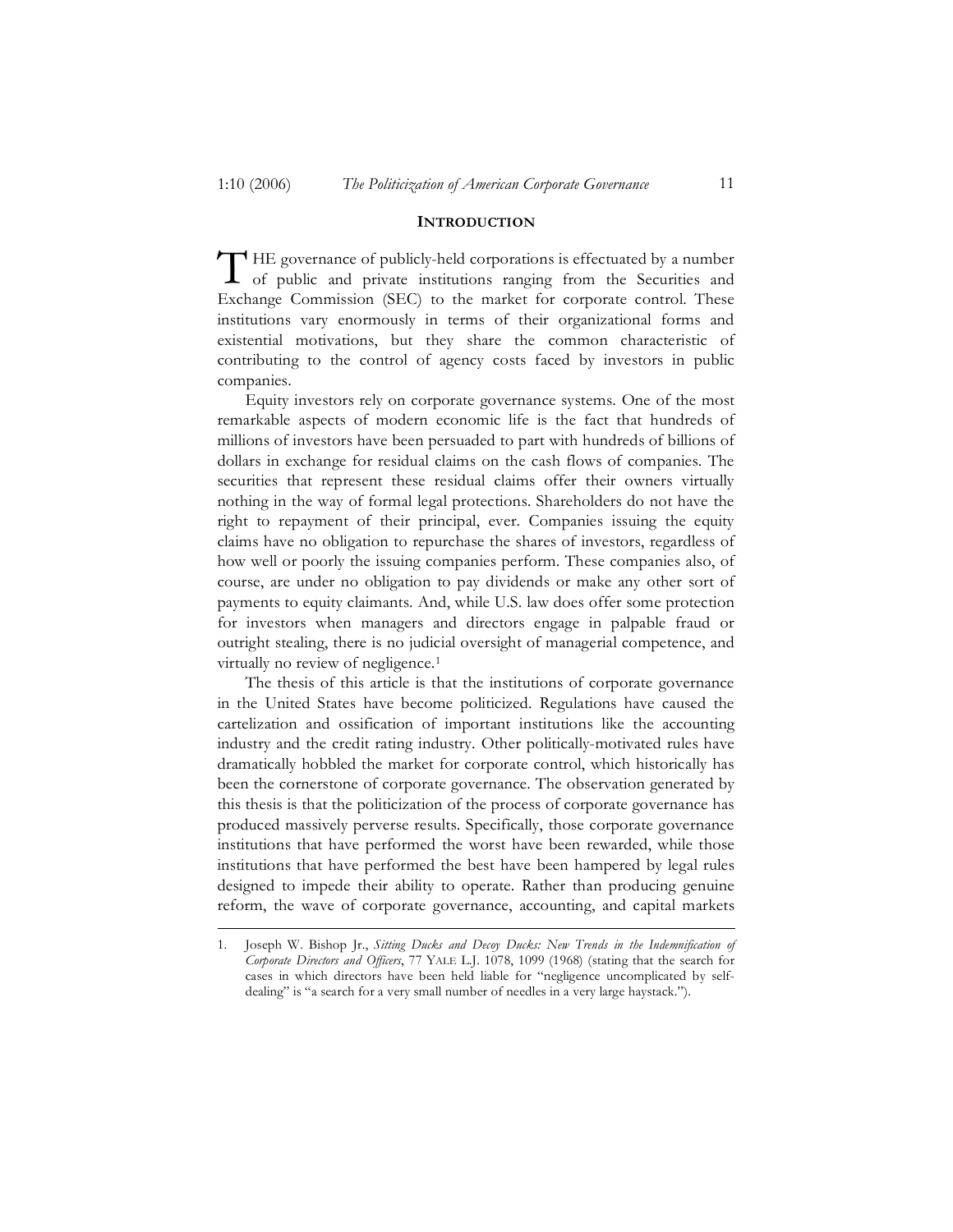scandals of the 1990s has generated political responses that benefit narrow interest groups and harm investors. Politics, not economics, determines which corporate governance devices are favored and which are not. As a consequence, the most effective corporate governance devices tend to be disfavored, while ineffective mechanisms are rewarded in the regulatory process.

This article begins with a description of the major institutions of corporate governance, and proceeds to a discussion of how each has performed. These major corporate governance institutions include the accounting firms that audit public companies, the credit rating agencies that determine whether their debt is "investment grade" or not, the market for corporate control that disciplines management of poorly run companies, the organized stock exchange that promulgates corporate governance rules, the market for initial public offerings of company shares, and the Securities and Exchange Commission itself, which regulates markets, oversees corporate disclosure, and, increasingly, formulates corporate governance policies for public companies

The story that emerges is rather depressing. The institutions that have performed the worst—the accounting firms, the SEC, and the credit rating agencies—are thriving, shielded from the consequences of their poor performance by a regulatory system that has rewarded poor performance. By contrast, the institution that has done the best and that holds the most promise for protecting investors—the market for corporate control—has been thwarted by protectionism.

It is highly unlikely that the perverse outcomes described here are entirely random. Rather, these outcomes are probably the result of a series of unrelated individual political decisions that were made under conditions of crisis, in response to political pressure, or as a result simply of following the path of least (political) resistance. Whatever the reason for the outcomes catalogued here, however, one thing is clear: the consequence of this unfortunate series of decisions is a massive diminution in the quality of corporate governance.

### **I. THE MECHANISMS AND INSTITUTIONS OF CORPORATE GOVERNANCE**

As noted at the outset, the institutions of corporate governance are numerous and varied. The list includes all sorts of gate-keepers, such as lawyers, investment bankers, and accountants, as well as corporate boards of directors and financial institutions, which monitor companies to which they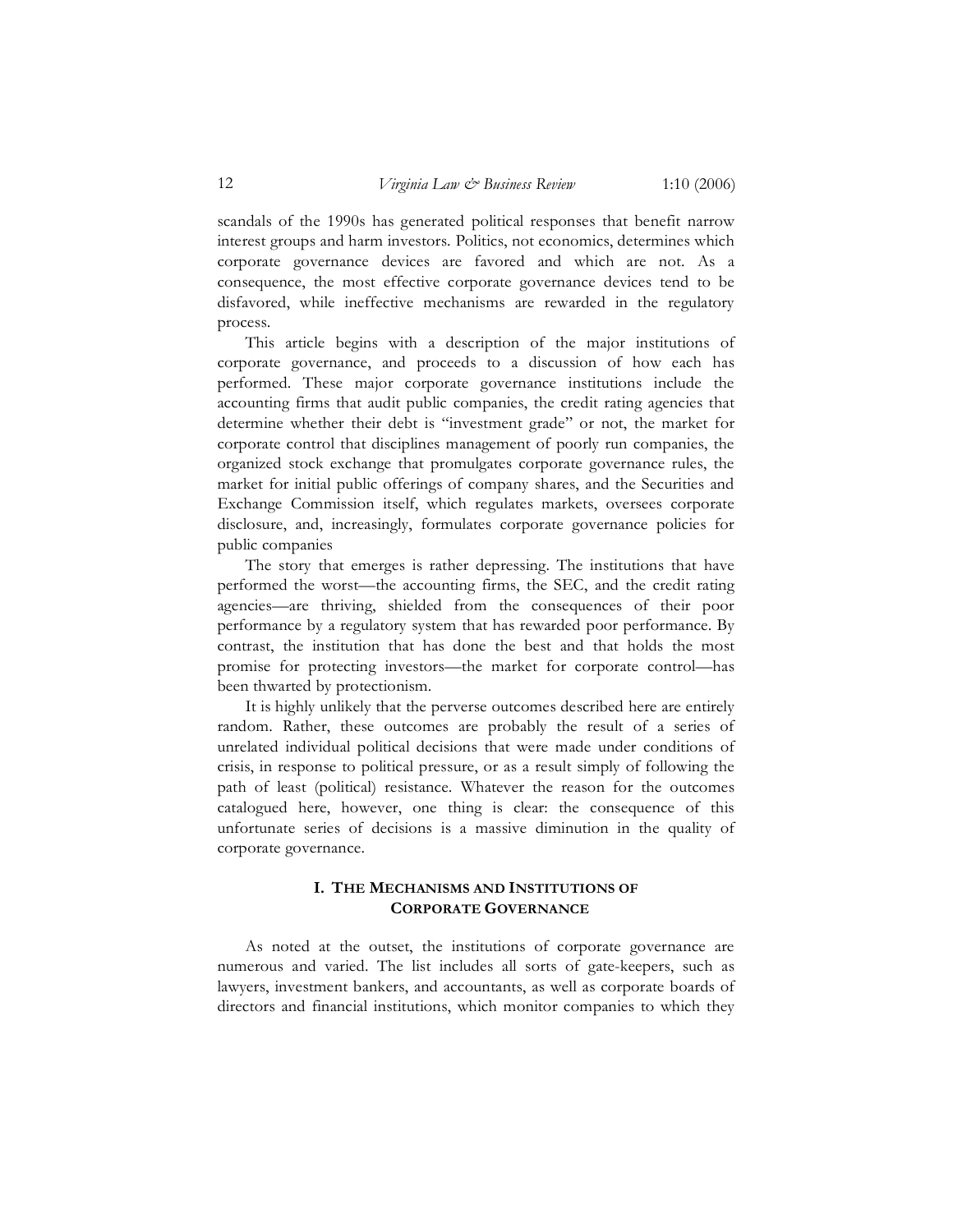have loaned money. These institutions have two things in common. First, shareholders rely on the institutions of corporate governance to solve the problems inherent in the separation of share ownership and management of large public corporations. The persistent willingness of investors to purchase residual equity interests in firms controlled by others is an astonishing and distinctive feature of U.S. capital markets, which are characterized by far more widely dispersed ownership than other capital markets throughout the world. The proclivity of U.S. investors to part with their investment dollars in farflung ventures over which they have no practical control, and no legal rights to repayment of principal or to periodic returns (e.g., dividends) on their capital depends critically on the efficient operations of the institutions of corporate governance.

#### **A. Accounting Firms**

 $\overline{a}$ 

Accounting information related to the financial condition and financial performance of companies is important for a variety of reasons. As Ted Eisenberg and I have observed previously, in theory at least, companies in the capital markets demand the services of external auditors because investors will not invest unless they can rely on a credible signal that the financial results being reported by the company are accurate.2 This need is particularly acute in light of the strong incentives that managers have to misstate earnings and other indicia of financial performance:3

<sup>2.</sup> Theodore Eisenberg & Jonathan R. Macey, *Was Arthur Anderson Different? An Empirical Examination of Major Accounting Firm Audits of Large Clients*, 1 J. EMPIRICAL LEGAL STUD. 263, 266 (2004).

<sup>3.</sup> Thus, outside auditors do not perform any services for a company that the company does not already perform for itself. The role of the auditor is not to prepare financial reports for clients (that is the role of the accountant). Rather, the auditor's role is to provide a reliable verification of the company's financial reports. *See generally* Rick Antle, *Auditor Independence*, 22 J. ACCT. RES. 1 (1984); George J. Benston, *The Value of the SEC's Accounting Disclosure Requirements*, 44 ACCT. REV. 515 (1969); Ronald R. King, *Reputation Formation for Reliable Reporting: An Experimental Investigation*, 71 ACCT. REV. 375 (1996); Norman Macintosh et al., *Accounting as Simulacrum and Hyper-reality: Perspectives on Income and Capital*, 25 ACCT., ORGS. & SOC'Y 13 (2000); Brian W. Mayhew, *Auditor Reputation Building*, 39 J. ACCT. RES. 599 (2001); Brian W. Mayhew, et al., *The Effect of Accounting Uncertainty and Auditor Reputation on Auditor Objectivity*, AUDITING: J. PRAC. & THEORY, Sept. 2001 at 49; Ross L. Watts & Jerold L. Zimmerman, *Agency Problems, Auditing, and the Theory of the Firm: Some Evidence*, 26 J. L. & ECON. 613 (1983).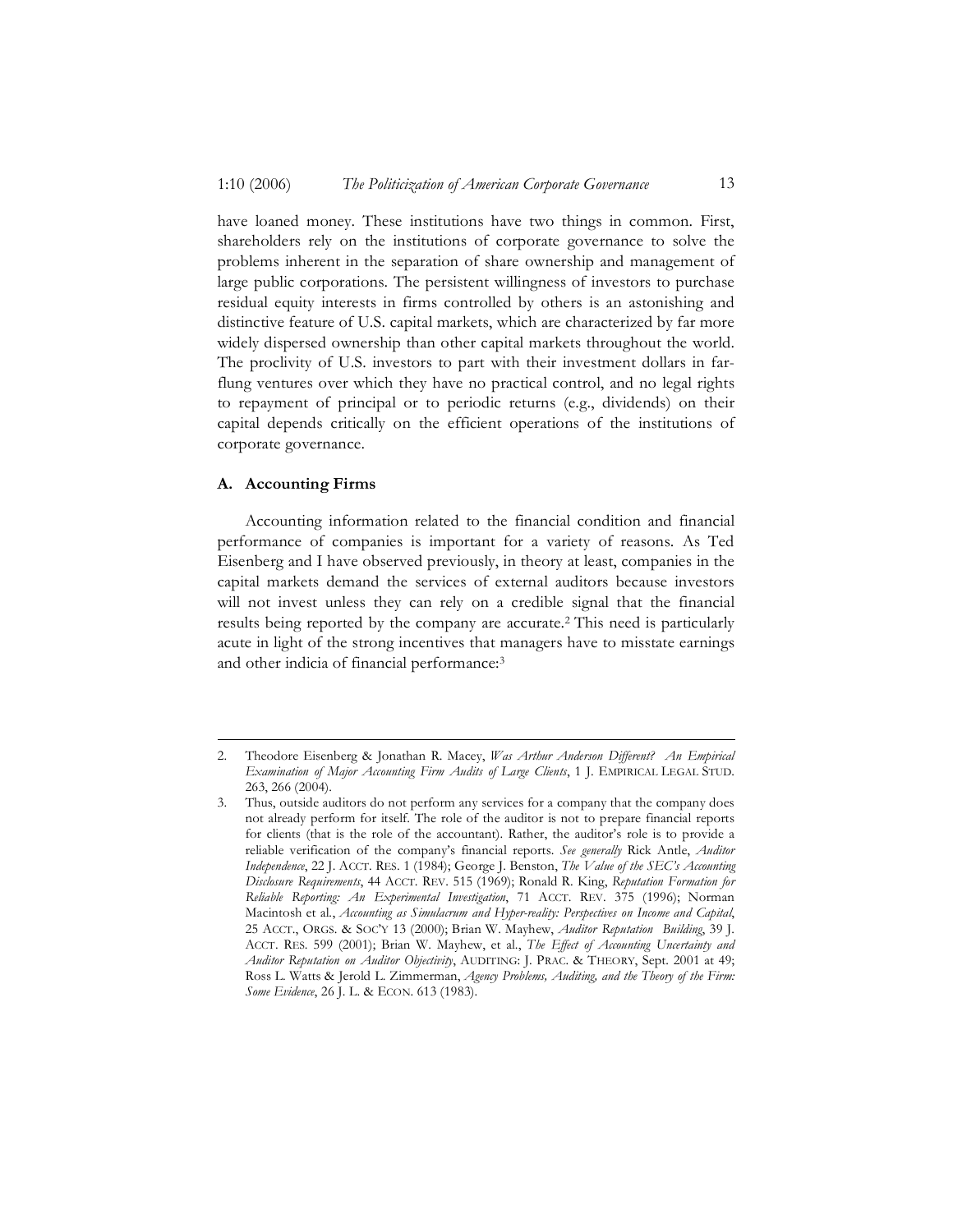[A]uditors' reputations are central to the standard economic theory of auditing. Only auditors with reputations for honesty and integrity are valuable to auditclients. The idea is that, absent a reputation for honesty and integrity, the auditor's verification function loses its value. In theory, then, auditors invest heavily in creating and maintaining their reputations for performing honest, high quality audits. High quality audits by independent auditors who have good reputations are assured. The quality assurance is derived from the fact that performing poor-quality audits diminishes the value of the audit firm's investment in reputation.4

The so-called "pre-Enron" view of the accounting industry, embraced by the law and economics movement,<sup>5</sup> predicted that accounting firms compete in a "race-to-the-top" that provides them with incentives to strive to produce high quality audits:

> There was a time that the audit function was carried out in a market environment that induced high quality financial reporting. In that era, accounting firms were willing to put their seal of approval on the financial records of a client company only if the company agreed to conform to the high standards imposed by the accounting profession. Investors trusted accountants because investors knew that any accounting firm that was sloppy or corrupt could not stay in business for long. Auditors had significant incentives to 'do superior work' because 'auditors with strong reputations could command a fee premium, and high fees 'signaled quality in the auditing market."6

<sup>4.</sup> Eisenberg & Macey, *supra* note 2, at 266.

<sup>5.</sup> *Id*.

<sup>6.</sup> Jonathan R. Macey & Hillary Sale, *Observations on the Role of Commodification, Independence, and Governance in the Accounting Industry*, 48 VILL. L. REV. 1167, 1168 (2003).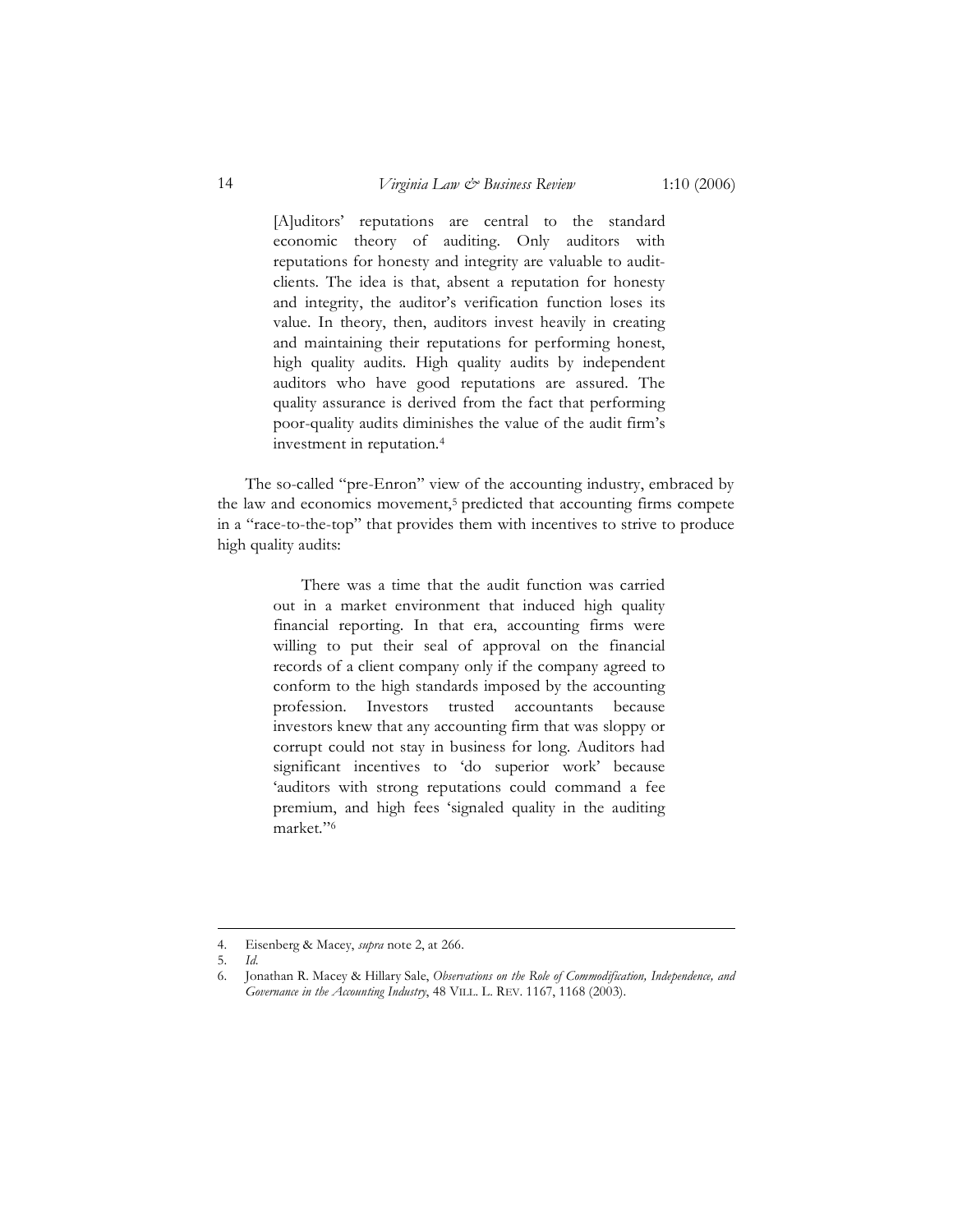Audit firms had incentives to provide high quality audit services because they wanted to protect their reputation for independence and integrity.7 As Ted Eisenberg and I have observed previously, "[i]n a world in which auditors have both invested in developing high quality reputations and in which no single client represents more than a tiny fraction of total billings, high audit quality seems assured. Under these conditions, any potential gain to an auditor from performing a shoddy audit, much less from participating in a client's fraud, would be vastly outweighed by the diminution in value to the auditor's reputation." <sup>8</sup>

In sum, even though companies can (and do) audit themselves, they can justify the expense of hiring outside auditors to enhance their financial reputation and credibility with a wide range of current and prospective claimants on their cash flows, including investors, suppliers, customers, and prospective employees. Under this reputational model, companies need independent audits to attract outside capital, because it is widely believed that an auditing firm that discovers a problem would insist on a correction or, ultimately, fire the client. Being fired by an accounting firm has serious implications for the client.9 In contrast, economic theory supposed that an accounting firm that dismisses an audit client, however, would, at worst, lose only that client. And even this loss probably would likely be offset as the accounting firm might well gain new clients by virtue of the enhancement in the reputation of the accounting firm that followed from firing the client.

Thus, the "law and economics 101" approach to auditing embraced the view that, even though companies can and do impose their own financial controls and audit themselves, they hire outside auditors to capitalize on the audit firm's reputation for probity. Hiring an auditor, under this theory,

<sup>7.</sup> Independence is measured by the percentage of an audit firm's billings that are derived from a particular client. For example, Andersen was said to be independent of Enron because Andersen had 2,300 other audit clients, and Enron accounted for only about one percent of Andersen's total revenue from auditing (Andersen's Enron revenues were reported in 2001 as \$100 million as compared to \$9.34 billion in 2001 audit revenue). *Id*. at 1176, n.33. Of course, Andersen's independence as a firm did not extend to the partners responsible for doing the actual audit work for Enron. *Id*. at 1168.

<sup>8.</sup> Eisenberg & Macey, *supra* note 2, at 267.

<sup>9.</sup> The resignation of an auditor sends a very powerful negative signal to the capital markets and can have dire consequences not only for the firm whose auditor resigns, but also for the managers of the firm. *See, e.g.*, Martin Fackler, *Drawing A Line: Unlikely Team Sets Japanese Banking on Road to Reform*, WALL ST. J., Aug. 6, 2003, at A1 (describing how auditors' failure to sign off on financial projections of a large Japanese bank caused a crisis that forced the bank to seek a \$17 billion government bailout that put the financial institution under government control).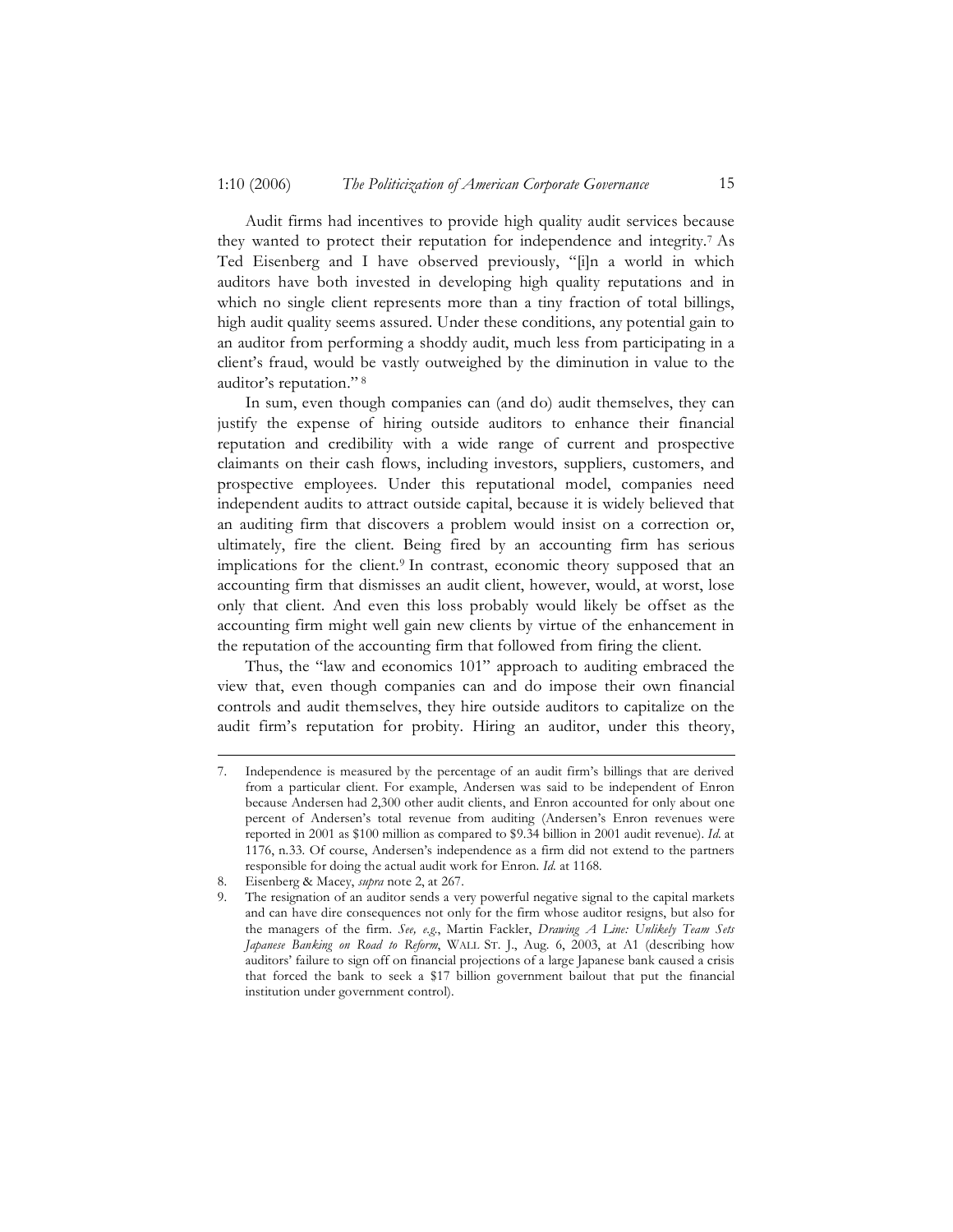allowed the client company to "rent" the reputation of the accounting firm, which rents its reputation for care, honesty and integrity to its clients. As one observer characterized the market for auditors' services:

> Public accountants knew they had a lot to lose if their clients' information turned out to be false or misleading. Auditors who did a superior job would reduce the chance of their clients' issuing unreliable information and so reduce their own risk of being sued by aggrieved investors. Such suits are costly to auditors; even unsuccessful suits damage their valuable reputations.10

Unfortunately, the theory was flawed. The basic problem is that the accounting industry is not characterized by robust competition, and investors do not trust the numbers generated by accounting firms.11 As Ted Eisenberg and I have shown, there are no detectable statistically significant distinctions among the big accounting firms with respect to quality. <sup>12</sup> Rather, the accounting firms all perform about the same, and there simply is no way for a company to distinguish itself for probity and honesty in its accounting standards through its selection of auditors, contrary to the assumptions of economic theory.13

There are many explanations for the decline in audit quality. These range from a decline in civil liability and changes in organizational form, which resulted in a diminution in incentives for accounting firms to monitor themselves,14 to changes in the complexity of financial transactions, which

13. *Id*.

<sup>10.</sup> Daniel B. Thornton, Financial Reporting Quality: Implications of Accounting Research, Testimony before the Canadian Senate Standing Committee on Banking, Trade and Commerce. (May 29, 2002).

<sup>11.</sup> According to a 2002 Gallup poll, seventy percent of U.S. investors stated that business accounting issues were hurting the investment climate "a lot." Raul Atkins, Comm'r, U.S. Sec. & Exch. Comm'n, Remarks at the Federalist Society 20th Annual Convention (Nov. 14, 2002), *available at* http://www.sec.gov/news/speech/spch111402psa.htm.

<sup>12.</sup> Eisenberg & Macey, *supra* note 2.

<sup>14.</sup> The shift of organizational form from the general partnership form to the Limited Liability Partnership form reduced the threat of liability faced by audit firm partners not directly involved in auditing a particular client. This, in turn, may have resulted in a diminution in the incentives of accounting firm partners to monitor the performance of their colleagues. The removal of aider and abettor liability risk reduced auditors' incentives to monitor one another. Central Bank of Denver v. First Interstate Bank of Denver, 511 U.S. 164 (1994) (holding that section 10(b) and SEC Rule 10b-5 prohibit only "the making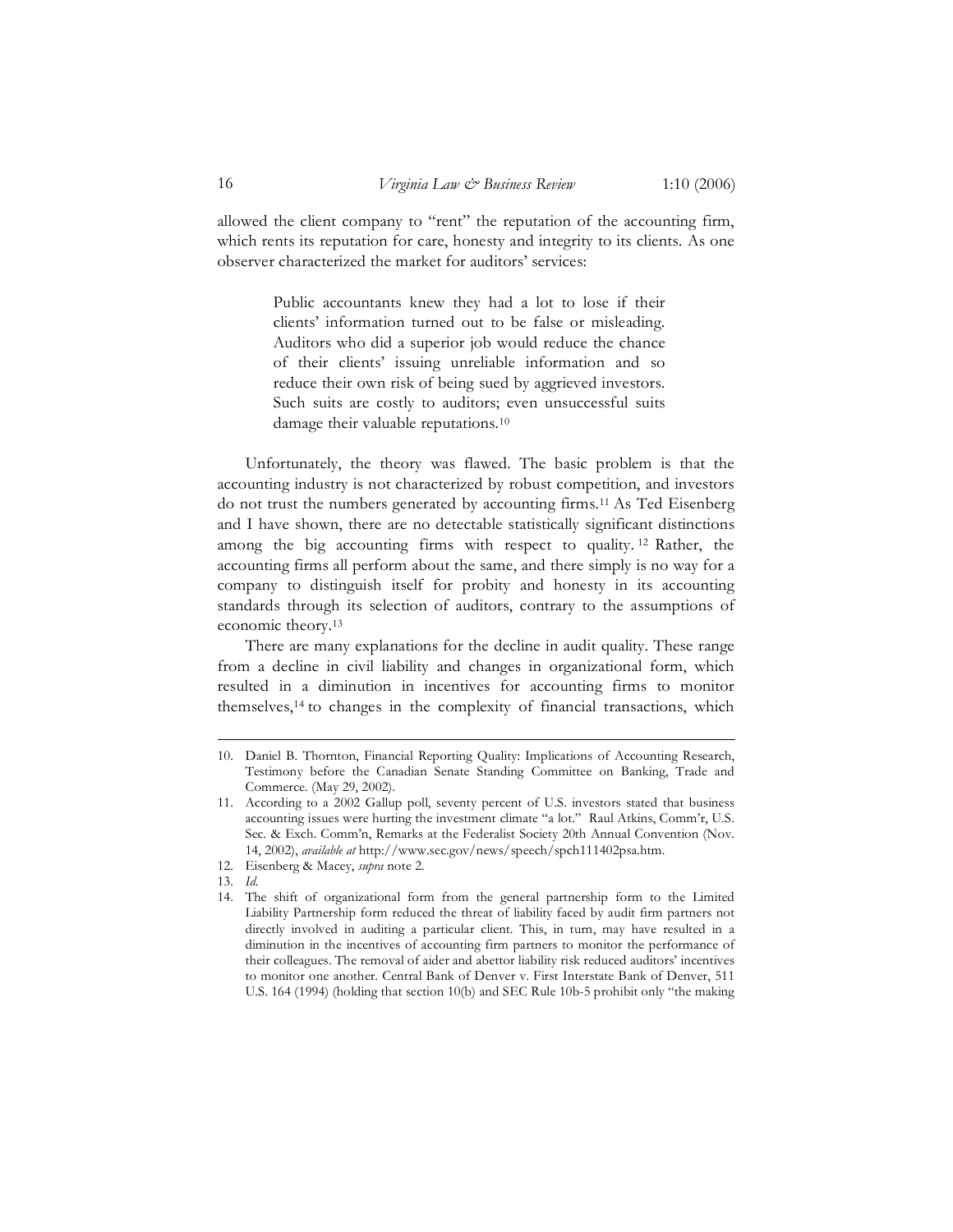$\overline{a}$ 

made financial reporting more difficult.15 Somewhat more controversially, the provision of consulting services by accounting firms upset the traditional balance of power between issuers and auditors, and contributed to the capture of accounting firms by their clients.16

of a material misstatement (or omission) or the commission of a manipulative act" and do not prohibit the aiding and abetting of such acts). This decision was thought to have alleviated substantially the legal risks to outside advisors such as auditors and lawyers. This reduction in incentives was exacerbated in 1995 by passage of the Public Securities Litigation Reform Act (PSLRA). Pub. L. No. 104-67 (codified at 15 U.S.C. § 78 (1998)). The PSLRA established new rules of pleading that require plaintiffs' complaints to "state with particularity all facts giving rise to a strong inference that the defendant acted with the required state of mind" when making a misstatement or omission in financial reporting. The PSLRA also delayed the beginning of discovery until after a court has decided whether to allow the case to go forward on the basis of the heightened pleading standards. Prior to passage of the PSLRA, plaintiffs' attorneys could begin to gather documents and interview witnesses as soon as their complaint was filed. PSLRA also sharply limited the doctrine of "joint and several liability," which insures that victims can recover full damages even if one or more of the parties to the fraud cannot pay. Under PSLRA, those whose reckless misconduct contributes to the fraud can be held responsible for only their proportionate share of victims' losses. As a result, when the primary perpetrator of the fraud is bankrupt, investors cannot fully recover their losses from other entities, such as accounting firms.

<sup>15.</sup> Auditing became more complex as new and more sophisticated methods of financing proliferated, and as the audit rules themselves became more technical and complex. As a consequence, audit firms that were engaged by large public companies found that the "audit engagement teams" they assigned to perform audits had to spend increasingly large percentages of their time performing audit services for that client.

<sup>16.</sup> Where accounting firms also provide consulting services, accounting firms might be tempted to use auditing work either as a loss leader or "as a mechanism for 'opening the door' with a client for the purpose of pitching their (higher margin) consulting services." Macey & Sale, *supra* note 6, at 1178. Providing consulting services further erodes auditor independence by shifting the balance of power away from the auditor and in the direction of the audit client when auditors are discussing audit work and retention issues. Worse, consulting services provide a means by which audit clients can reward auditors for succumbing to the client's wishes about what accounting treatment should be used to report novel or complex transactions and business practices. *Id*. Where auditors only offer clients audit services, the client's only option is to fire the auditor if the client does not think that the auditor is being sufficiently aggressive or compliant. But when the accountants also are peddling consulting services, the client can employ a "carrot and stick" strategy that rewards the accounting firm for being compliant and punishes the firm for being inflexible. This pressure is particularly acute in an environment in which the firm is the only client of the engagement partner from the accounting firm that is performing the audit, since a partner's inability to procure lucrative consulting work would be reflected in the salary, promotion, and bonuses of the partner. As John Coffee has observed, it is difficult for an audit client to fire its auditor because such dismissals invite "potential public embarrassment, public disclosure of the reason for the auditor's dismissal or resignation, and potential SEC intervention." John C. Coffee, Jr.,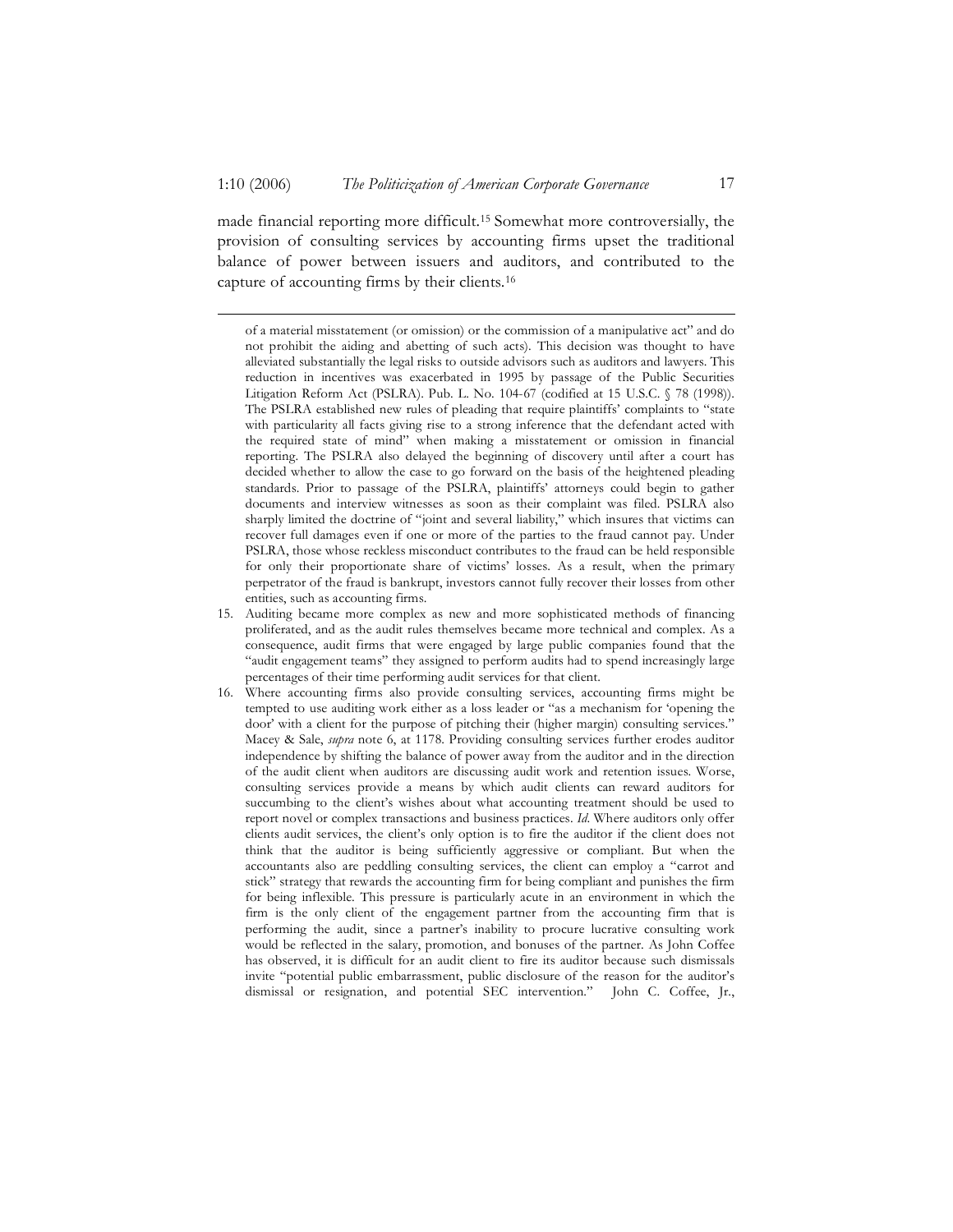The point here is not simply that accounting firms have failed to distinguish themselves in their role as gate-keepers. This is well known. Rather, consistent with the theory advanced in this article, the point is that the political response to the dismal performance of auditors was not what it should have been. The political response should have been to address the real problems of capture cartelization that plagued, and continue to plague, the accounting industry. However, the response in Sarbanes-Oxley avoided addressing the real problems in the accounting industry and did nothing to improve competitive conditions or to facilitate entry into the accounting profession.

Instead, the legislation dramatically increased demand for the audit services of the four surviving, incumbent accounting firms, thereby imposing massive costs on investors without any clear concomitant benefits. A survey by the Financial Executives International (FEI), an association of top financial executives, reported in *The Economist*, found that companies paid an average of \$2.4 million more for their audits in the year 2004 than they had anticipated prior to the passage of the Act (and far more than the statute's designers had envisaged). <sup>17</sup> As *The Economist* observed, the statute has "provided a bonanza for accountants and auditors—a profession thought to be much at fault in the scandals that inspired the law, and which the statute sought to rein in and supervise."<sup>18</sup>

As the General Accounting Office (GAO) has observed, the accounting industry is not competitive, and the elimination of Arthur Andersen dramatically increased the amount of concentration in the industry.19 The GAO also noted that smaller accounting firms face "significant barriers to entry" and that "market forces are not likely to result in" new entry.20 *The Economist* also observed that the four largest accounting firms—Deloitte,

*Understanding Enron: It's About the Gatekeepers, Stupid*, 57 BUS. LAW. 1403, 1411-12 (2002). Where a company is both an audit client as well as a consulting client of a particular accounting firm, "the client can easily terminate the auditor as a consultant or reduce its use of the firm's consulting services, in retaliation for the auditor's intransigence." Macey & Sale, *supra* note 6, at 1178. When the client terminates the high margin consulting services provided by the accounting firm and retains only the low margin auditing services, there is no need to make any public disclosure. This means that there is no risk that firing the auditor from a consulting engagement will provoke heightened scrutiny from investors, the SEC, or plaintiffs' class action law firms.

<sup>17.</sup> *Sarbanes-Oxley, A Price Worth Paying?*, THE ECONOMIST, May 19, 2005, at 71-3.

<sup>18.</sup> *Id*.

<sup>19.</sup> *Id*.

<sup>20.</sup> *Id*.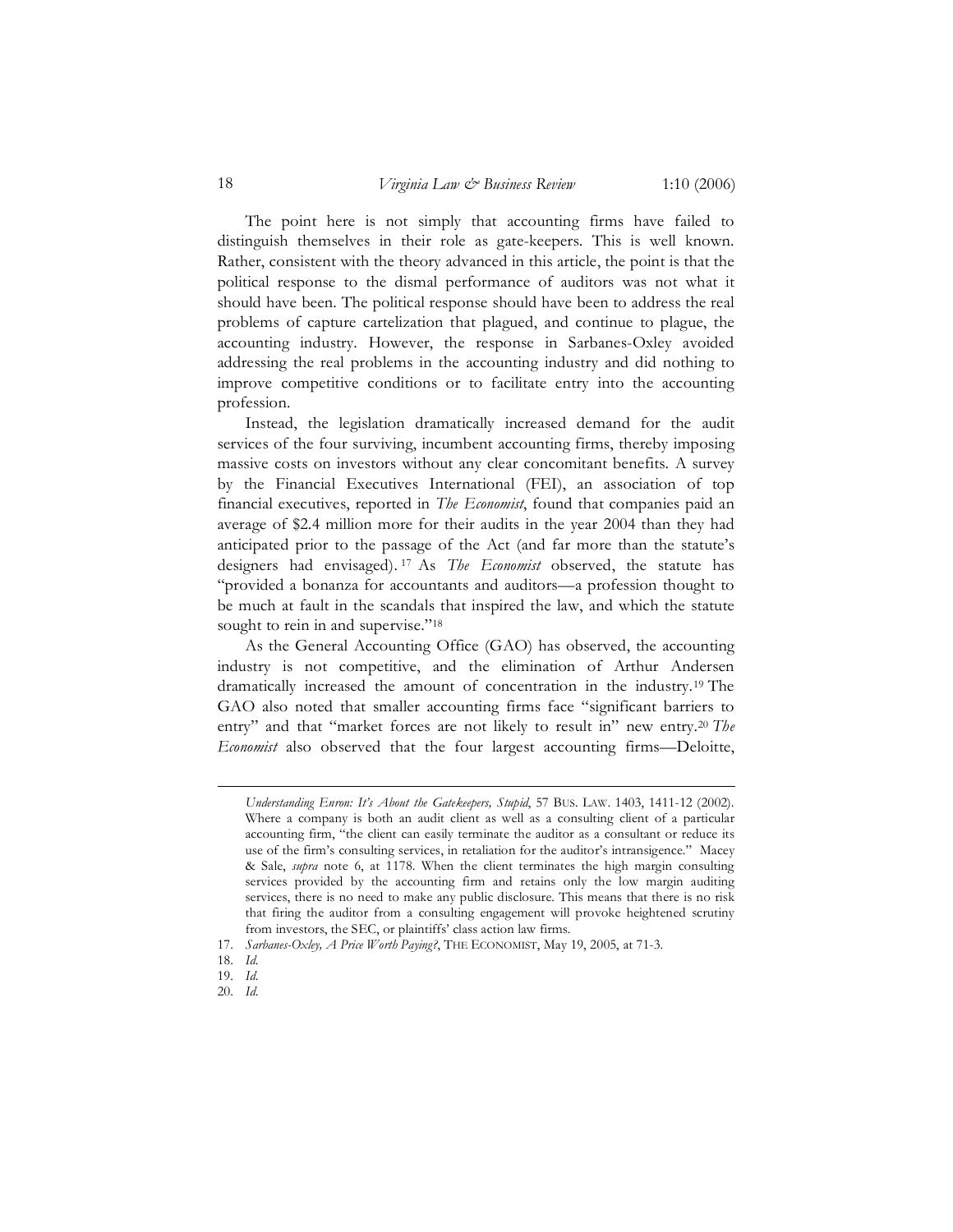Ernst & Young, KPMG, and Pricewaterhouse Coopers (PwC)—audit ninetyseven percent of all large companies in America, and that the American Electronics Association, which represents 2,500 companies and is an outspoken critic of the law, maintains that lack of competition "is significantly increasing the costs of section 404 certification."21

Not surprisingly, the large accounting firms are proponents of Sarbanes-Oxley, just as any firm would support legislation that allowed them to increase prices and reduce output. The chief executive of PwC has been called "an enthusiastic advocate of the new law."22 The head of KPMG's U.S. business unit recognizes the increase in costs associated with the statute, but asserts that such costs will fall in the future.23

Turning to the substance of Sarbanes-Oxley, the basic problem with the relationship between auditors and their clients is that the individual auditors who comprise the audit engagement teams that actually conduct the audits of public companies are highly susceptible to capture. They typically spend 100 percent of their time engaged in auditing a single firm. This problem of capture, coupled with reduced incentives to audit, was exactly what generated the problems that Arthur Andersen had in servicing its Enron account.<sup>24</sup> Accounting is a service business, and client satisfaction is as important in accounting as it is in all service businesses. Auditors' careers increasingly have come to depend entirely on the "care and feeding" of their solitary client. Sarbanes-Oxley did nothing to address this problem of client "capture" of their auditors. Although the legislation could possibly have solved the capture problem by requiring public companies to change the accounting firms that audit them periodically, this rather radical change was not implemented. Instead, as a sort of "compromise," Sarbanes-Oxley requires rotation every five years of the individuals within the accounting firms actually performing the audits of large companies.25

This auditor rotation provision is likely to be both extremely costly and highly ineffectual. The provision will be costly because each new auditor will incur substantial billable start-up costs when she begins her new engagement every five years. The provision will be ineffectual because it will not reduce the tendency of auditors to be captured by their clients and may, in fact,

<sup>21.</sup> *Id*. (quoting the American Electronics Association).

<sup>22.</sup> *Id*.

<sup>23.</sup> *Id*.

<sup>24.</sup> Macey & Sale, *supra* note 6, at 1169.

<sup>25.</sup> Harry S. Davis & Megan Elizabeth Murray, *Corporate Responsibility and Accounting Reform*, BANKING & FIN. SERVICES POL'Y REP., Nov. 2002, at 1.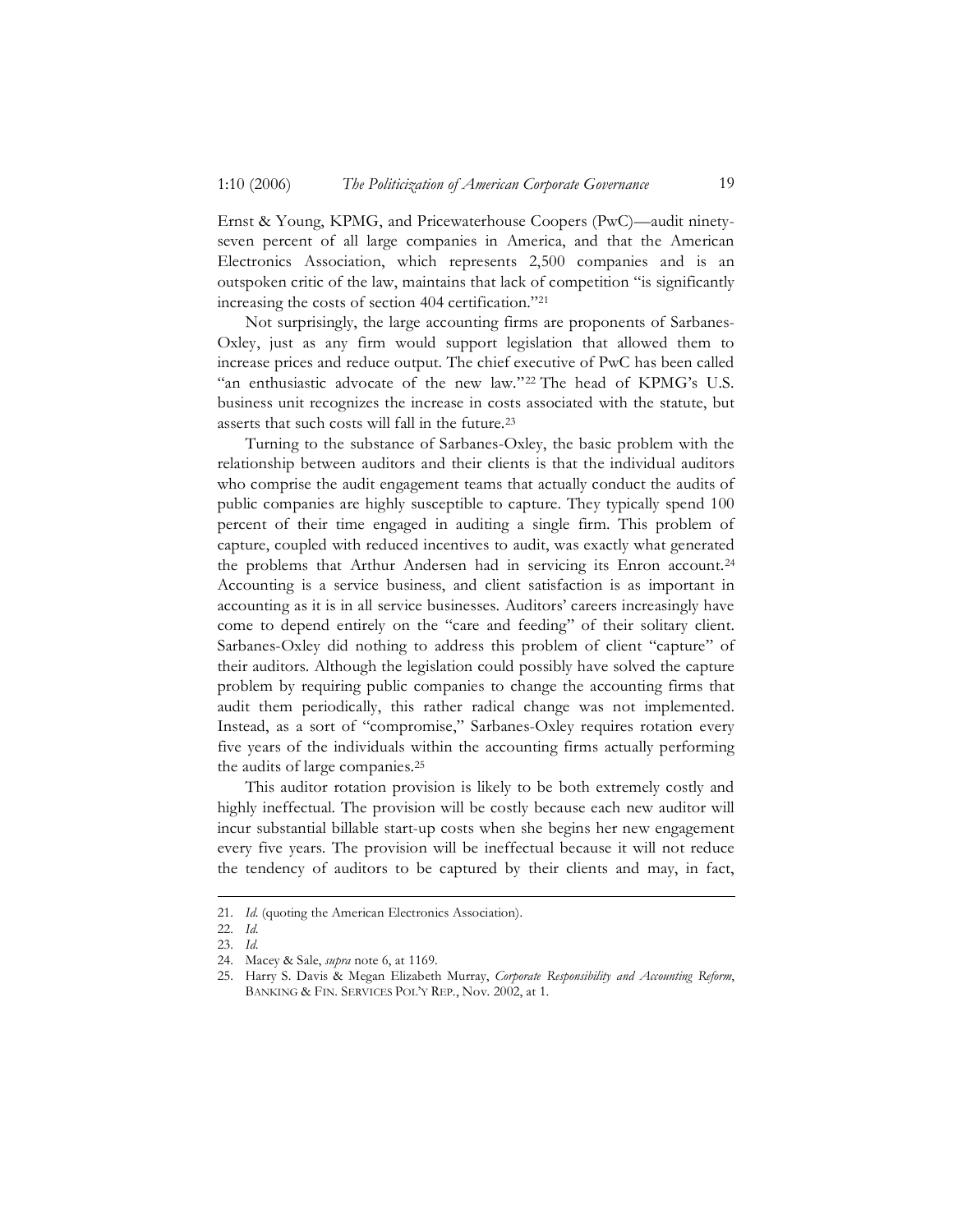exacerbate those tendencies. A new auditor that is "rotated" onto the account of an accounting firm's client certainly will not want to receive lower ratings for client satisfaction than her predecessor. In other words, the new auditor rotation provisions may trigger a destructive "race to the bottom" among auditors of reporting companies that want to be aggressive about reporting their financial results. Those auditors willing to use the most creative accounting techniques will receive the highest ratings for customer satisfaction.

In sum, the provisions of Sarbanes-Oxley provided demonstrable benefits for a very discrete interest group—the largest accounting firms. The benefits that the biggest accounting firms provide to investors is not at all clear, given the unreliable nature of the certifications of financial results that they provide. Nevertheless, demand for the services provided by the accounting firms remains strong, not because of market forces, but because of regulation.

The SEC's regulations have effectively cartelized the accounting industry by requiring that large, publicly held corporations be audited by accounting firms that obtain only a small proportion of their revenues from any one client. This, in turn, means that large public companies can only be audited by very large accounting firms. In my view, this is what led to the massive consolidation that the accounting industry has experienced in recent decades. Sarbanes-Oxley has further entrenched the largest accounting firm's regulatory cartel, without doing anything to improve the quality of the financial reporting that is of vital importance to investors and capital markets.

Using event study methodology, Ivy Xiying Zhang has estimated that the net private cost of Sarbanes-Oxley is \$1.4 trillion,26 or about \$460 for every person in the United States. This figure, which *The Economist* has characterized as "astonishing," is an econometric estimate of the loss in shareholder wealth from the statute.27 In other words, Professor Zhang's study measures the direct costs of the statute to investors. Some of these losses undoubtedly simply are dead-weight social losses associated with the highly inefficient statute. Another significant portion of the losses, however, reflect wealth transfers from widely dispersed, politically weak shareholders to well-

<sup>26.</sup> Ivy Xiying Zhang, Economic Consequences of the Sarbanes-Oxley Act of 2002, 20 (Feb. 2005) (paper, William E. Simon Graduate School of Business Administration, University of Rochester), http://w4.stern.nyu.edu/accounting/docs/speaker\_papers/spring2005 /Zhang\_Ivy\_Economic\_Consequences\_of\_S\_O.pdf (last visited February 22, 2005).

<sup>27.</sup> *Sarbanes-Oxley, A Price Worth Paying?*, *supra* note 17.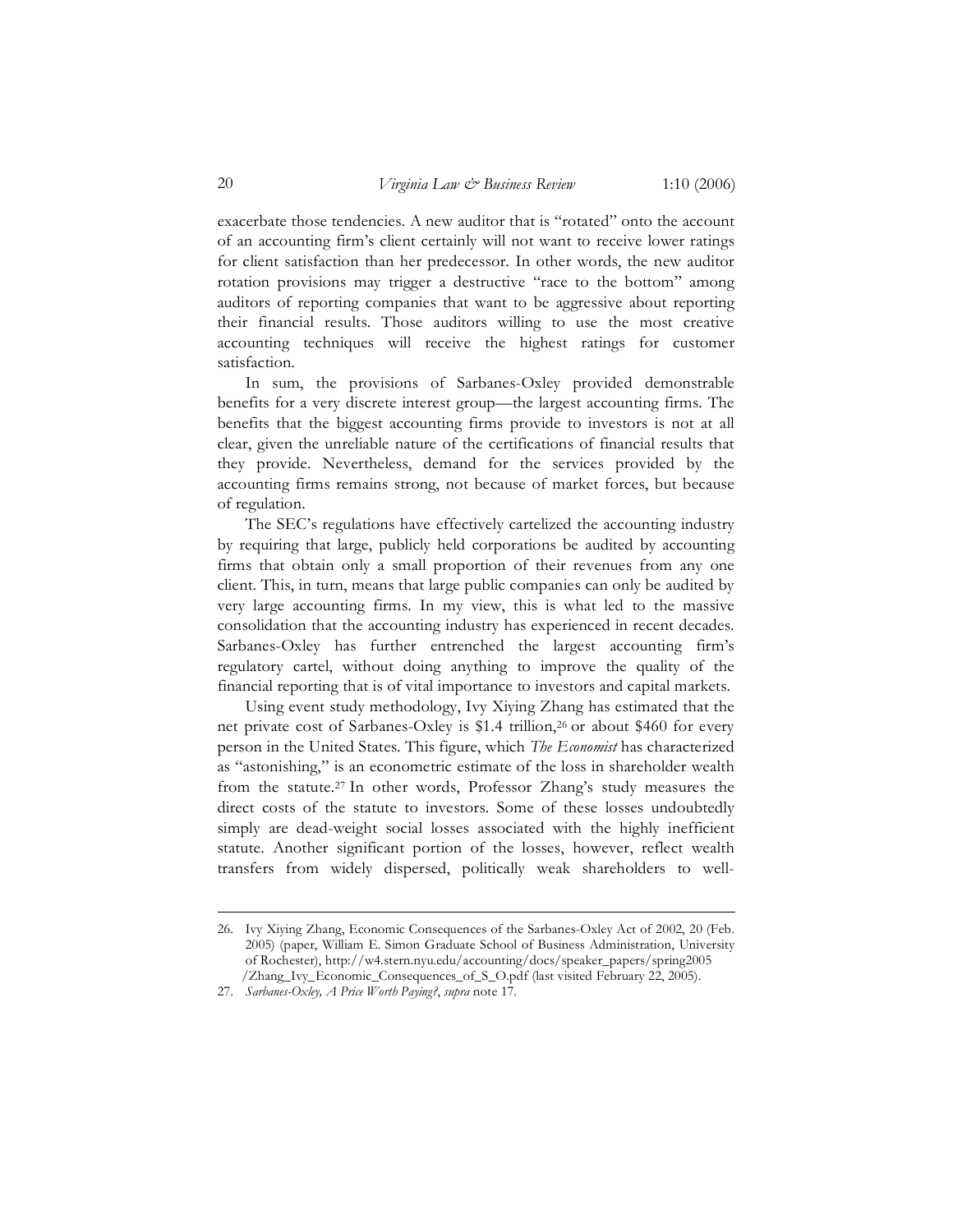organized, highly concentrated interest groups, like the biggest accounting firms.

In other words, Sarbanes-Oxley, as it relates to accounting firms, appears to provide a straightforward application of George Stigler's important insight that narrow interest groups tend to dominate the political process.28 Interest groups and their lobbyists and other agents interact with government officials in markets for political support. To survive in these political markets, regulators and politicians are constrained to generate results (in the form of statutes, regulations, and administrative agency action) that tend to benefit highly concentrated groups able to overcome the collective action problems of free-riding and rational ignorance. In this way political markets harm less well-organized groups, such as consumers, and private investors through higher prices and restricted output.<sup>29</sup>

#### **B. Credit Rating Agencies**

 $\overline{a}$ 

Credit ratings from credit rating agencies such as Moody's and Standard and Poor's provide predictive opinions on an isolated characteristic of a company—the likelihood that the company will be able to repay its rated debt in a timely manner. Credit rating agencies attempt to downplay the role that they play in corporate governance, claiming that, because their ratings are grounded on analysis of information generated by the companies themselves, they are not in the business of searching for and exposing fraud.30 This claim is somewhat disingenuous. It is generally accepted that the uninformed investors who inhabit financial markets clearly rely on the ratings generated by the major credit rating agencies. Why this is the case is something of a mystery. Moreover, as Frank Partnoy has observed, there is a great deal of evidence indicating that the product generated by the rating agencies, information, is both stale and inaccurate.31 The truly abominable performance of the credit rating agencies in their ratings of a whole host of debt issues,

<sup>28.</sup> G.J. Stigler, *Theory of Economic Regulation*, 2 BELL J. ECON. & MGMT. SCI. 3 (1971).

<sup>29.</sup> Richard A. Posner, *Theories of Economic Regulation*, 5 BELL J. ECON. & MGMT. SCI. 355, 355- 58 (1974); Robert D. Tollison, *Public Choice and Legislation*, 74 VA. L. REV., 339, 339-71 (1988).

<sup>30.</sup> Written Statement of Raymond W. McDaniel, President, Moody's Investors Service, Before the United States Securities and Exchange Commission (Nov. 21, 2002), *available at* http://www.sec.gov/news/extra/credrate/moodys.htm.

<sup>31.</sup> *Credit Rating Agency Duopoly Relief Act of 2005: Hearing on H.R. 2990 Before the Subcomm. on Capital Mkts., Ins. and Gov't Sponsored Enters., House Comm. on Fin. Servs.*, 109th Cong. (2005) (statement of Frank Partnoy, Professor of Law, University of San Diego School of Law).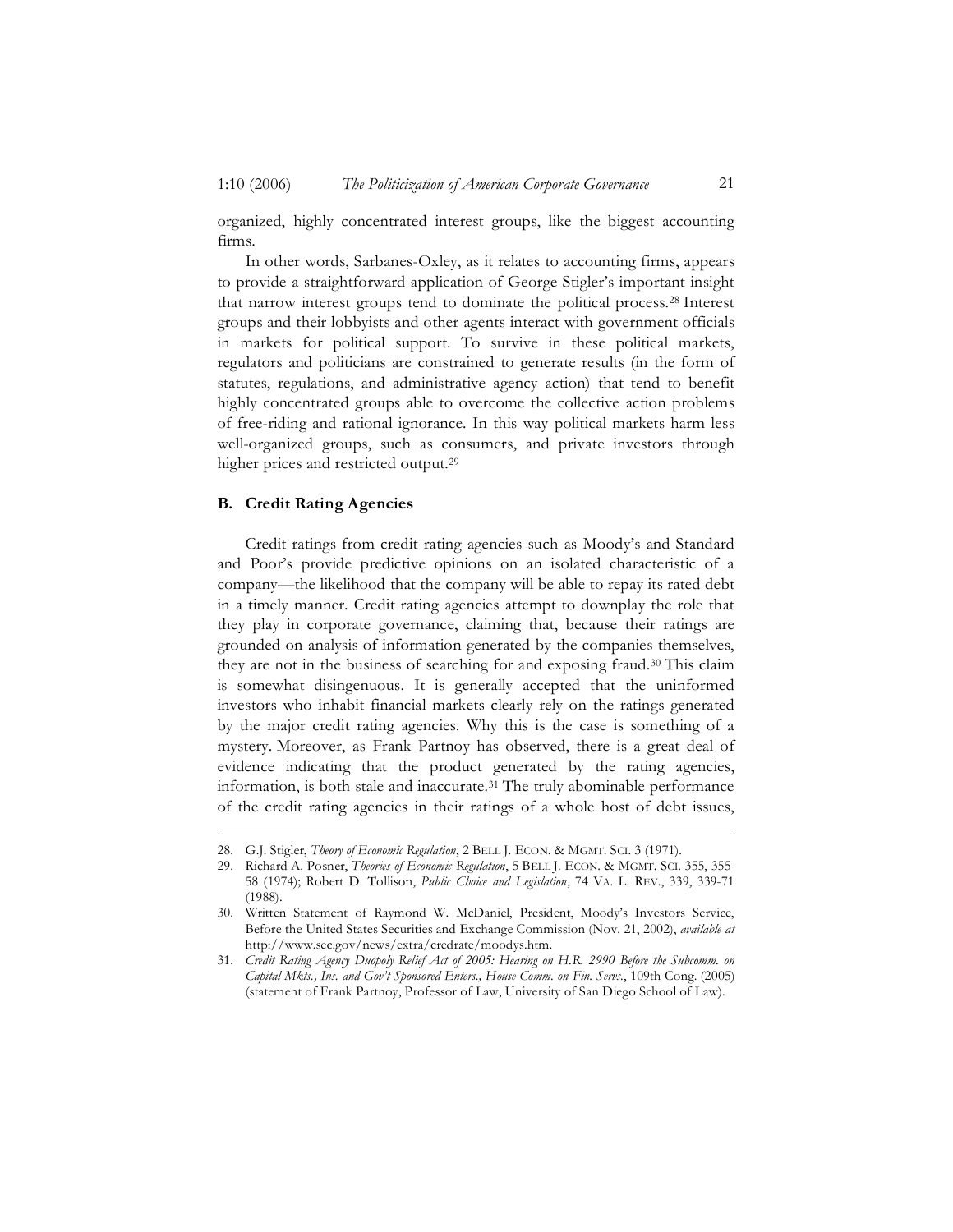including Orange County, Mercury Finance, Pacific Gas & Electric, Enron, WorldCom, and most recently General Motors and Ford, amply illustrates the point, as do a plethora of academic studies showing that credit ratings changes lag the market.32

In particular, the Enron case provides a rather illustrative example of the credit ratings' lag behind the market.

> Neither Standard & Poor's nor Moody's downgraded Enron's debt below investment grade status until November 28, 2001, four days before the firm's bankruptcy, when the company's share price had plunged to a paltry sixty-one cents. . . . For Enron, the corporation's \$250 million in rated senior unsecured debt had declined in value from ninety cents to thirty-five cents on the dollar in the month preceding its downgrade. In other words, the market rejected the investment grade rating on Enron's debt before the credit rating agencies exercised their power to downgrade it.33

As with accounting firms, credit rating agencies have not lived up to their promise as important components of the corporate governance infrastructure. And, as with accounting firms, public choice theory and the economic theory of regulation provide the best explanation for the failure of credit rating in American corporate governance. Historically, companies that utilized the public markets for debt and equity utilized credit rating agencies for the same reason they utilized the services of accounting firms: they wanted their financial condition to be verified by a credible, independent source. Demand for the services of rating agencies derived from the fact that companies lowered their capital costs when they subscribed to the services of credit rating agencies, and the savings from such lower capital costs were greater than the costs of the subscription fees charged by the credit rating agencies for assigning a rating to a company's securities.

The historical evolution of the demand for the services of credit rating agencies is identical to that of the accounting firms. Genuine demand fueled

<sup>32.</sup> "Numerous academic studies have shown that ratings changes lag the market." *Id*. *See also* Rating Agencies and the Use of Credit Ratings Under the Securities Laws, Concept Release No. 33-8236, 68 Fed. Reg. 35258 (June 4, 2003).

<sup>33.</sup> Jonathan R. Macey, *Efficient Capital Markets, Corporate Disclosure, and Enron*, 89 CORNELL L. REV. 394, 406 (2004).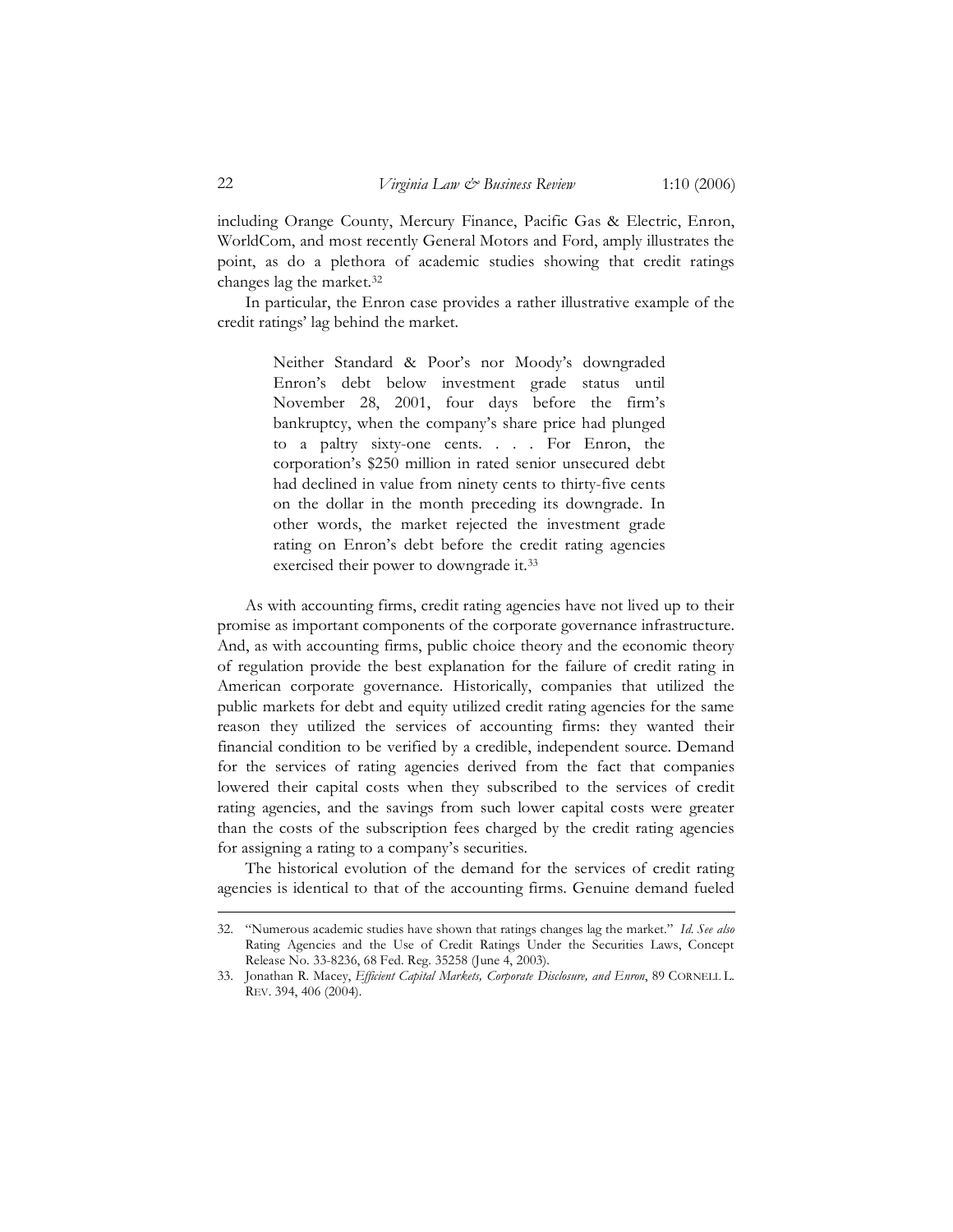by market forces was displaced by ersatz demand fueled by regulatory requirements. This, in turn, led to the cartelization of both of these industries, as the number of accounting firms auditing large public companies dropped to four, and the number of credit rating agencies that enjoy the coveted status as SEC-sanctioned nationally recognized statistical rating organizations (NRSROs) has dropped to three.34 As cartelization occurred, we also have observed, in both industries, a marked diminution in the quality of the services provided to investors and markets.35

SEC regulation, in the form of the NRSRO designation, has created an artificial demand for ratings, despite their lack of usefulness to investors.36 These regulations require that investors limit their investments in companies to those whose debt is rated by one of the three companies designated by the SEC as NRSROs. The SEC uses NRSRO credit ratings to determine how much capital broker-dealer firms must maintain when they hold debt securities under Rule 15c3-1 of the Securities Exchange Act of 1934. The ratings of NRSROs are also used to measure the credit risk of short-term instruments in the regulation of money market funds under Rule 2a-7 of the Investment Company Act of 1940. Issuers of certain debt securities that receive an investment grade rating from an NRSRO are entitled to register under the Securities Act of 1933 (the 1933 Act) on the shorter Form S-3. Banking and other regulators similarly rely upon NRSRO credit ratings to

<sup>34.</sup> In 1975, the SEC developed the concept of the nationally recognized statistical rating organization (NRSRO) to identify particular companies supplying credit ratings that could be relied on by the Commission for regulatory purposes. The term NRSRO was originally adopted by the Commission in 1975 solely for the purposes of Rule 15c3-1. *See* Adoption of Amendments to Rule 15c3-1 and Adoption of Alternative Capital Requirement for Certain Brokers and Dealers, Exchange Act Release No. 11497, 40 Fed. Reg. 29795 (July 16, 1975).

<sup>35.</sup> On the effects of cartelization in the credit-rating industry, see generally, Claire A. Hill, *Regulating the Rating Agencies*, 82 WASH. U. L.Q. 43 (2004). Hill calls particular attention to reforming the industry by "encourag[ing] a less concentrated market structure." *Id.* at 45. For empirical evidence on the perceived poor quality of credit rating agencies, see *Rating the Rating Agencies: The State of Transparency and Competition: Hearing Before the Subcomm. on Capital Markets, Insurance, and Government Sponsored Enterprises of the H. Comm. On Finanacial Services,* 108th Cong. 101-122 (2003), *available at* http://financialservices.house.gov/media /pdf/108-18.pdf. Reduced competition in the accounting industry, largely as a result of pressures on accounting firms to consolidate in response to the SEC's auditor independence rules, has "reduced the accounting firms' incentives to differentiate their products on the basis of quality." Jonathan Macey & Hillary A. Sale, *Observations on the Role of Commodification, Independence, and Governance in the Accounting Industry*, 48 VILL. L. REV. 1167, 1177 (2003).

<sup>36.</sup> Partnoy, *supra* note 31.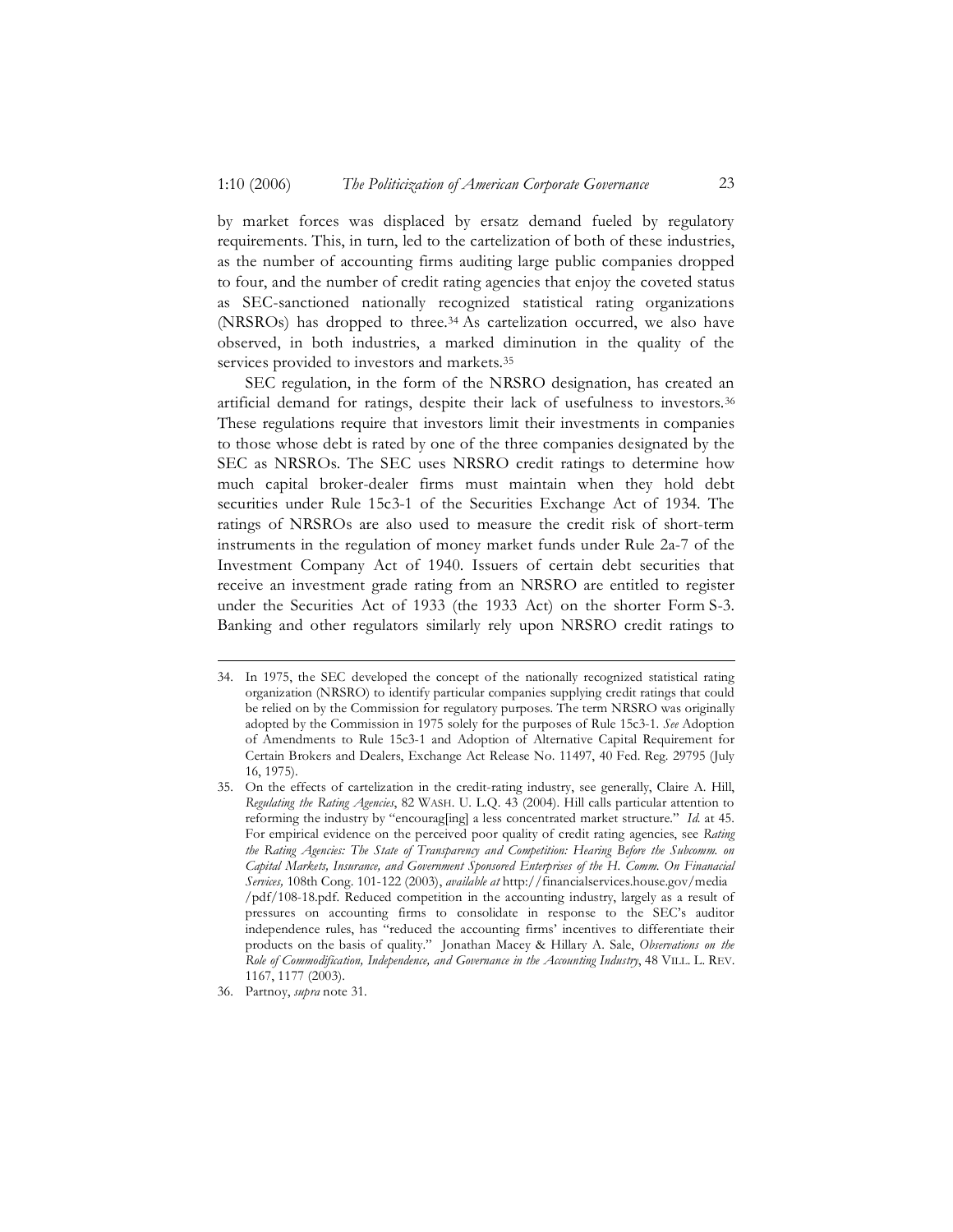protect the capital of financial institutions. Thus, many regulated financial institutions can only purchase certain types of securities if they have received an investment grade rating from an NRSRO.37

Thus, the best explanation for the puzzle that credit rating agencies simultaneously enjoy great success while providing no information of value to the investing public is that the SEC inadvertently created an artificial regulatory demand for the services of a small number of favored ratings agencies when it misguidedly invented the NRSRO designation. This designation has, over time, caused an artificial demand for ratings, despite their lack of usefulness to investors.

#### **C. The Market for Corporate Control**

The most important market-driven component of the U.S. corporate governance infrastructure is the market for corporate control. <sup>38</sup> This is because an efficient market for corporate control deters managers from shirking by running the firm below its full performance potential. Because running a firm below its firm potential would make it more likely that the company's incumbent management would be replaced in a hostile acquisition, a robust market for corporate control is vitally important as a corporate mechanism for monitoring and disciplining managers.39

Ironically, however, as the scientific evidence about the importance of the market for corporate control became so overwhelming as to be incontrovertible, <sup>40</sup> regulations impeding the market for corporate control

<sup>37.</sup> Statement of Amy Lancellotta, Senior Counsel, Investment Company Institute, for the SEC Hearings on Issues Relating to Credit Rating Agencies, (Nov. 21, 2002), *available at* http://www.ici.org/statements/tmny/02\_sec\_2a-7\_stmt.html.

<sup>38.</sup> The U.S. system has historically confronted agency problems through takeovers. A wealth of theoretical arguments and empirical evidence supports the proposition that takeovers address corporate governance problems, particularly by controlling managerial discretion. Shleifer and Vishny observe that "takeovers are widely interpreted as the critical corporate governance mechanism in the United States, without which managerial discretion cannot be effectively controlled." Andrei Shleifer & Robert W. Vishny, *A Survey of Corporate Governance*, 52 J. FIN. 737, 756 (1997).

<sup>39.</sup> Frank H. Easterbrook & Daniel R. Fischel, *The Proper Role of a Target's Management in Responding to a Tender Offer*, 94 HARV. L. REV. 1161, 1169 (1981); Henry G. Manne, *Mergers and the Market for Corporate Control*, 73 J. POL. ECON. 110, 113 (1965).

<sup>40.</sup> A 1983 paper reviews the empirical evidence on the value created by corporate takeovers, finding that corporate takeovers overwhelmingly generate positive value. *See* Michael C. Jensen & Richard S. Ruback, *The Market for Corporate Control: The Scientific Evidence*, 11 J. FIN. ECON. 5 (1983). While the vast majority of scholars seem to agree with Jensen &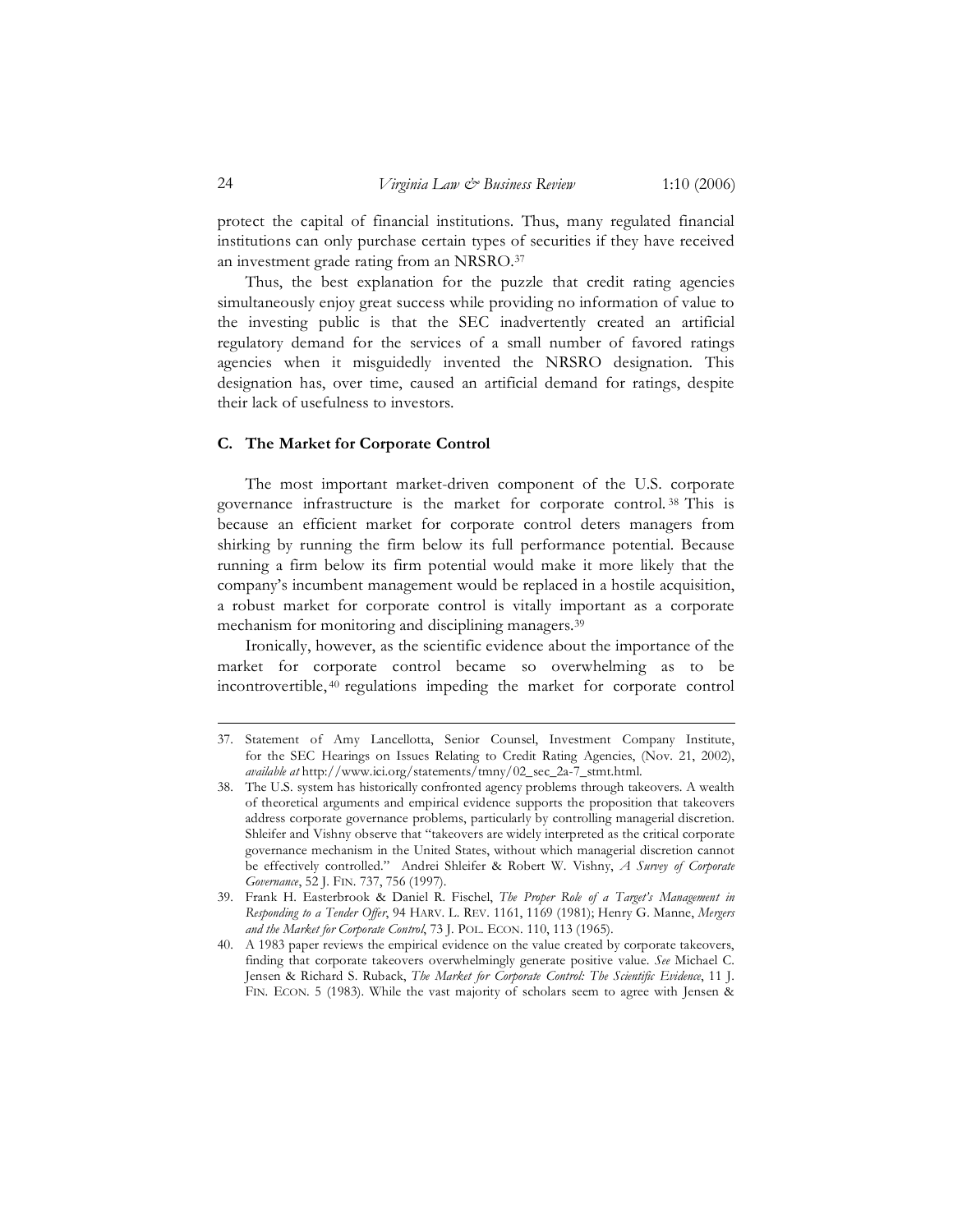became ubiquitous.41 This confluence of events was not random. Rather, the law reflects the private interests of corporate managers, a discrete wellorganized interest group whose preferences are championed by organizations such as labor unions and the Business Roundtable.<sup>42</sup>

As my colleague Roberta Romano has observed, a massive number of empirical studies have found uniformly and unanimously that regardless of the time period or acquisitive form, there are statistically significant positive abnormal returns on the investments of shareholders in companies that receive takeover bids.43 Clearly political theory and not economic theory is required to explain the regulatory burdens that impede the market for corporate control. The following sub-section describes the relationship between the goals of corporate governance and the operation of the market for corporate control. This sub-section is followed by an analysis of the legal impediments that have arisen to impede the market for corporate control.

#### **1. Corporate Governance**

 $\overline{a}$ 

The market for corporate control is a pure market process. Government intervention is not needed to correct structural defects in this market. Rather, regulatory intervention, when it occurs, reflects the efforts of special interest groups such as managers and labor unions to impede the markets in order to

Ruback, there are a few notable dissents. *See*, *e.g*., ROBERT B. REICH, THE NEXT AMERICAN FRONTIER, 140-72 (1983); Robert H. Hayes & William J. Abernathy, *Managing Our Way to Economic Decline*, HARV. BUS. REV., July-Aug. 1980, at 67, 73-74.

<sup>41.</sup> My colleague Roberta Romano has similarly observed, in her article, *A Guide to Takeovers: Theory, Evidence, and Regulation*, 9 YALE J. ON REG. 119, 120-1 (1992), that "The empirical evidence is most consistent with value-maximizing, efficiency-based explanations of takeovers. Yet the thrust of regulation is to thwart and burden takeovers, as if they were non-value-maximizing wealth transfers." Romano goes on to catalogue the variety of regulations that serve to restrict on the market for corporate control.

<sup>42.</sup> The Business Roundtable is an association of chief executive officers of leading U.S. corporations founded in 1972 in order: (1) to enable chief executives from different corporations to work together to analyze specific issues affecting the economy and business and (2) to present government and the public with knowledgeable, timely information, and with practical, positive proposals for action. Business Roundtable History, http://www.businessroundtable.org/aboutUs/history.html. (last visited April 11, 2006). The Business Roundtable is comprised of the CEOs of around 200 of the largest corporation's in the U.S. representing about fifty percent of U.S. GDP. Amitai Etzioni, *Special Interest Groups Versus Constituency Representation*, 8 RESEARCH SOC. MOVEMENTS, CONFLICTS & CHANGE 171, 184 (1985).

<sup>43.</sup> ROBERTA ROMANO, FOUNDATIONS OF CORPORATE LAW 230 (1993).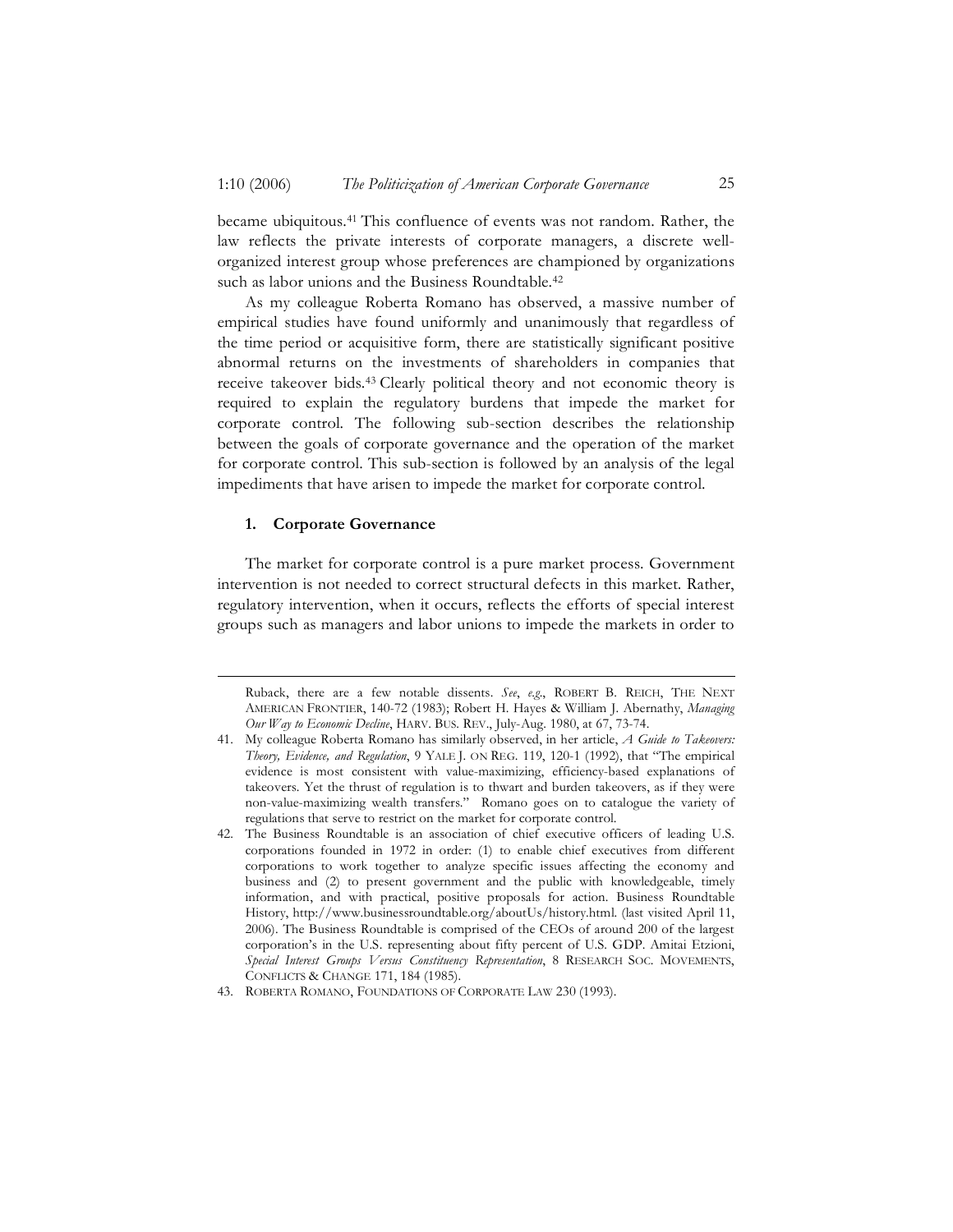protect incumbent management at firms that are either actual or potential targets.

The market for corporate control is simply risk arbitrage on a very grand scale. Risk arbitrage involves the time-honored process of "buying low and selling high." Unfortunately, the response by corporate managers to efforts by entrepreneurs to enter this market has been to "buy law" in order to prevent take-over professionals from buying low.

In efficient capital markets, poor performance is hard to hide. When firms fare poorly, such poor performance is reflected in the firm's share prices, and in a host of other indicators, including accounting data, particularly reported earnings, and sales performance in comparison to rival companies. All of these indicators are highly accessible and visible to a whole host of sophisticated outsiders watching the company, such as analysts, arbitrageurs, and venture capitalists. When these indicators lag relative to industry and sector competitors, potential acquirers have a strong incentive to notice; by acquiring the shares of a poorly managed firm at a depressed price that reflects the firm's poor performance, the acquirer can institute the changes necessary to restore top corporate performance. Generally, these changes require that the top management of the company being acquired be displaced by a new management team.

Thus, a properly functioning market for corporate control clearly provides benefits for the shareholders of companies whose shares are purchased by the outside bidder. Such shareholders receive a substantial premium, generally around fifty percent of the price at which the target firm's shares had been trading before the bid. <sup>44</sup> Moreover, even non-selling shareholders benefit when there is a hostile acquisition of a public company in which they own shares. Such non-selling shareholders benefit when the new management team takes over, reorganizes the target company, and does what successful bidders do: provide better discipline for management, seek strategic synergies with other companies, and sell assets, subsidiaries, divisions, and other components of the target that are not adding value to shareholders. In efficient capital markets, share prices for non-selling shareholders go up when these strategic changes are announced by competent bidders.

<sup>44.</sup> Theodor Baums & Kenneth E. Scott, *Taking Shareholder Protection Seriously? Corporate Governance in the U.S. and Germany*, 17 J. APPLIED CORP. FIN. 44, 59 n.55 (2005); Gregg A. Jarrell et al., *The Market for Corporate Control: The Empirical Evidence Since 1980*, 2 J. Econ. Persp. 49, 52 (1988).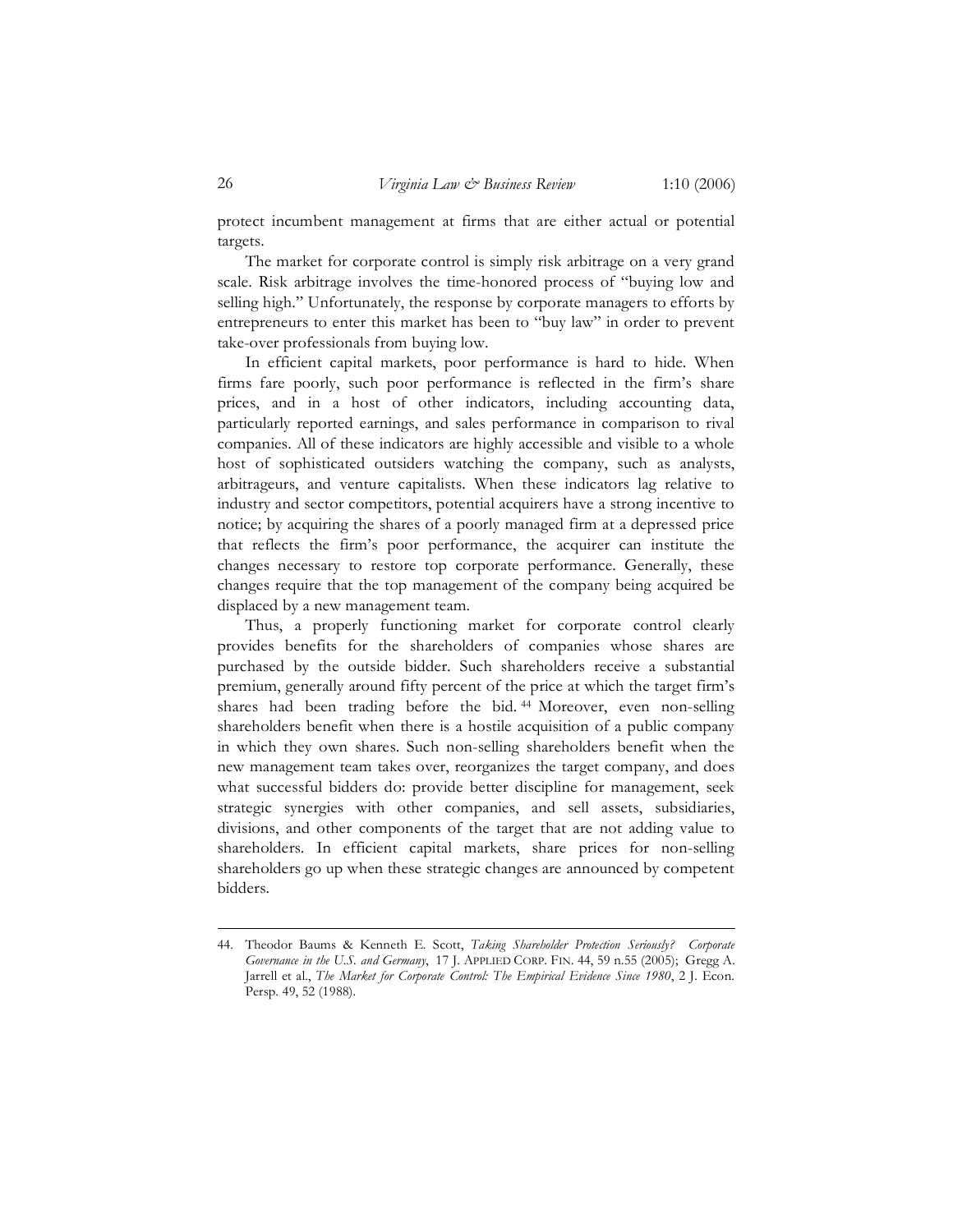It is quite clear that takeovers provide benefits for target firm shareholders, whether they sell their shares or not. Absent regulatory distortions, the best strategy for target management to use to avoid being ousted in a hostile takeover is to keep share prices high. Higher share prices deter hostile bids by making such bids more costly because they destroy the arbitrage potential that exists when shares are undervalued relative to their true potential.45

Because share prices represent the best available, and indeed the only, real time, unbiased assessment of a company's performance and future prospects, by providing strong incentives for target managers to keep such share prices high, the market for corporate control is an elemental component of any corporate governance system in which the owners of residual claims in the company are not in positions of management. Improved corporate governance is a byproduct of an efficient market for corporate control. Such improved governance, however, is not limited to those firms that actually receive premium bids from outside acquirers. Rather, the genius of the market for corporate control as a corporate governance device is that it improves the quality of the corporate performance governance at all publicly held firms whose shares are "contestable."46

The reason that the benefits of the monitoring provided by potential bidders is not limited to the shareholders in firms fortunate enough actually to receive a bid from a hostile bidder is because managers who want to avoid being displaced in a hostile takeover must keep the prices of their firms' shares high in order to avoid being ousted in a tender offer. Because managers and boards know that they will be ousted following a successful hostile acquisition, they will work harder to maximize shareholder value in

<sup>45.</sup> *See* Easterbrook & Fischel, *supra* note 39. ("Managers will attempt to reduce agency costs in order to reduce the chance of takeover, and the process of reducing agency costs leads to higher prices for shares."). *See also* Daniel R. Fischel, *The Corporate Governance Movement*, 35 VAND. L. REV. 1259, 1264 (1982) (arguing that the market for corporate control "simultaneously gives managers of all firms who wish to avoid a takeover an incentive to operate efficiently and to keep share prices high").

<sup>46.</sup> In this context, the term contestable means susceptible to the market for corporate control. A firm's shares are contestable in the market for corporate control if a majority of the shares are in the hands of independent (non-management-affiliated) value-maximizing shareholders. Where, for example, a majority of the voting shares of a company are in the hands of small-stake shareholders or institutional investors focused on share price performance, the company's shares are contestable. By contrast, the company's shares are not contestable where shares are parked with friendly institutional investors or where incumbent management and their allies have shares with supermajority voting rights that prevent an outside acquirer from obtaining a majority of the voting shares.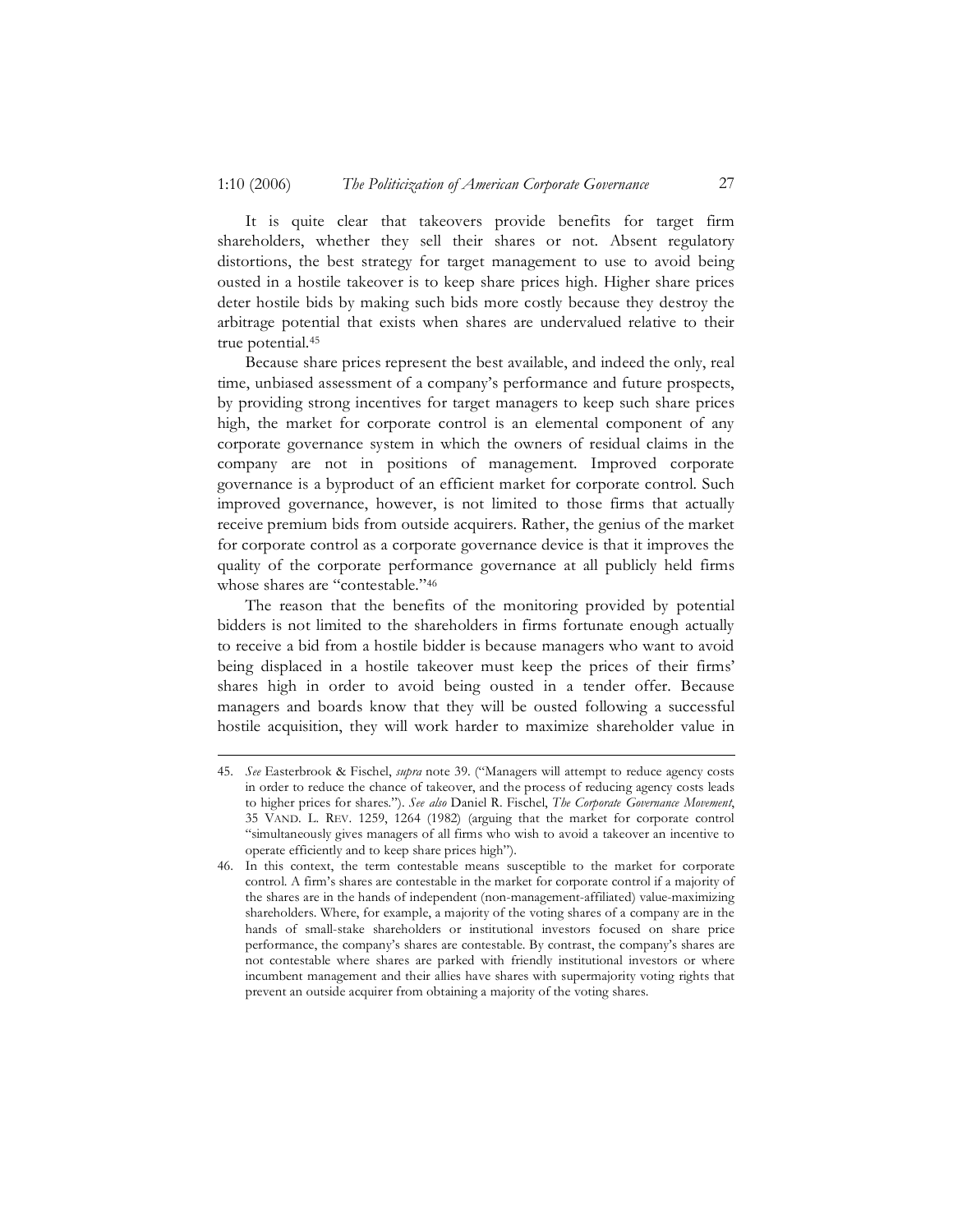order to avoid that possibility. Thus, a takeover threat will not only discipline management, but also discipline the non-monitoring board. 47

The tender offer was invented in the 1960s, and fundamentally changed the economic landscape for American corporations. As Theo Baums and Ken Scott recently observed, prior to the introduction of the tender offer, launching a proxy fight for the election of directors was the only way that a challenger could hope to oust an underperforming incumbent management team.48

As a corporate governance device, proxy fights suffer from two distinct disadvantages relative to takeovers. First, incumbent management enjoys a number of structural advantages over outsiders in proxy contests. Incumbent management controls the timing of the contest, and can charge election expenses to the company. The incumbents also have better information about who the company's shareholders are and about what issues are likely to appeal to particular cohorts of shareholders. Moreover, when a company is involved in a proxy fight, shareholders are required to choose between the incumbent management team, which is a known quantity, and a group of unknown outside raiders.49

<sup>47.</sup> As important as the market for corporate control clearly is, it nonetheless is possible to overstate the role played by this particular market in corporate governance. In particular, the market for corporate control is not capable of dealing with recent corporate governance problems at firms like Enron and WorldCom, which involve artificially inflated earnings, profits, and other measures of corporate performance. *See* E.S. Browning, *Abreast of the Market: Investor Confidence Remains Fickle*, WALL ST. J., Sept. 9, 2002, at C1 ("Scandals at Enron, WorldCom, Global Crossing, Tyco International, Adelphia Communications, ImClone Systems and a host of other companies have raised questions about whether corporate earnings reports and corporate executives can be trusted."). The market for corporate control exerts powerful disciplinary pressure on under-performing management by providing arbitrage possibilities where share prices lag because companies have slothful or corrupt management. The depressed share prices in such companies present attractive investment opportunities for entrepreneurial corporate raiders, who profit by purchasing a controlling interest in under-performing companies and installing more competent and motivated management. *See* Shleifer & Vishny, *supra* note 38, at 756 (noting that the raider benefits when the share prices of the target firm rise to reflect the improved earnings generated by the new management team). However, the market for corporate control only disciplines bad management when the target firm's share prices are depressed. Because accounting fraud causes share prices to be artificially inflated rather than depressed, the takeover entrepreneurs who drive the market for corporate control have no incentive to launch the hostile takeovers that discipline managers employing questionable accounting practices to over-inflate their companies' share prices. *Id*.

<sup>48.</sup> Baums & Scott, *supra* note 44, at 58-59.

<sup>49.</sup> *Id*.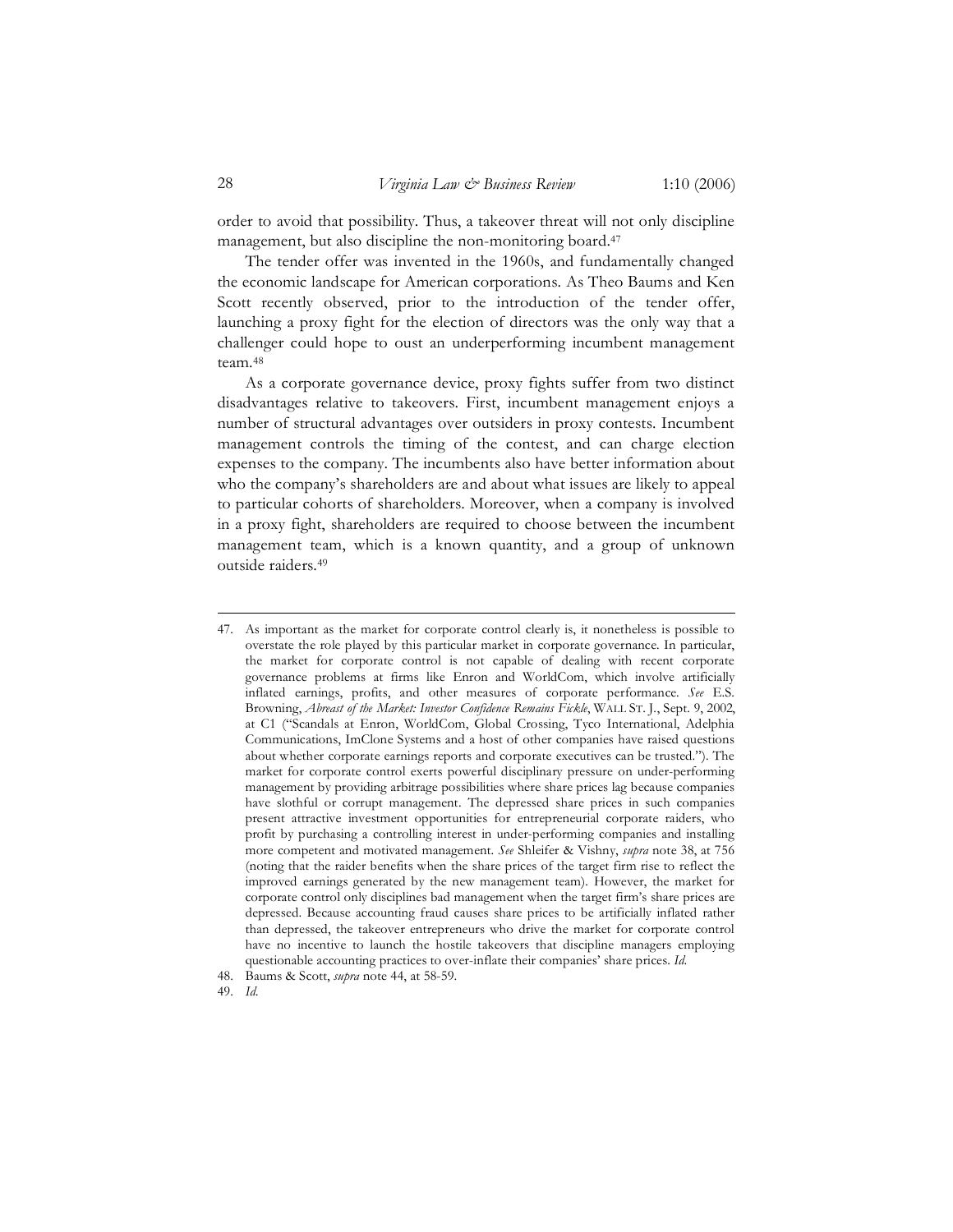But the more profound deficiency in proxy contests as corporate governance devices is that those launching proxy contests lack credibility relative to those launching takeover contests in the form of tender offers. Potential acquirers making tender offers for a controlling block of a company's shares have enormous credibility because they are risking their own capital to acquire the controlling block. Having gained control of the company, tender offerors stand to benefit by managing the business in such a way as to increase the value of their shares, and the shares of their fellow shareholders.

By contrast, an entrepreneur who launches a proxy contest need not, in theory, own any shares in the target company whose board she seeks to displace. Rather, the outside "raider" asks that shareholders take it on faith that a successful proxy battle will lead to improvements in corporate governance. Thus, it is not surprising in the least that proxy contests are rarely successful unless organized and conducted by raiders who have very significant investments in the shares of the target firms. Only raiders who also large block at the time they launch their proxy contests can make a credible commitment to the target firm shareholders that their goal is to maximize the value of the entire firm, rather than to obtain the private benefits of control simply to loot the firm.

Thus, the emergence of the hostile tender offer in the 1960s should be viewed as a major innovation in the history of corporate governance. It provided the first large-scale, self-effectuating corporate control devices. The hostile tender offer is large-scale because it affects all shareholders and because it involves the deployment of massive resources by outside bidders. These resources are required to monitor potential target companies, to evaluate which incumbent management teams are operating so inefficiently that they warrant being displaced in a hostile bid, to effectuate the hostile acquisition, and to implement the strategic plan to redeploy the target company's assets to higher value uses.

The market for corporate control is self-effectuating because it emerges spontaneously from market forces without the need for any action taken or resources deployed on the part of the subject company. An efficient market for corporate control is such an effective corporate governance device that it dramatically facilitates the separation of equity ownership and managerial responsibility in unique ways not replicable by other corporate governance devices. In particular, the tender offer, which is the pivotal device in the market for corporate control, obviates the need for target company shareholders to make comparisons of the relative merits of competing management teams before deciding whether to approve a proposed change in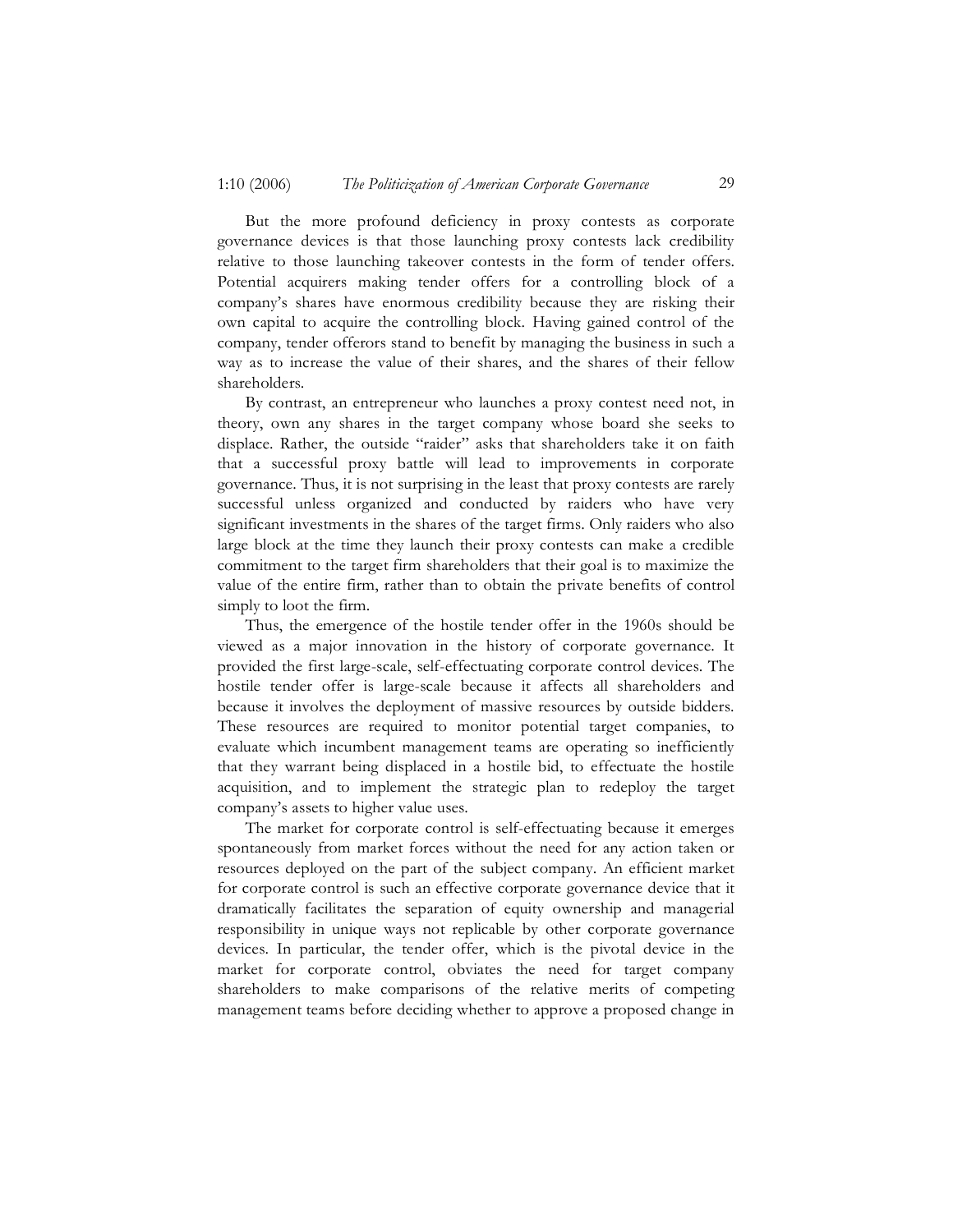control transaction. Rather, as Baums and Scott have observed, "[w]ith the development of the tender offer in the 1960s, [shareholders] didn't have to make a comparison between alternative management teams but merely a comparison between the price being offered by the acquirer and the market price under current management."50

Under this system, acquirers seeking control of target companies began to fare much better than they had when the principal strategy available to them was the proxy contest, but target management fared worse. As the market for corporate control became more effective as a governing device, life became less comfortable for incumbent management, who felt increasing pressure to maintain high share prices in order to reduce the probability that they would face a hostile tender offer for control.

#### **2. Politics and the Market for Corporate Control**

In addition to simply being more responsive to the needs of shareholders, management resorted to a number of additional tactics in response to the tender offer era. First, in 1968, "[m]anagement struck back" against the unfettered operation of the market for corporate control by supporting the passage of the Williams Act, which deterred corporate takeovers by dramatically increasing both the out-of-pocket costs and the legal risks that bidders face when launching a tender offer.<sup>51</sup>

Specifically, the Williams Act appropriates valuable property rights in information belonging to bidders by requiring such bidders to disclose such information to the financial markets. Among other things, the Williams Act requires that individuals, groups, and firms making tender offers supply the markets with their identities, their plans for the target firm, and their sources of financing.52 The requirements of the Williams Act made it easier for target firm management to entrench themselves by giving them "earlier warning" about an outside bid, and more time to resist.53

As a consequence of the Williams Act and other anti-takeover efforts, hostile takeovers began a steady decline from fourteen percent to four percent of all mergers and acquisition activity.54

<sup>50.</sup> *Id*.

<sup>51.</sup> *Id*. at 58.

<sup>52.</sup> Williams Act of 1968, Pub. L. No. 90-439, § 3, 82 Stat. 454, 456 (1968).

<sup>53.</sup> Baums & Scott, *supra* note 44, at 58.

<sup>54.</sup> Henry G. Manne, *Bring Back the Hostile Takeover*, WALL ST. J., June 26, 2002, at A18.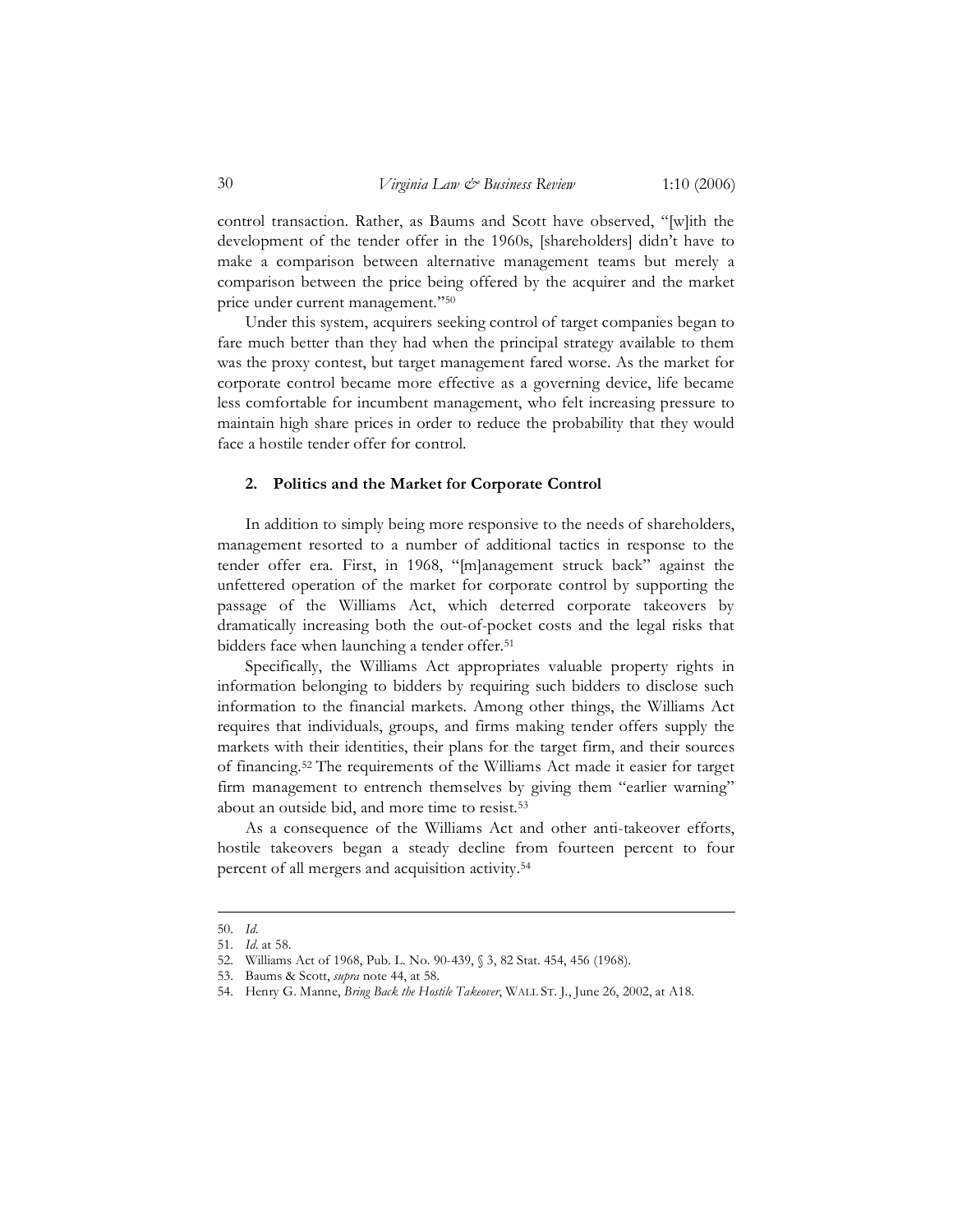In addition to their legislative efforts, managers championed a number of changes to their charters and bylaws designed to impede the market for corporate control. As Baums and Scott have observed, managers and their attorneys implemented staggered boards of directors; abolished the right of shareholders to remove directors without cause, to hold special meetings, or to act by written consent without meeting; and employed supermajority shareholder vote requirements to approve clean-up mergers which members of the prior board had not approved.55

Two factors prevented managers from being able to accomplish very much to retard the market for corporate control. First, fundamental changes to a company's corporate governance structure require that a company change its articles of incorporation, which, in turn, requires shareholder approval. Rational shareholders would not approve proposed changes to the governance structure of a company that would make them worse off by impeding the operation of the market for corporate control.

Second, there were important innovations in the market for corporate control, particularly the emergence of the leveraged buy-out and junk bond financing, which facilitated the takeover market and tended to counteract the pernicious effects of managerial entrenchment efforts.56

The Delaware judiciary struck a grave blow to shareholders and to the free operation of the market for corporate control when it upheld the use of a radical new anti-takeover device, the poison pill in *Moran v. Household International*.57 That case deserves to be counted as the worst opinion in the history of corporate law. Countless trillions of dollars in shareholder wealth have been lost by the failure of state court judges, particularly in Delaware, to protect the interests of shareholders during corporate control contests.58

#### **a. The Poison Pill**

Technically called a shareholder rights plan, the term "poison pill" is the nickname for a particular device utilized by public companies to avoid a hostile takeover by making themselves unattractive to the investor who wants to make the hostile acquisition. Poison pills prevent hostile takeovers by

<sup>55.</sup> Baums & Scott, *supra* note 44, at 58-59.

<sup>56.</sup> *See, e.g.*, Ronald Gilson, *A Structural Approach to Corporations: The Case Against Defensive Tactics in Tender Offers*, 33 STAN. L. REV. 819, 837-38 (1981).

<sup>57.</sup> Moran v. Household International, Inc., 500 A.2d 1346 (Del. 1985).

<sup>58.</sup> *See* FRANK H. EASTERBROOK & DANIEL R. FISCHEL, THE ECONOMIC STRUCTURE OF CORPORATE LAW 204 (1991).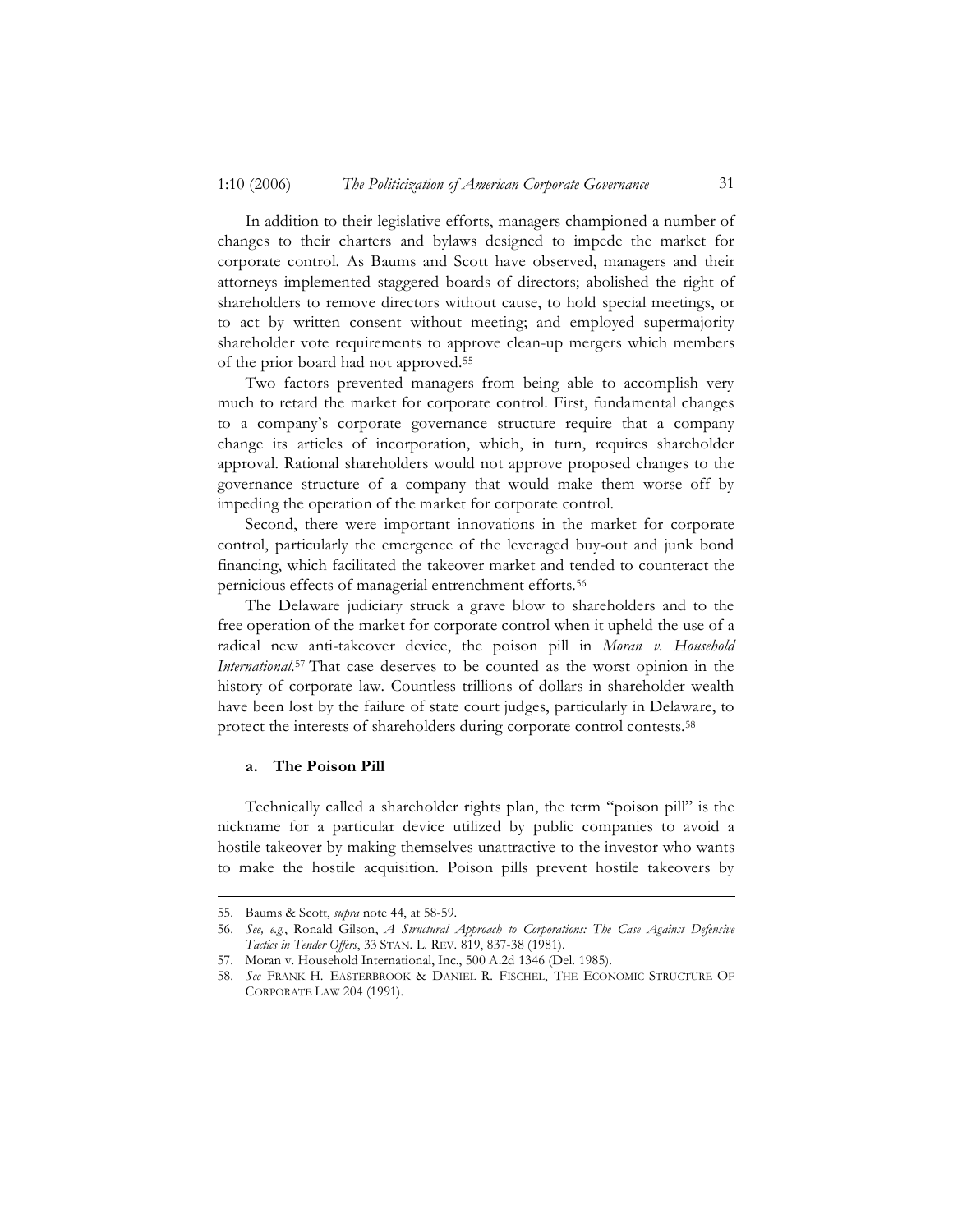increasing the costs of acquiring a large block of shares in a target company whose board has installed a poison pill. A poison pill involves the issuance by a company of a new class of stock, usually preferred shares, that provide holders with the rights to purchase additional shares, either in the target company, so-called "flip-in" pills, or even in the acquirer, so-called "flip-over" pills, whenever certain triggering events occur. The most common triggering event is the acquisition of a certain threshold percentage (often thirty percent) of target firm shares by any acquirer that the target company board finds unacceptable. Should an outside bidder make acquisitions that exceed the designated threshold without the permission of the target firm's board of directors, the target firm's shareholders are able to purchase additional shares at hugely discounted prices. The device is called a poison pill because these discount purchases have the intended effect of diluting the ownership interests of the outside bidder, who is specifically precluded from participating in the discount purchases permitted to the other investors.

Because poison pills have been technically evaluated as representing merely the issuance of a new class of shares, which most companies can do without shareholder approval, poison pills may be implemented by corporate boards without any shareholder action. When adopted, the rights initially attach to the corporation's outstanding common stock, cannot be traded separately from the common stock, and are priced so that exercise of the option would be economically irrational. As mentioned above, the pill or shareholder rights become exercisable and can trade separately from the common stock only when a triggering event occurs.

A pill's flip-over feature typically is triggered when the target is merged into the acquirer or one of its affiliates after the acquirer obtains the specified percentage of the target's common stock. When this triggering event occurs, the target firm's shareholders become entitled to purchase common stock of the acquiring company, typically at a deeply discounted price. These purchases have the effect of impairing the acquirer's capital structure and drastically diluting the interest of the acquirer's previous stockholders. The pre-existing shareholders in the bidding firm are harmed by flip-over poison pills because triggering the flip-over pill gives target shareholders the option to purchase shares of the acquiring company at deeply discounted prices, which dilutes the interests of the pre-existing shareholders of the acquirer.

Where flip-over pills are triggered by the merger of the acquirer and the target, flip-in pills are triggered merely by the acquisition of a specified percentage (usually twenty percent) of the issuer's common stock. When a flip-in pill is triggered, all target firm shareholders except the acquirer are permitted to buy shares in the target at a deeply discounted price.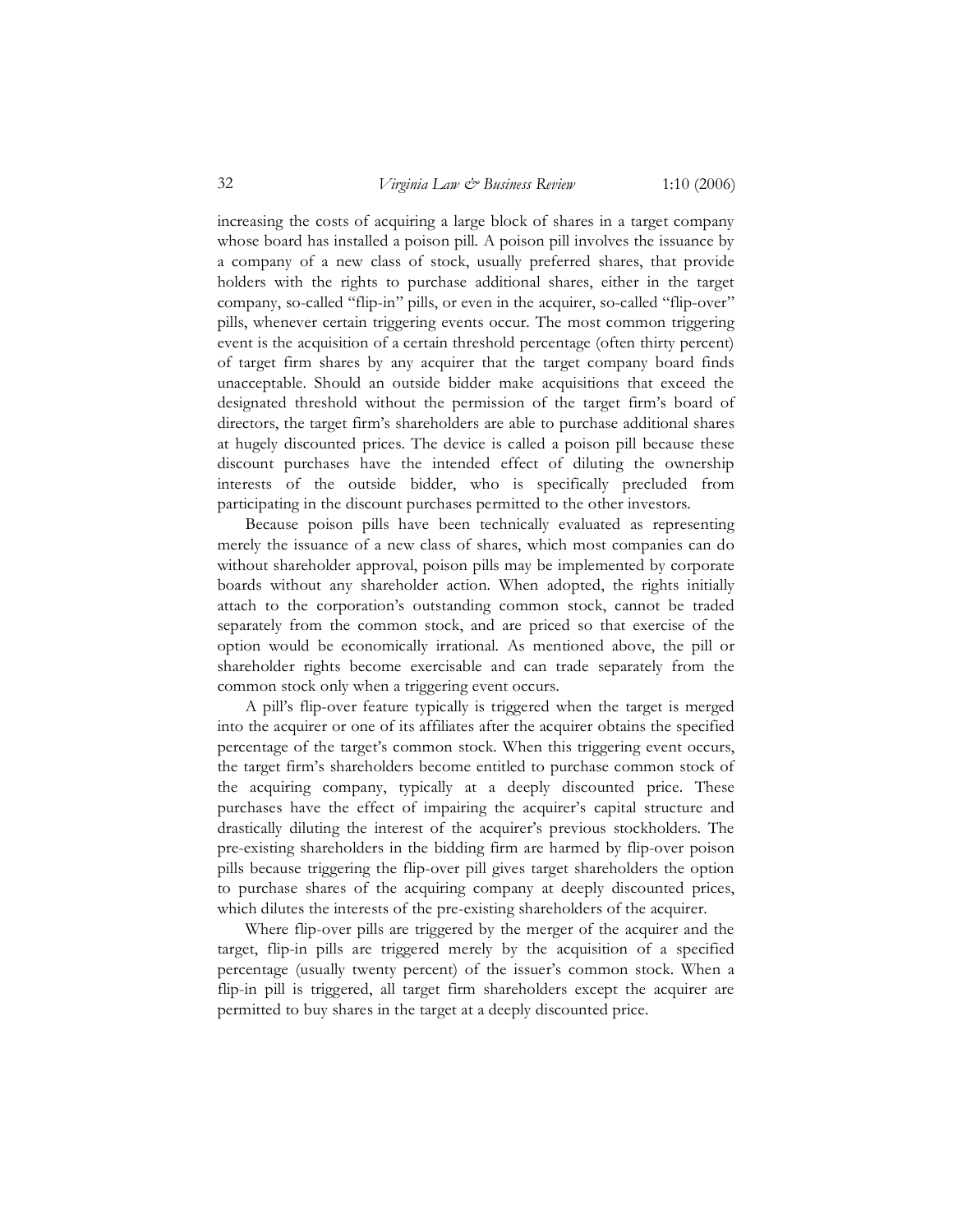Poison pills impede the market for corporate control by eliminating the possibility of hostile takeovers in firms with poison pills in place. Significantly, the shareholder rights distributed by companies as poison pills can be redeemed by the target at little or no cost to the issuing company. Redeeming the rights eliminates the poison pill, and permits an acquisition to proceed. In other words, the consequence of the poison pill is to require acquirers to obtain the approval of target company boards of directors before proceeding. The harm to acquiring firm shareholders from the triggering of a poison pill is so severe that the poison pill has never been intentionally triggered.59

Thus, the poison pill has effectively destroyed the hostile takeover. Those companies with the most venal management teams are immune from ouster in a hostile takeover. Only companies with benign, other-regarding boards of directors will redeem their poison pill rights plans and permit outside acquirers to effectuate a change in control.

#### **b. The Delaware Judiciary**

In a key passage in *Moran*, the Delaware Supreme Court observed that permitting companies to implement poison pill rights plans without shareholder votes would not have deleterious corporate governance effects because such plans would be subject to intense scrutiny by the courts. In particular, with respect to the poison pill rights plan adopted by Household International, the Court asserted that:

> [T]he Rights Plan is not absolute. When the Household Board of Directors is faced with a tender offer and a request to redeem the Rights, they will not be able to arbitrarily reject the offer. They will be held to the same fiduciary standards any other board of directors would be held to in deciding to adopt a defensive mechanism, the same standard as they were held to in originally approving the Rights Plan.<sup>60</sup>

Unfortunately, state courts in general and the Delaware courts in particular have not lived up to their obligation to protect shareholders by

<sup>59.</sup> Baums & Scott, *supra* note 44, at 59.

<sup>60.</sup> *Moran*, 500 A.2d at 1354.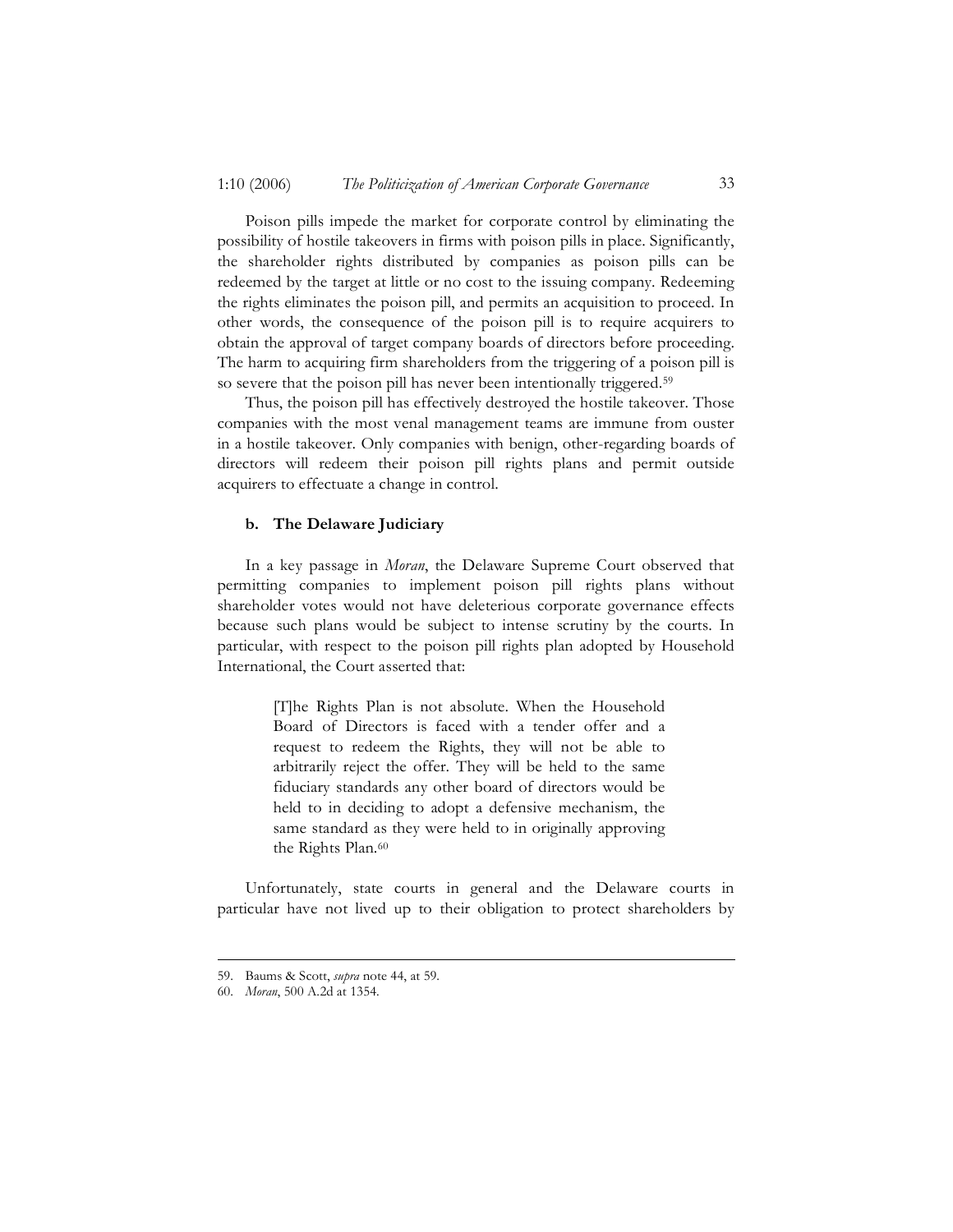policing the implementation, if not the adoption, of poison pills.<sup>61</sup> Instead, the requirement that the decision to use the pill be evaluated by state courts to determine whether the decision is consistent with the directors' fiduciary responsibilities has "turned out to be of little substance." <sup>62</sup> Subsequent decisions have permitted target company boards of directors to thwart outside acquisition attempts by leaving their poison pill rights plans in place on the basis of highly dubious justifications. For example, in *Paramount Communications v. Time, Inc.*, the court was persuaded not to act to force management to redeem its pill on the thin reed of management's highly selfserving claim that it had a "strategic plan" that it thought would lead to greater returns to shareholders than the acquirer was offering.63

The decision in *Time* is particularly troubling because the bid was all cash and was made for 100 percent of the target company's shares.64 The only coherent justification for defensive tactics such as the poison pill is that they protect shareholders from coercive two-tiered bids, in which shareholders are induced to sell their shares to a bidder offering to purchase less than 100 percent of the company's outstanding shares because they are concerned that the bidder will obtain control of the firm and mismanage it, thereby driving down the value of any remaining shares.65 These sorts of two-tiered offers are coercive because target firm shareholders face a collective action problem similar to a prisoner's dilemma: the best outcome for all shareholders would be for none to tender in the first stage of a coercive two-tiered offer, but the best outcome for any individual shareholder would be to be able to sell her shares for cash, particularly if the coercive bidder's bid succeeds.

In *Moran* itself, the court justified allowing the target firm to retain its poison pill because the pill was adopted "in reaction to what it perceived to be the threat in the market place of coercive two-tier tender offers."66 Later court decisions have ignored the fundamental distinction between two-tiered bids and cash bids for 100 percent of the stock in the target company.67 For

<sup>61.</sup> *See* Baums & Scott, *supra* note 44, at 59 (observing that the requirement that use of the pill must pass muster with the Delaware Supreme Court "proved hollow").

<sup>62.</sup> Baums & Scott, *supra* note 44, at 59.

<sup>63.</sup> Paramount Communications v. Time Inc., 571 A.2d 1140, 1154 (Del. 1989). *See also* Unitrin v. Am. Gen. Corp., 651 A.2d 1361, 1385 (Del. 1995).

<sup>64.</sup> *Time*, 571 A.2d at 1142.

<sup>65.</sup> William J. Carney, *Shareholder Coordination Costs, Shark Repellents and Takeout Mergers: The Case Against Fiduciary Duties*, 1983 AM. BAR FOUND. RES. J. 341, 350-53 (1983).

<sup>66.</sup> Moran v. Household Int'l, 500 A2d 1346, 1356 (Del. 1985).

<sup>67.</sup> *See, e.g.*, Ivanhoe Partners v. Newmont Mining Corp., 535 A.2d 1334, 1342 (Del. 1987) ("This Court has recognized the coercive nature of two-tier partial tender offers.");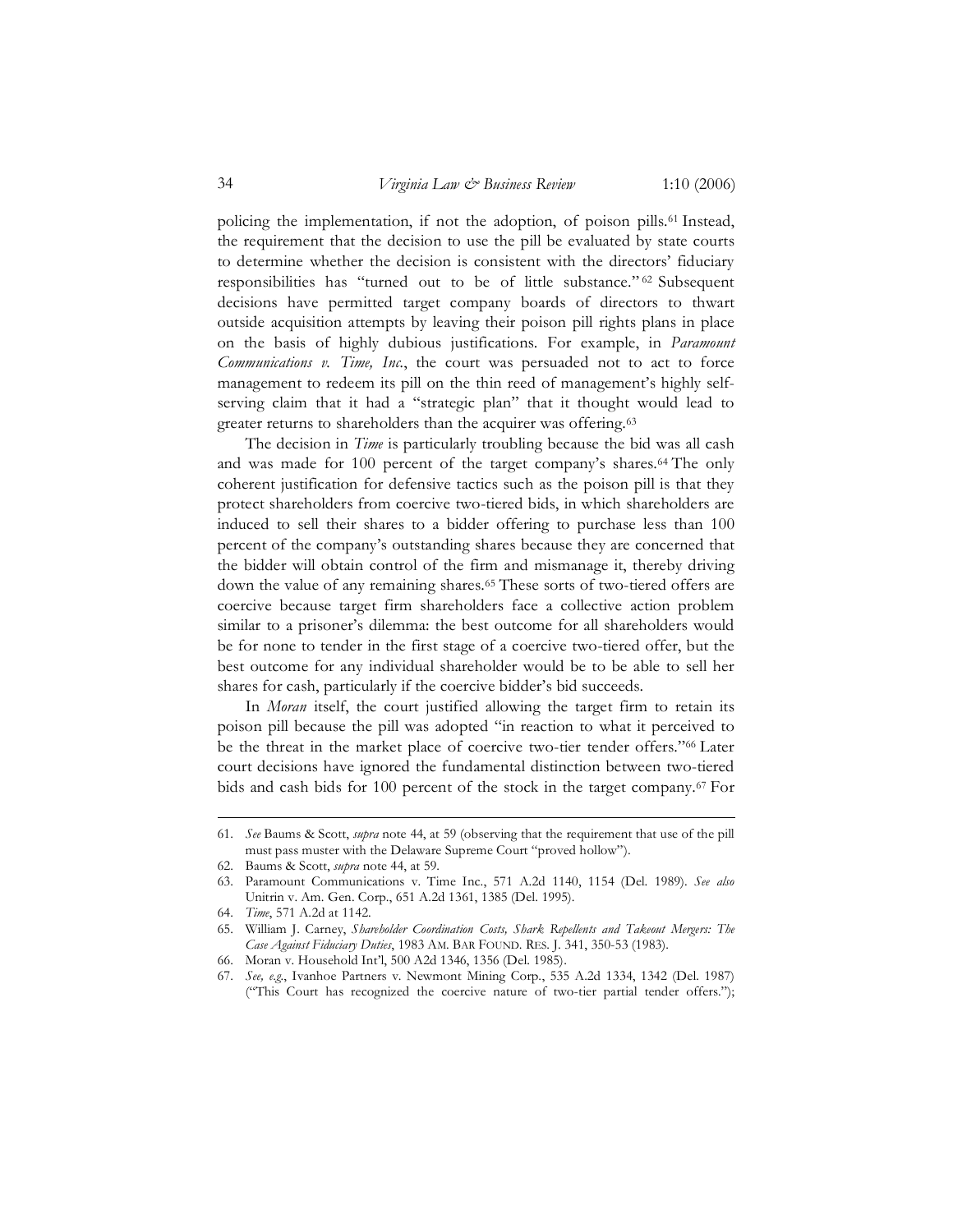example, in *Time*, the Delaware Supreme Court permitted the firm to retain its poison pill despite the fact that the bidder was offering all cash for 100 percent of the target firm's shares, thereby obviating any argument that the pill was needed to protect target firm shareholders from the coercive effect of a two-tier bid.68

Thus, courts have failed to live up to their promise to protect shareholders from the use of the poison pill to insulate incumbent management from the salutary effects of the market for corporate control. In addition, courts have failed to restrict the use of poison pills to their proper context—the regulation of coercive two-tiered tender offers. Moreover, courts have ignored the chilling effects that poison pill rights plans have on the market for corporate control, and hence, on the governance of the publicly held corporation. Specifically, by making hostile acquisitions more costly and more difficult, poison pills impose significant disincentives on acquirers. Not only are acquirers deprived of incentives to make bids, they also are deprived of incentives to engage in the costly search process necessary to identify under-valued firms.

In *Moran*, the Delaware Supreme Court appears to have gone out of its way to ignore these incentive effects. The court blithely observed that the target firm's poison pill was not suspect merely because it did not prevent stockholders from receiving tender offers, failing to understand the plaintiffs' cogent argument that allowing the poison pill would cause shareholders to "lose their right to receive and accept tender offers."69 Unable or unwilling to see beyond the banal technicality that bidders retain the power to make a hostile tender offer for firms with poison pill rights plans, the court failed to acknowledge that such plans destroy bidders' incentives to do so unless they can engineer a way to get the approval of the target firm's board of directors (in which case, of course, the bid is no longer hostile).<sup>70</sup>

Unocal Corp. v. Mesa Petroleum Co., 493 A.2d 946, 956 (Del. 1985) (finding a "grossly inadequate" two-tier offer to be coercive).

<sup>68.</sup> 571 A.2d at 1140.

<sup>69.</sup> 500 A.2d at 1354.

<sup>70.</sup> There are at least two ways that bidders can obtain the approval of the target firm's board. The first is by making the tender offer contingent on the decision by the target company's board to redeem the pill. This contingency is now a routine part of the tender offers bidding process. Bidders can also obtain the approval of the target firm's board by launching a proxy contest for control of the target board simultaneously with the announcement of a tender offer. By acquiring control of the board, the bidder can use such control to redeem the pill. Staggered boards of directors, of course, make the latter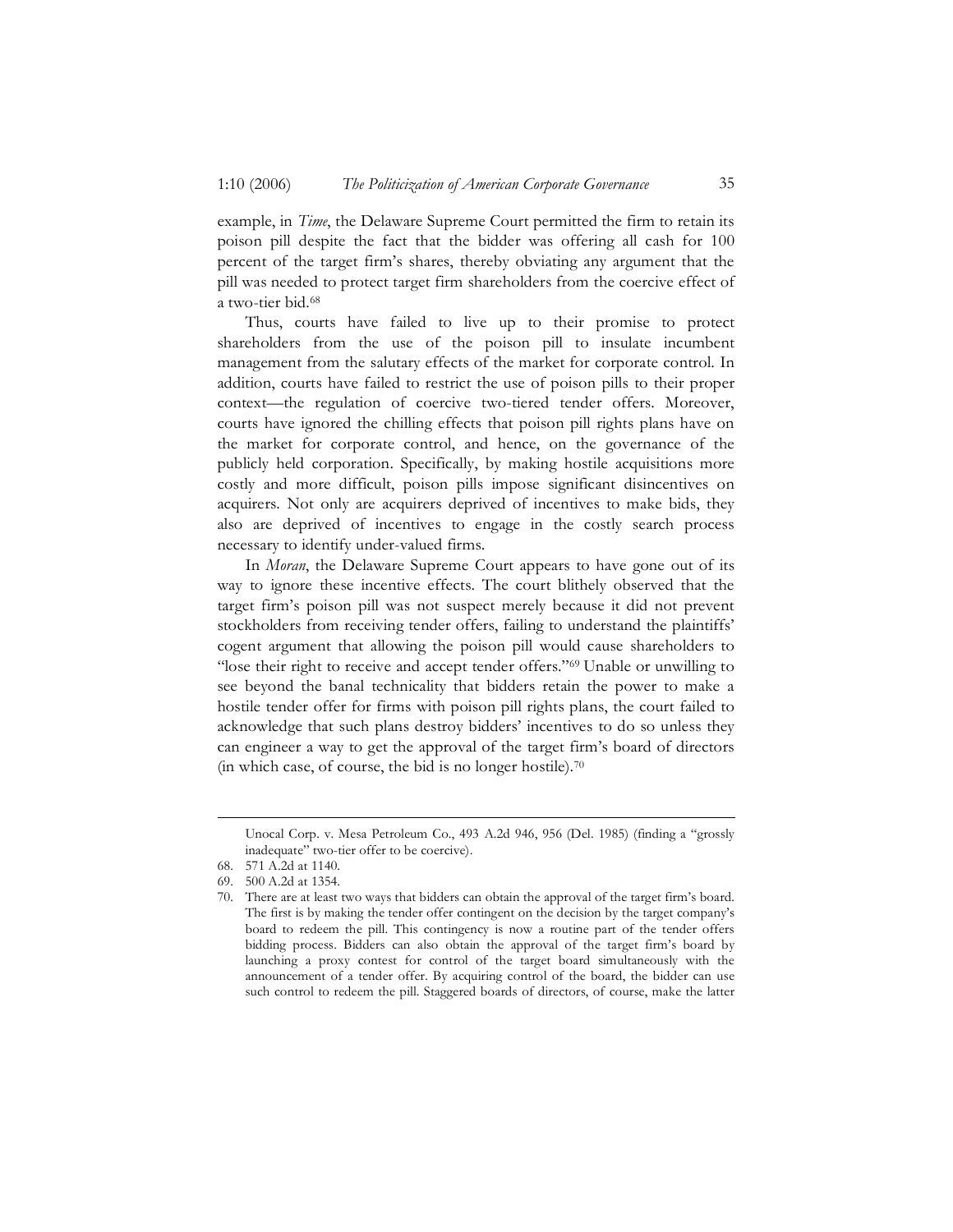Thus, by judicial fiat, the Delaware courts have removed from the marketplace the hostile tender offer, which is the most powerful corporate governance device in the shareholders' corporate governance arsenal. As Baums and Scott presciently have observed, "Delaware jurisprudence seems to be willing, in substance . . . to give management something approaching an absolute veto over hostile tender offers despite overwhelming evidence that they confer large benefits on target shareholders."71 Again, just as courts and legislatures have undermined the vitality of credit rating agencies and accounting firms, they have undermined the market for corporate control.

#### **D. Organized Stock Exchanges**

Organized stock exchanges, particularly the New York Stock Exchange (NYSE), used to play an important role in U.S. corporate governance. When a public corporation listed on a stock exchange, that corporation was making a credible commitment to abide by a set of corporate governance rules designed to maximize shareholder wealth. <sup>72</sup> The commitment was made credible by the threat of delisting, which, historically, had draconian effects on companies because of the lack of alternative trading venues for shares in public companies. Over time, however, advances in technology and the development of markets have weakened the primacy of the traditional exchanges. A whole host of competitors for the traditional stock exchanges have emerged.

Traditionally, firms have not listed on more than one venue. When firms changed from one trading venue to another, it was usually because they had grown and were promoted from the over-the-counter markets to the NYSE. Decisions by highly successful companies such as Google and Microsoft to remain in the over-the-counter markets, along with the ability of firms such as Hewlett-Packard simultaneously to be listed on both the NYSE and NASDAQ, illustrate the change in the traditional ordering.

The modern stock exchange is subject to vigorous competition from a variety of sources, including both rival exchanges and alternative trading venues such as Electronic Communications Networks and Alternative Trading Systems. This competition has strained the exchanges' capacity for

tactic more difficult for bidders. *See* Lucian Arye Bebchuk et al., *The Powerful Antitakeover Force of Staggered Boards: Theory, Evidence and Policy*, 54 STAN. L. REV. 887 (2002).

<sup>71.</sup> Baums & Scott, *supra* note 44, at 59.

<sup>72.</sup> Jonathan R. Macey & Maureen O'Hara, *From Markets to Venues: Securities Regulation in an Evolving World*, 58 STAN. L. REV. 563, 569 (2005).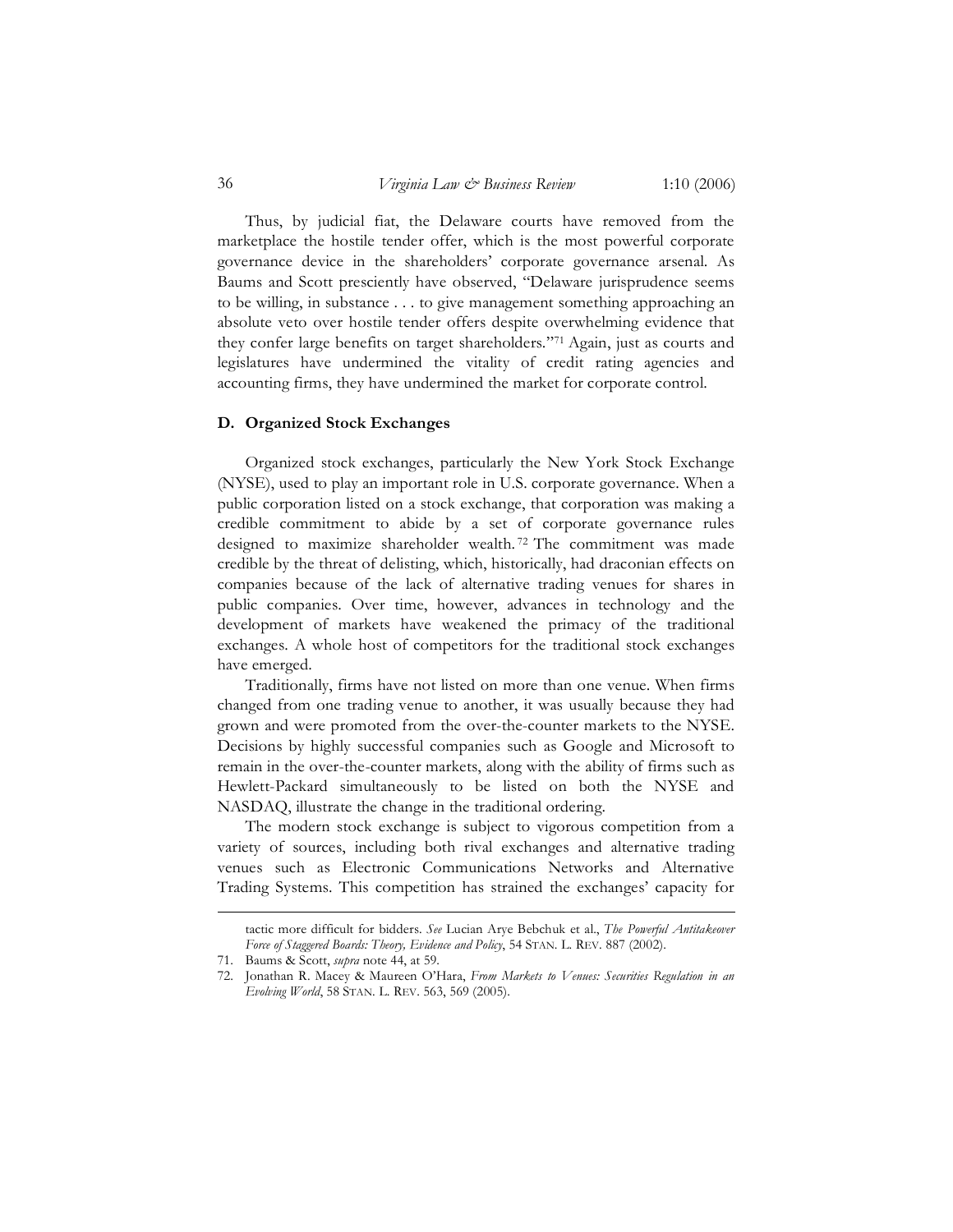self-regulation and undermined their incentives to regulate in the public interest with respect to issues related to the corporate governance of their members. Moreover, the available evidence indicates that the organized exchanges do not even act as stand-alone regulators anymore. Instead, they are better understood as conduits for the SEC, which coordinates the corporate governance regulations that ostensibly are promulgated under the exchanges' authority as self-regulatory organizations.73 As the *Special Study on Market Structure, Listing Standards and Corporate Governance*, pointed out, "the SEC had adopted a practice of encouraging the exchanges 'voluntarily' to adopt given corporate governance listing standards and in the process has urged the exchanges' listed companies and shareholders to reach consensus on those standards."74 The SEC now coordinates the regulatory price fixing among the exchanges' self-regulatory organizations with respect to every facet of the exchanges' relationships with listed companies. Thus, the SEC has undermined the traditional way that exchanges competed with one another to provide efficient corporate governance rules.

A cogent example of this phenomenon is the one-share, one-vote listing requirement. During the 1980s, the managers of several firms that were listed on the NYSE were concerned about the possibility of a hostile takeover, and wanted to adopt a particularly potent defensive strategy, which involved recapitalizing the firm with additional classes of voting stock, to be held by management, which would have significantly greater voting rights than the shares held by other shareholders. The problem with this recapitalization strategy was that it clearly violated a long-standing NYSE rule providing that all shares of common stock of listed companies could have one, and only one, vote.75

<sup>73.</sup> The available evidence here consists largely of series of episodes in which the exchanges fail to self-regulate, often followed by a coordinated regulation led by the SEC. Selfregulation by the exchanges is in general dysfunctional in significant part because securities are often traded simultaneously in multiple venues, thus inhibiting the ability of exchanges to unilaterally enforce regulations. *See* Macey & O'Hara, *supra,* note 72, at 575, 577-79 ("As a purely descriptive matter, the available evidence is inconsistent with the assertion that rival trading venues compete to produce corporate law rules. Rather, the accurate depiction of the competitive situation is that the SEC *coordinates* the regulatory standards of the exchanges and the Nasdaq in order to prevent competition among these trading venues from occurring at all.").

<sup>74.</sup> *Id*. at 571, 577. *See also* Robert Todd Lang et al., American Bar Association, *Special Study on Market Structure, Listing Standards and Corporate Governance*, 57 BUS. LAW. 1487, 1503 (2002).

<sup>75.</sup> *See* ANNETTE B. POULSEN & KEN LEHN, SEC OFFICE OF CHIEF ECONOMIST, UPDATE— THE EFFECTS OF DUAL-CLASS RECAPITALIZATIONS ON SHAREHOLDER WEALTH: INCLUDING EVIDENCE FROM 1986 AND 1987, Table 1 (1987). *See also* Jeffrey N. Gordon,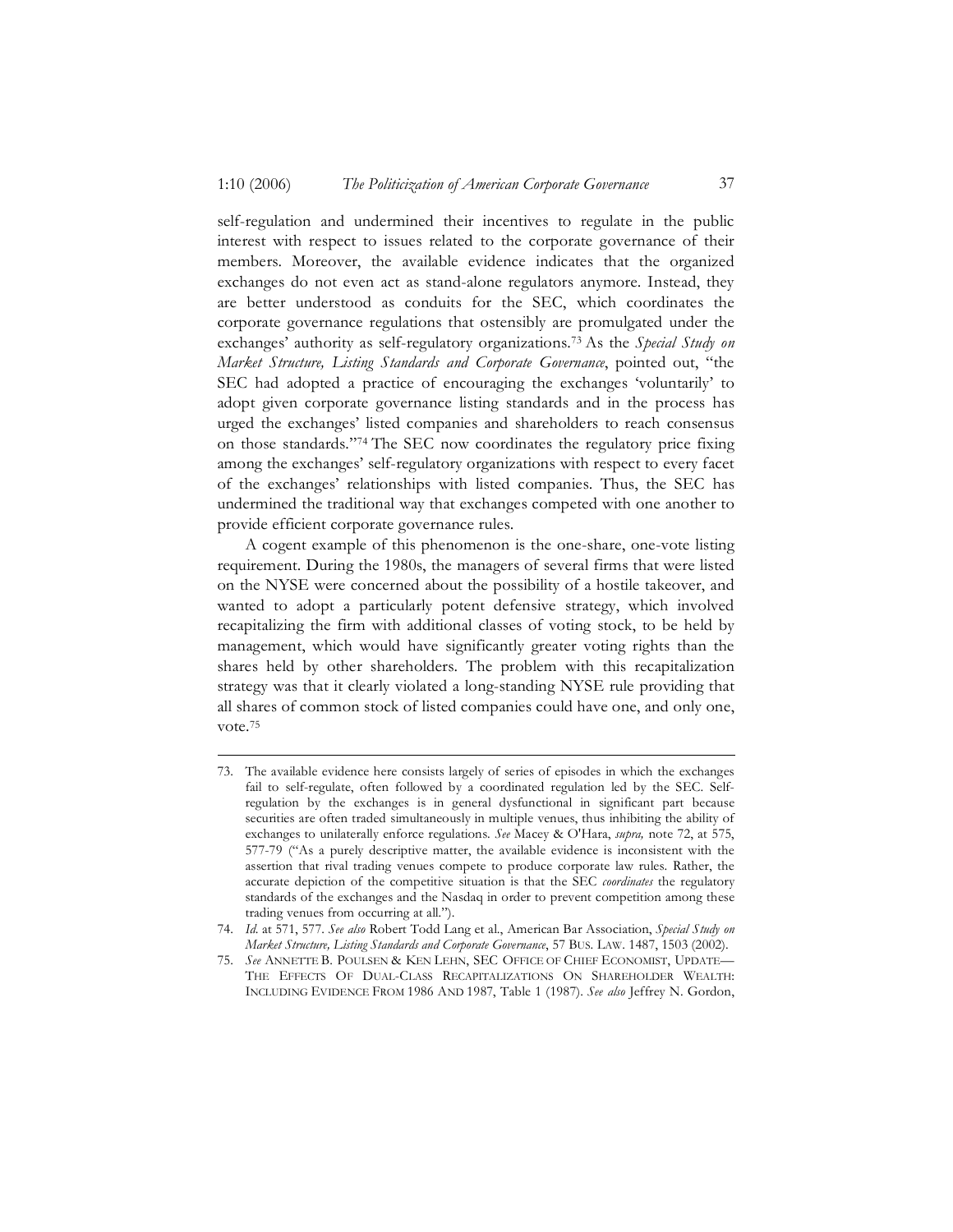The SEC was deeply concerned that several high-profile listed firms, notably General Motors Corporation (GM) and Dow Jones, Inc., wanted to engage in these so-called "dual-class recapitalizations." The NYSE was alarmed when both of these firms decided to proceed with their plans to offer dual classes of voting stock, in flagrant violation of the NYSE's rules. For the NYSE, delisting these firms would have caused a significant loss of both prestige and revenue. But for GM and Dow Jones, the consequences would have been negligible. Delisting would have meant that shares in the two firms would have been traded on an NYSE competitor such as the American Stock Exchange (AMEX) or the NASDAQ, both of which permitted dual-class recapitalizations.

This episode illustrates the NYSE's inability to enforce its own corporate governance rules in today's new world of competing trading venues. Ultimately, the NYSE was forced to relax its listing requirements in order to avoid losing two of its most valuable listings. In order to avoid a recurrence of this embarrassing episode, the NYSE then petitioned the SEC to impose a uniform voting rights standard for all publicly traded firms. Although the SEC granted the NYSE's request, the SEC's uniform voting rights standard was ruled invalid as an impermissible extension of the Commission's regulatory authority into the realm of corporate governance, which traditionally is the domain of the states.76

*Ties that Bond: Dual Class Common Stock and the Problem of Shareholder Choice*, 76 CAL. L. REV. 1, at 4 (1988), in which Gordon counts over eighty public firms that have "adopted, or proposed to adopt, capital structures with two classes of common stock." In footnote 2, Gordon adds, "One recent estimate is that since 1985 the number of companies with dual classes of stock has risen from 119 to 306." *Id.* at 4 n.2 (citing *Dual Stock Categories Spur Powerful Debate Over Stability vs. Gain,* Wall Street Journal, May 17, 1988, at p. 1, col. 6).

<sup>76.</sup> Business Roundtable v. SEC, 905 F.2d 406, 407 (D.C. Cir. 1990), declared the SEC's rule invalid. However, by the time the Court had ruled, the NASDAQ, the AMEX, and the NYSE had adopted the SEC's proposed rule, and none was willing to risk its ongoing relationship with the SEC by returning to its previous rule. Barbara Franklin, *New Stock Issue Rules: 'Technical' Changes Seen Resulting in Tougher Enforcement*, N.Y.L.J., Sept. 7, 1989, at 5. It should be added that the ruling in *Business Roundtable v. SEC* that the SEC lacked the authority to promulgate rules of corporate governance has been weakened considerably, if not eviscerated entirely, by the Sarbanes-Oxley Act of 2002, which gave a significant amount of new power to the SEC in the realm of corporate governance. Sarbanes-Oxley Act of 2002, 15 U.S.C.A. §§ 7211-7219 (2005).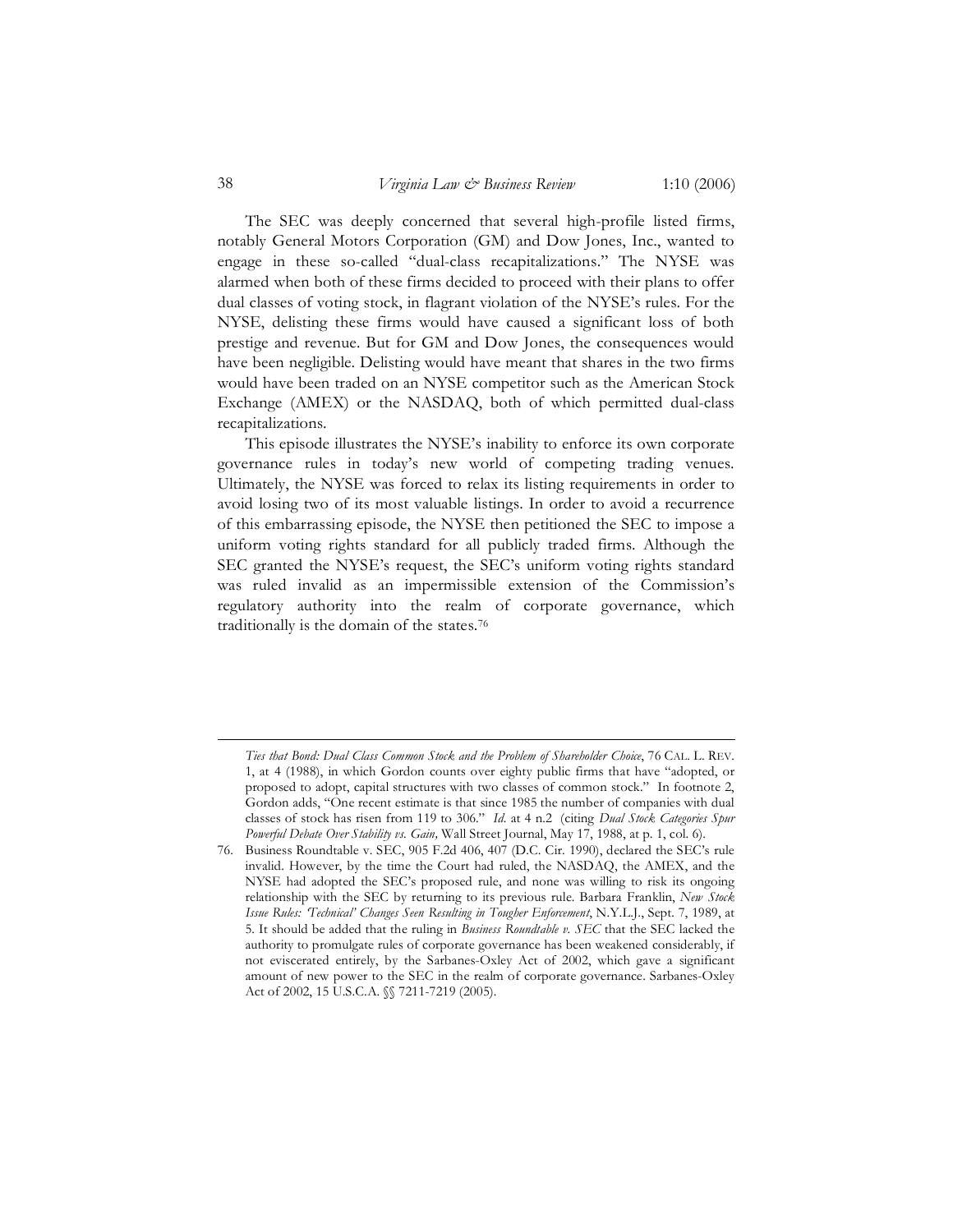#### **E. Initial Public Offerings**

Another poorly understood institution of corporate governance is the initial public offering. When a company makes a public offering of securities, it commits itself to rigorous monitoring by a cadre of lawyers, investment bankers, and financial analysts, all of whom face reputational and legal risks for failure to do an adequate job of protecting investors, a process which, in this context, involves serving a gate-keeping function.77 The gate-keeping function in initial public offerings revolves around the due diligence investigation that the underwriters perform in connection with the offering. The term "due diligence" does not appear anywhere in the 1933 Act, the Securities Exchange Act of 1934, or any SEC rule.78 The origins of the term are in the language of section 11 of the 1933 Act, which exempts from liability underwriters who reasonably believed, after "reasonable investigation," that no disclosure violations occurred in the offering, and from the language of section 12(a)(2) of the 1933 Act, which precludes liability for underwriters who exercised "reasonable care" and did not know or could not have known of such violations.79

As for both aspects of the term "due diligence," the issue of whether a due diligence investigation was sufficient is determined with reference to "the standard of reasonableness [that is] required of a prudent man in the management of his own property."80This reasonableness standard is used to evaluate both the adequacy of an underwriter's due diligence efforts as well as to determine whether the underwriter will be permitted to assert a due diligence defense.

<sup>77.</sup> Frank H. Easterbrook, *Two Agency-Cost Explanations of Dividends*, 74 AM. ECON. REV. 650, 654 (1984).

<sup>78.</sup> Securities Act of 1933, 15 U.S.C.A. §§ 77a-77aa (2006); Securities Exchange Act of 1934, 15 U.S.C.A. §§ 78a-78kk (2006).

<sup>79.</sup> See *Ernst & Ernst v. Hochfelder*, 425 U.S. 185, 207-08 (1976) for an example of the usage of the term "due diligence" in relation to section 11 of the 1933 Act ("§ 11 of the 1933 Act unambiguously creates a private action for damages when a registration statement includes untrue statements of material facts or fails to state material facts necessary to make the statements therein not misleading . . . [E]xperts such as accountants who have prepared portions of the registration statement are accorded a 'due diligence' defense," which is "[i]n effect, a negligence standard" whereby "[a]n expert may avoid civil liability with respect to the portions of the registration statement for which he was responsible by showing that 'after reasonable investigation' he had 'reasonable ground[s] to believe' that the statements for which he was responsible were true and there was no omission of a material fact.").

<sup>80.</sup> 15 U.S.C.A. § 77k(c).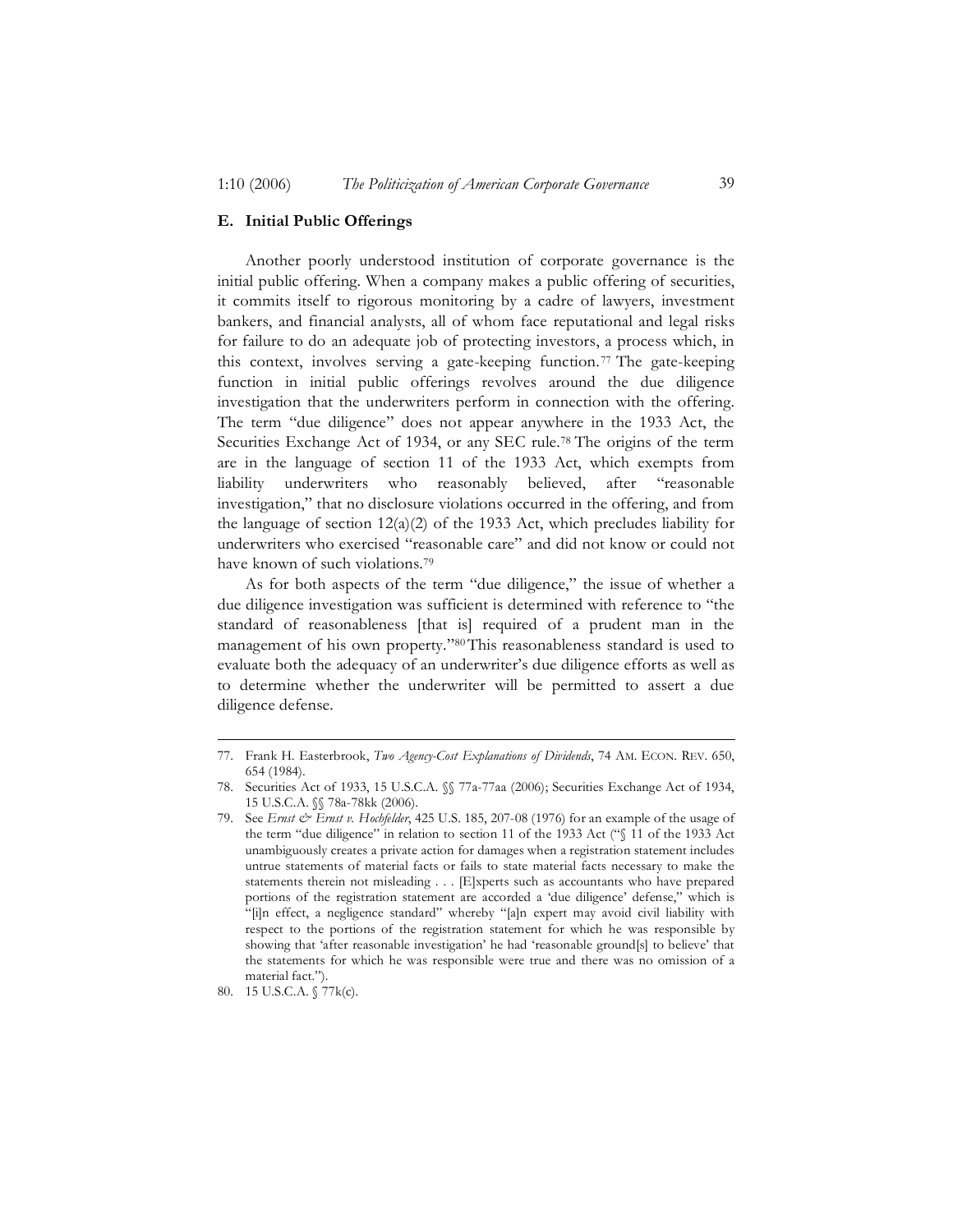The issue of what constitutes appropriate due diligence is highly contextual. Courts recognize that "[i]t is impossible to lay down a rigid rule suitable for every case defining the extent [of an underwriter's due diligence obligations]."81 However, some important general points can be made about the nature of due diligence investigations that are applicable to all financing transactions. Specifically, it is clear that investors rely on underwriters to discover and ensure the disclosure of the essential facts relevant to the financing and to the company engaged in the transactions. Banks conducting due diligence investigations should meet with the management of the issuer in the context of their due diligence investigations. Such meetings are necessary for the underwriter to establish its "due diligence defense" under section 11 of the 1933 Act. However, the underwriter also has an affirmative duty to verify the accuracy of statements made by management as well as those contained in a registration statement.

In addition, regardless of what else might have been done, due diligence has not been adequately performed in three situations. Due diligence is clearly insufficient in those situations: (a) where "red flags" suggesting inaccurate registration information were not pursued adequately; (b) where those conducting the due diligence did not critically analyze and evaluate the information at their disposal; or (c) where reliable, independent, outside sources of information were not contacted for the purpose of challenging, supporting, and verifying the information provided by company management.82

As noted above, underwriter due diligence investigations typically begin with inquiries into the nature of the issuer's business, including an investigation of the nature of the industry in which the issuer is involved, and with discussions with the issuer's management. During these discussions, management usually provides the underwriter with information that management believes should appear in the registration statement. These discussions are helpful to the extent that they enable the underwriter to gain a

<sup>81.</sup> Escott v. BarChris, 283 F.Supp. 643, 697 (S.D.N.Y. 1968).

<sup>82.</sup> *See, e.g.*, Chris-Craft Indus. v. Piper Aircraft Corp., 480 F.2d 341, 372-73 (2d Cir. 1973); *In re* Int'l Rectifier, 1997 WL 529600 at \*7-8 (C.D. Cal. Mar. 31, 1997); Weinberger v. Jackson, 1990 U.S. Dist. LEXIS 18394 at \*6-9 (N.D. Cal. Oct. 11, 1990); Univ. Hill Found. v. Goldman, Sachs & Co., 422 F. Supp. 879, 898-99 (S.D.N.Y. 1976); Feit v. Leasco Data Processing Equip. Corp., 332 F. Supp. 544, 582 (E.D.N.Y. 1971); *BarChris*, 283 F. Supp. at 696-97. *See also* Jack C. Auspitz & Daniel W. Levy, *A Litigator's View of Due Diligence Obligations*, 30 S&P'S REV. SEC. & COMMODITIES REG. 215 (1997); Dennis Block & John Hoff, *Underwriter Due Diligence in Securities Offerings*, N.Y.L.J., May 27, 1999, at 5.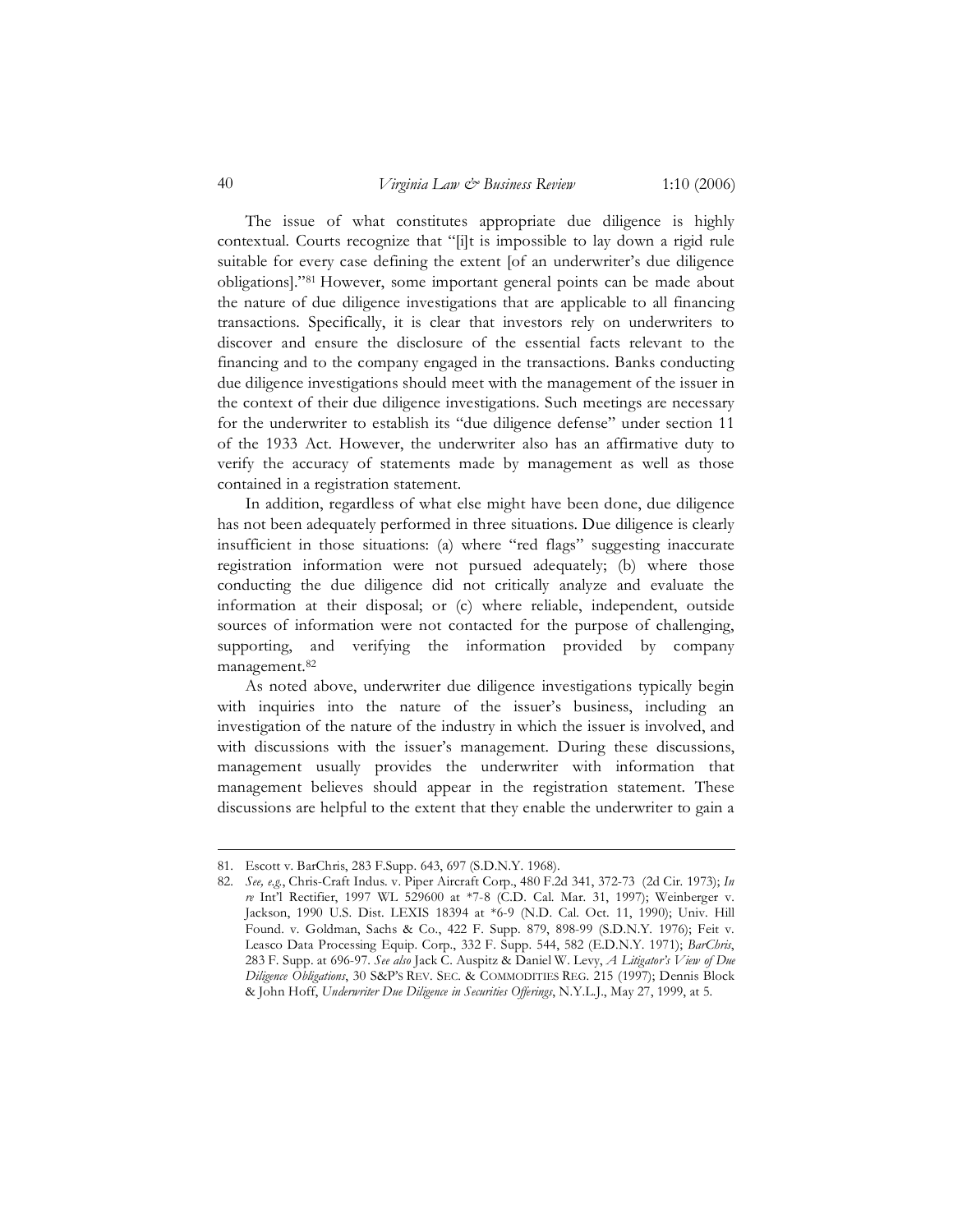general understanding of the issuer's business and to assess whether management is capable of carrying out its prospective goals.

A due diligence investigation should not end with the receipt of information from management just described. For a due diligence investigation to be adequate, the banks performing the due diligence must independently verify that the information has been given. <sup>83</sup> Courts have recognized that independent verification is a critical step in the due diligence process.84

Underwriters will also examine the issuer's current financial health and its future financial prospects as part of their due diligence investigation. This step necessarily involves a review of the issuer's financial statements which, in turn, requires underwriters to refer to the analysis and opinions of the issuer's independent auditors. Underwriters should nevertheless carefully scrutinize the auditor's report and letters to management to determine whether potential problem areas were uncovered during the audit. Moreover, underwriters should look at general financial issues—including profits and revenue, budget concerns, and the internal audit controls the issuer has in place—to reach a sufficient comfort level with the issuer's overall financial condition. In addition, underwriters will address various legal issues that could potentially affect the accuracy of the registration statement and the adequacy of its disclosures.

It is well-established that bankers whose investigations are deficient are not entitled to take refuge in a due diligence defense. The reasonableness required of underwriters' due diligence investigations also depends upon the

<sup>83.</sup> *See, e.g.*, *Chris-Craft Indus.*, 480 F.2d 341, 372-73; *Int'l Rectifier*, 1997 WL 529600 at \*7-8; *Weinberger,* 1990 U.S. Dist. LEXIS 18394 at \*6-9; *Univ. Hill Found.*, 422 F. Supp. 879, 898- 99; *Feit*, 332 F. Supp. 544, 582; *BarChris*, 283 F. Supp. at 696-97.

<sup>84.</sup> For example, the court in *BarChris* based its determination that the underwriters had not established a due diligence defense in large part on the fact that the lead underwriter delegated much of its diligence responsibility to counsel—who merely took documents produced by the issuer and statements made by the issuer at face value, without any independent verification. 283 F. Supp. at 697. Similarly, the court in *University Hill Foundation v. Goldman, Sachs & Co.* concluded that when an underwriter possesses information that may indicate potential problems with the offering materials, its "normal due diligence procedures [are] inadequate and . . . require more concrete verification of management representations and projections." 422 F. Supp. at 902. *See also Chris-Craft*, 480 F.2d at 372-73 (noting that minutes from the issuer's board meeting in underwriter's possession "if not sufficient in themselves to lead a reasonable person to believe that the registration statement was misleading, certainly would have impelled a reasonable person to explore further").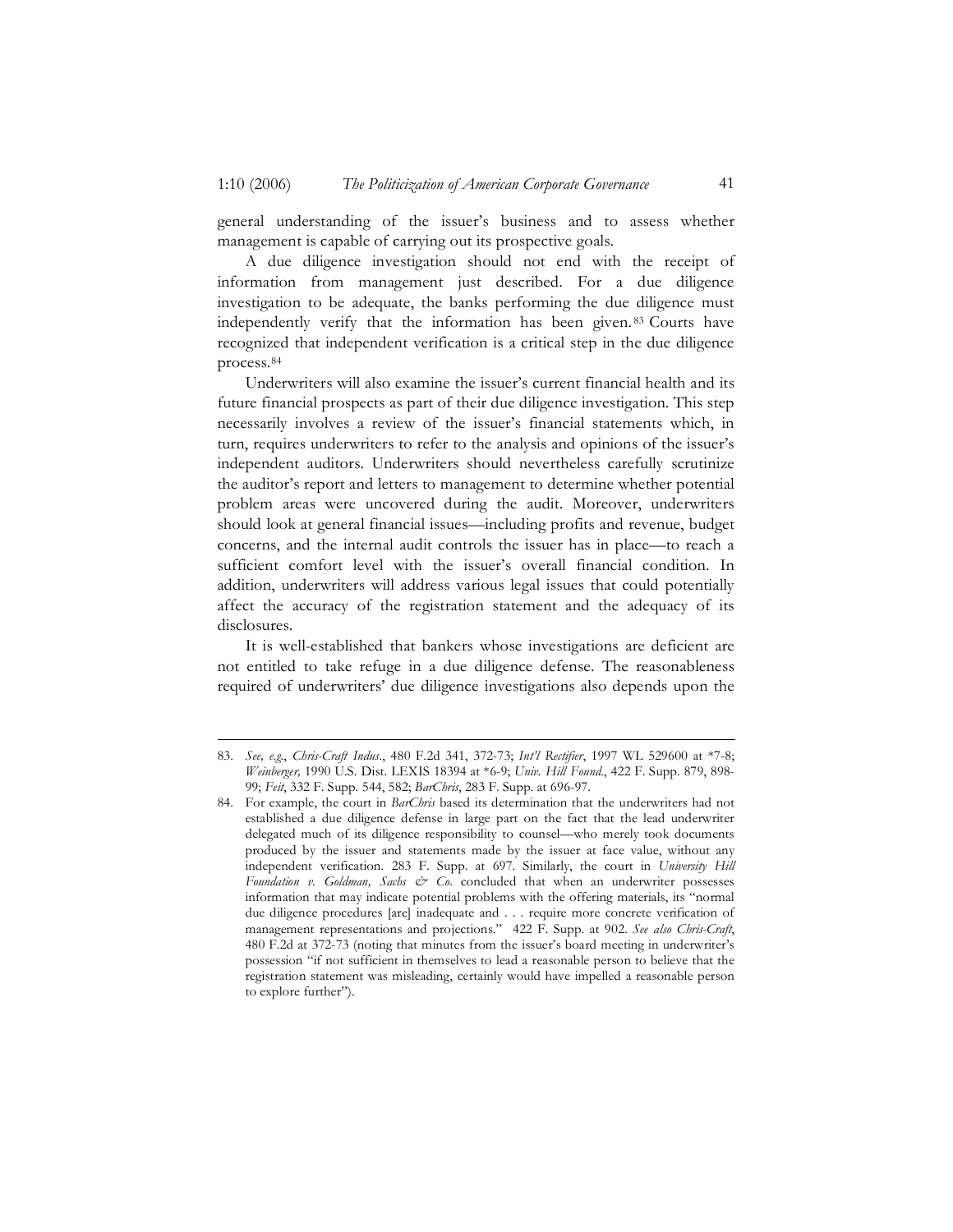type of materials that they are reviewing. <sup>85</sup> The responsibilities of those conducting due diligence requires that banks do more than simply review an auditor's audit opinion. For example, the Seventh Circuit, in *Sanders v. John Nuveen*  $\mathcal{E}$  *Co.*, pointed out that the banks performing the due diligence did not meet with the auditors or review the accounting work papers which might have revealed evidence of fraud between the issuer and the auditors. 86 Significantly, unaudited financial statements are not considered to be expertised, requiring underwriters to conduct a reasonable investigation whenever the financial statements they are dealing with in the course of their due diligence have not been audited.

Underwriters commonly delegate certain aspects of due diligence investigations to others, such as attorneys, accountants, and the lead underwriter. Relying on others to conduct certain aspects of diligence, however, risks preventing the underwriter from being able to establish a due diligence defense. For this reason, an underwriter ought not to rely blindly on

<sup>85.</sup> Specifically, section 11(b)(3)(A)-(D) of the Securities Act of 1933 divides the contents of the registration statement into two clearly-delineated portions—"non-expertised" materials and "expertised" materials. Securities Act of 1933, § 11(b)(3)(A)-(D), 15 U.S.C. § 77k(b)(3)(A)-(D) (2000). Underwriters seeking to establish a due diligence defense as to the "non-expertised" portions of the registration statement (that is, materials "not purporting to be made on the authority of an expert") must prove that, at the time of the registration's effective date, they had "reasonable grounds to believe and did believe . . . that the statements therein were true and that there was no omission to state a material fact required to be stated therein or necessary to make the statements therein not misleading." 15 U.S.C. § 77k(b)(3)(A).

Underwriters can establish a due diligence defense as to "expertised" portions of the registration statement (that is, "[those portions] made on the authority of an expert") by demonstrating that after a "reasonable investigation" they had "no reasonable ground to believe and did not believe . that the statements [contained in the expertised section] were untrue or that [they omitted] a material fact."  $15$  U.S.C. § 77k(b)(3)(B)-(C).

Accordingly, the issue with regard to the expertised portions is not "reasonable investigation," but "reasonable reliance"—the underwriter must not have uncovered any facts that would give it a reason not to rely on an expert's representations. Reports of auditors on audited financial statements of the issuer are examples of "expertised" opinions upon which underwriters typically rely. *See, e.g.*, *In re* Software Toolworks, Inc. Sec. Litig., 789 F. Supp. 1489, 1498 (N.D. Cal. 1992) ("Given the complexity of the accounting issues, the Underwriters were entitled to rely on [the auditor's] expertise."). *See also* Miller v. Pezzani (*In re* Worlds of Wonder Sec. Litig.), 35 F.3d 1407, 1421 (9th Cir. 1994). Only the audited, certified financial statements are "expertised" for section 11 purposes. *See BarChris*, 283 F. Supp. 643, 683-84; *See also Phillips v. Kidder, Peabody & Co.*, 933 F. Supp. 303, 323 (S.D.N.Y. 1996), *aff'd*, 108 F.3d 1370 (2d Cir. 1997), finding that underwriters may not always rely on auditors.

<sup>86.</sup> Sanders v. John Nuveen & Co., 619 F.2d 1222, 1227-28 (7th Cir. 1980), *cert. denied*, 450 U.S. 1005 (1981).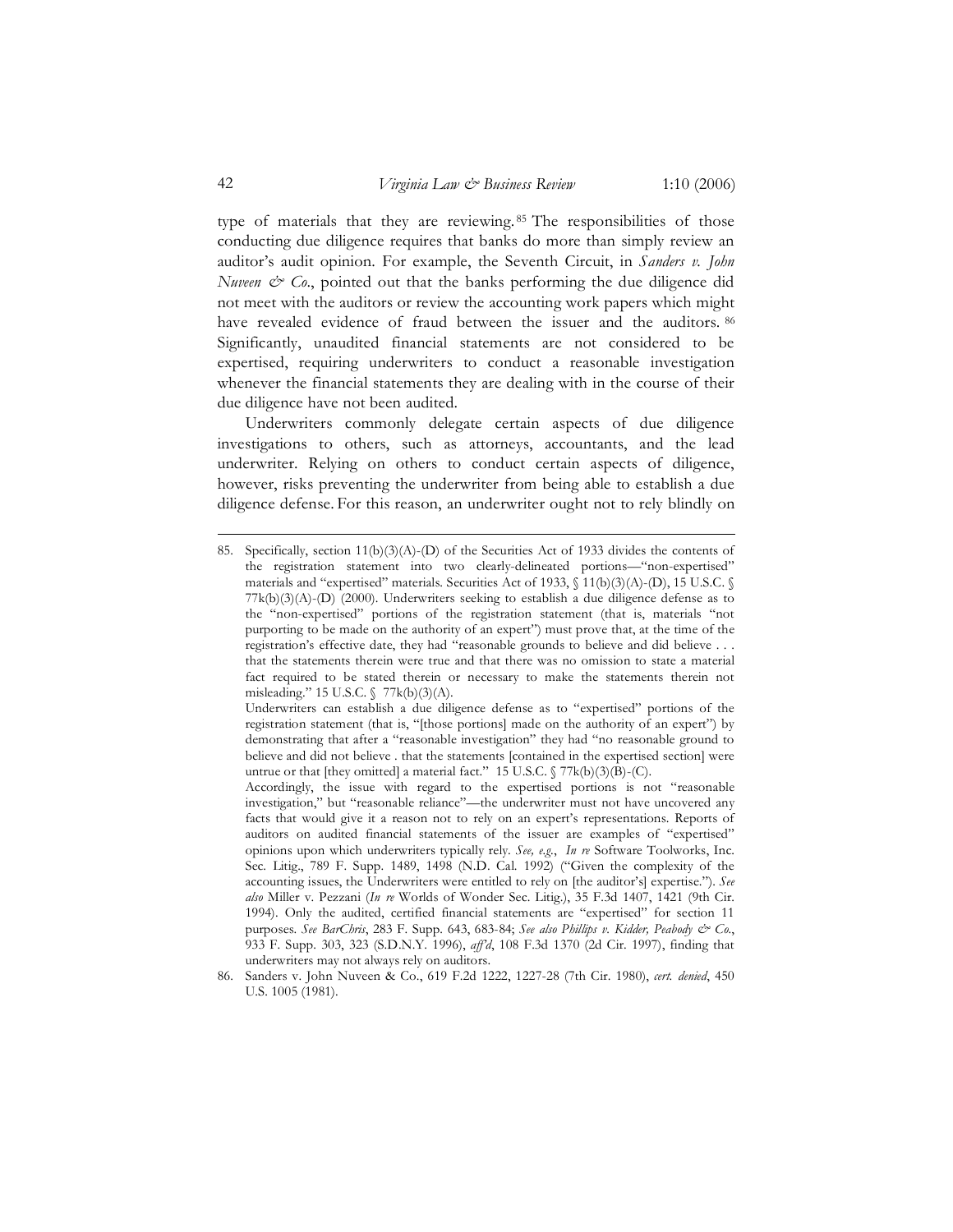the people to whom it delegates responsibility. Rather, monitoring the entire due diligence process—even those aspects that are delegated—is necessary to ensure that an underwriter's agents will more likely conduct an adequate investigation, thus protecting the underwriter from liability while decreasing the time it takes to complete the investigation.87

The point of this description of the due diligence process is to illustrate how companies subject themselves to monitoring by outsiders when they decide to go public. Unfortunately, a variety of factors are conspiring to reduce the incentives of firms to go public. First, while civil liability is necessary to provide incentives for investment banks and other gatekeepers to monitor, where liability is imposed willy-nilly, without regard to the efforts made by investment banks to investigate, firms will respond by declining to go public or by selling their shares far less frequently.88 This in turn results in less interaction between the company and its gatekeepers, with a concomitant reduction in monitoring, leading, in turn, to a diminution in the quality of corporate governance for the firm.

As Frank Easterbrook has explained, we observe the strange phenomenon of companies simultaneously disbursing cash to investors by paying dividends and raising cash from investors by making initial public

<sup>87.</sup> *See BarChris*, 283 F. Supp. at 696-97 (attorney's failure to adequately examine corporate minutes and contracts binding on underwriters). *See, e.g.*, Dannenberg v. Painewebber Inc. (*In re* Software Toolworks Sec. Litig.), 50 F.3d 615, 625-26 (9th Cir. 1994) (finding it inadequate for underwriters to rely on a company's assurances as to its financial condition where the underwriters had access to all available information); *see also* Obligations of Underwriters, Brokers and Dealers in Distributing and Trading Securities, Securities Act Release No. 33-5275, [Securities Act/Exchange Act Binder Vol. 2] Fed. Sec. L. Rep. (CCH) ¶ 4506B at 4057 (July 26, 1972) (noting that reliance on the managing underwriter is reasonable if the participating underwriter is satisfied that "the managing underwriter ma[de] the kind of investigation that the participant would have performed if it were the manager," and that "the manager's program of investigation and actual investigative performance are adequate.").

<sup>88.</sup> The seminal article on the effect of underwriters' civil liability on the new issues market is Michael P. Dooley, *The Effects of Civil Liability on Investment Banking and the New Issues Market*, 58 VA. L. REV. 776 (1972). When prices go up, demand goes down. Since increased risk of liability is, from the issuers' point of view, part of the anticipated price of going public, when the risk of liability goes up, the demand by issuers to make public offerings will decline. Over-imposing of civil liability on securities underwriters creates other inefficiencies in the public offerings market, see, e.g., Seha M. Tahic, *Anatomy of Initial Public Offerings of Common Stock*, 43 J. Fin. 789, 790 (1988) (discussing empirical evidence suggesting that "gross underpricing [of IPOs] serves as an efficient form of protection against legal liabilities . . . [i]n other words, it is a form of implicit insurance against potential liabilities that may arise from the 'due diligence' and disclosure requirements of the federal securities regulations.").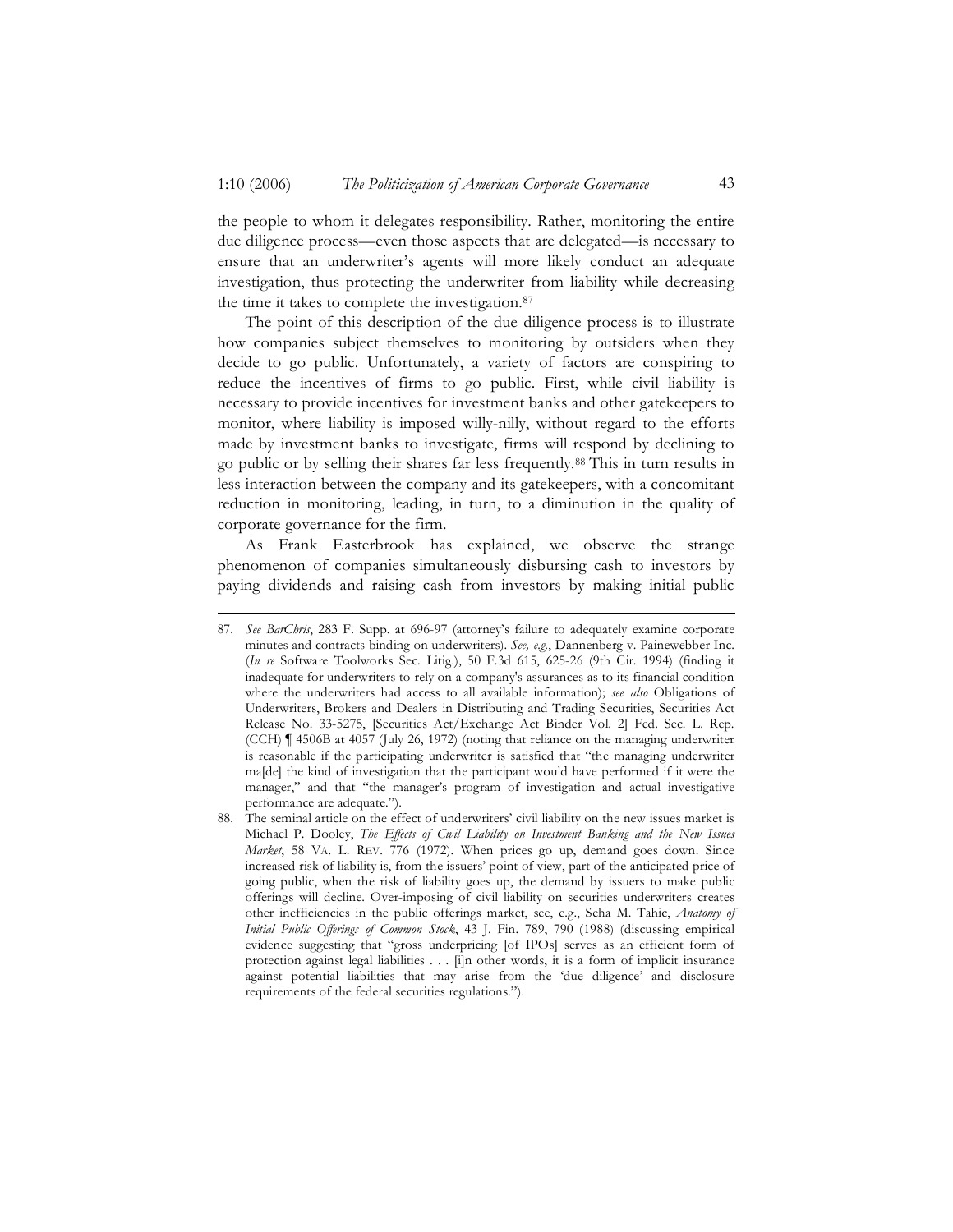offerings of equity on the same class of securities.89 The best explanation for this apparently odd behavior is that it is in investors' interests for companies to submit themselves regularly to the monitoring function of the due diligence process associated with initial public offerings.

From this perspective, the recent changes in the tax code that dramatically reduce the tax rates on dividend payments can be viewed as strengthening the corporate governance infrastructure in the U.S. by removing an impediment to paying dividends.90 This reduction, however, is scheduled to expire. <sup>91</sup> The reduction should be made permanent, and additional regulatory changes should be implemented to encourage companies to make regular offerings of their equity securities in public offerings.

#### **F. The Securities and Exchange Commission**

The SEC is playing an increasingly active role in corporate governance. For example, in late 2005, the SEC put three high-profile corporate directors on notice that the Commission was considering filing suit against them for failing to spot fraud by Conrad M. Black at Hollinger Corporation. The three executives, James R. Thompson, Richard R. Burt, and Marie-Josée Kravis, constituted the audit committee of Hollinger's board of directors from 1998 to October 2003.92

As the *New York Times* reported in its account of the SEC's activities,

<sup>89.</sup> Frank H. Easterbrook, *supra* note 77, at 650-51.

<sup>90.</sup> Historically, dividends were taxed as ordinary income, at rates as high as 38.6 percent. The Jobs and Growth Tax Relief Reconciliation Act (JGTRRA) of 2003 reduced the taxes on dividends received from U.S. companies, certain mutual funds, and so-called "qualified" foreign corporations (generally those incorporated in a U.S. possession, eligible for benefits under a U.S. tax treaty that meets certain criteria or readily traded on an established U.S. exchange as stock or an ADR) to fifteen percent for most taxpayers. For lower income individuals, the tax rate on dividends drops to five percent, decreasing to zero percent in 2008. These new, lower rates of fifteen percent and five percent are effective for dividends received beginning January 2003 and are scheduled to expire beginning in 2009.

<sup>91.</sup> Jobs and Growth Tax Relief Reconciliation Act of 2003, Pub. L. No. 108-27,  $\%$  1-117 Stat 501, 752 (2003).

<sup>92.</sup> James R. Thompson is a former governor of Illinois and a partner with the law firm of Winston & Strawn; Richard R. Burt is a former United States ambassador to Germany; and Marie-Josee Kravis is the spouse of financier Henry R. Kravis and a member of the boards of the Ford Motor Company and IAC/InterActive Corp.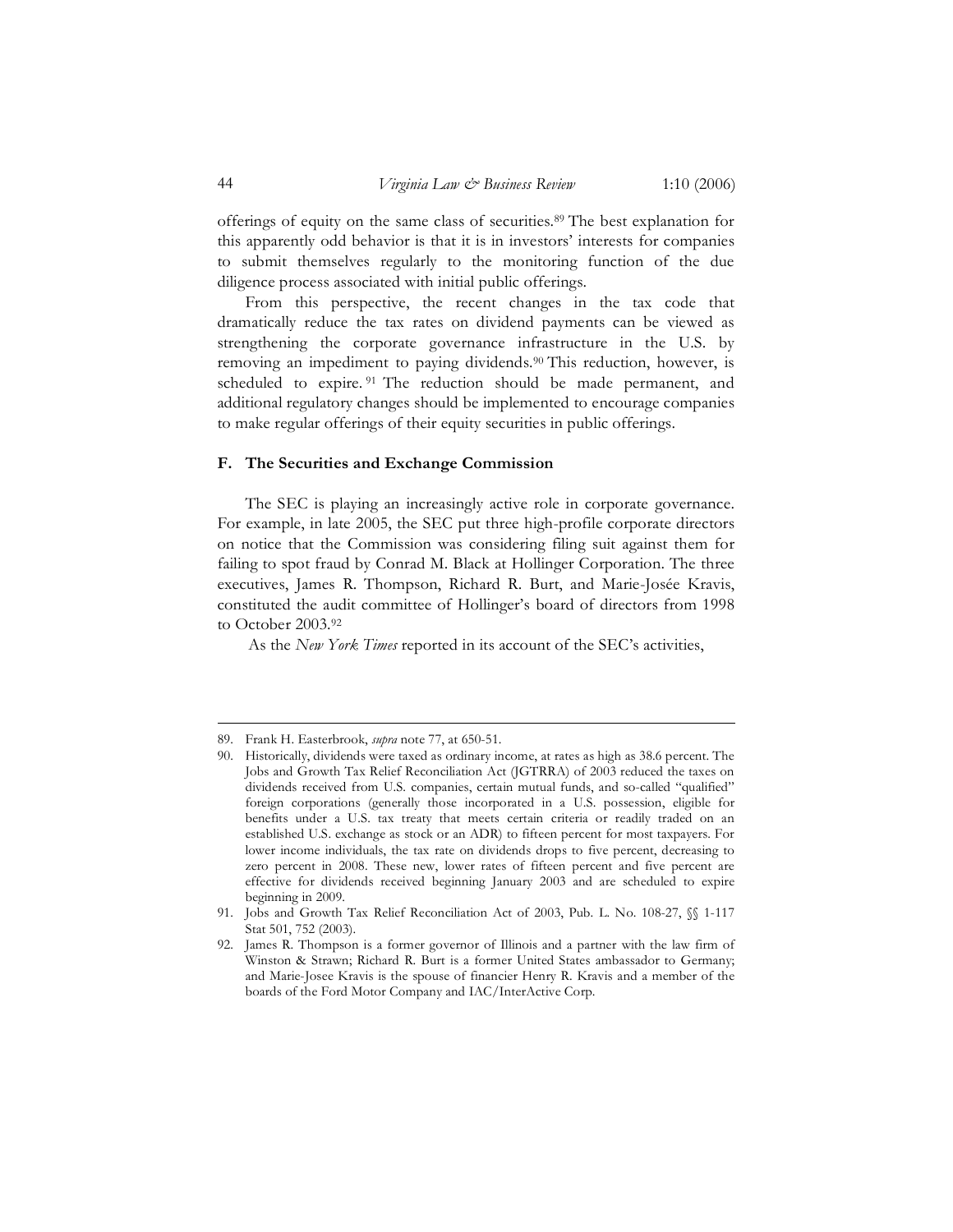[i]f the S.E.C. does file a civil suit against Mr. Thompson, Mr. Burt and Mrs. Kravis, it would be an unusual attempt to hold independent directors to account for not being vigilant enough about a suspected fraud. None of the three directors received any of the money from payments that are the subject of various actions against the Hollinger cofounder Conrad M. Black and his associates."93

An internal report by a special committee of Hollinger's board written under the direction of Richard C. Breeden, a former SEC chairman, said that the audit committee was characterized by an "inexplicable and nearly complete lack of initiative, diligence or independent thought" which led to "self-righteous and aggressive looting" of the company.94

The SEC's aggressive pursuit of these directors in a civil action clearly illustrates the Commission's shift from its traditional role of policing the capital markets and promoting full disclosure by public companies to its new, if unauthorized, role of corporate governance watchdog. <sup>95</sup> The SEC has found that corporate governance pays. Despite the deficiencies in the Commission's own corporate governance, <sup>96</sup> and its lack of success in regulating, the SEC in recent years has been hugely rewarded in the only two ways that matter for regulatory agencies: massive budget increases and significant new powers.

The Commission's performance can most charitably be characterized as anemic in every aspect of its mission during the wave of scandals that rocked corporate America and Wall Street. The SEC failed to anticipate or to deal decisively with the wave of corporate governance scandals—such as, inter alia, Enron, WorldCom, Global Crossing, Adelphia, Tyco, Waste Management, and Sunbeam. The SEC similarly failed to regulate in its own core areas of expertise—disclosure and capital market regulation—as evidenced by the mutual fund market timing and late trading scandals, the

<sup>93.</sup> Richard Siklos, *S.E.C. Puts Three Hollinger Directors on Notice*, N.Y. TIMES, Dec. 15, 2005, at C1.

<sup>94.</sup> *Id*. at C2.

<sup>95.</sup> *See* Business Roundtable v. SEC, 905 F.2d 406 (D.C. Cir. 1990) (litigation related to SEC attempt to bar securities exchanges from listing corporations that reduced the per share voting rights of already existing common share holders).

<sup>96.</sup> *See* Stephen Taub, *GAO Criticizes SEC Internal Controls*, CFO.COM, Nov. 23, 2005, http://www.cfo.com/article.cfm/5213245?f=home\_breakingnews. (last visited Apr. 11, 2006).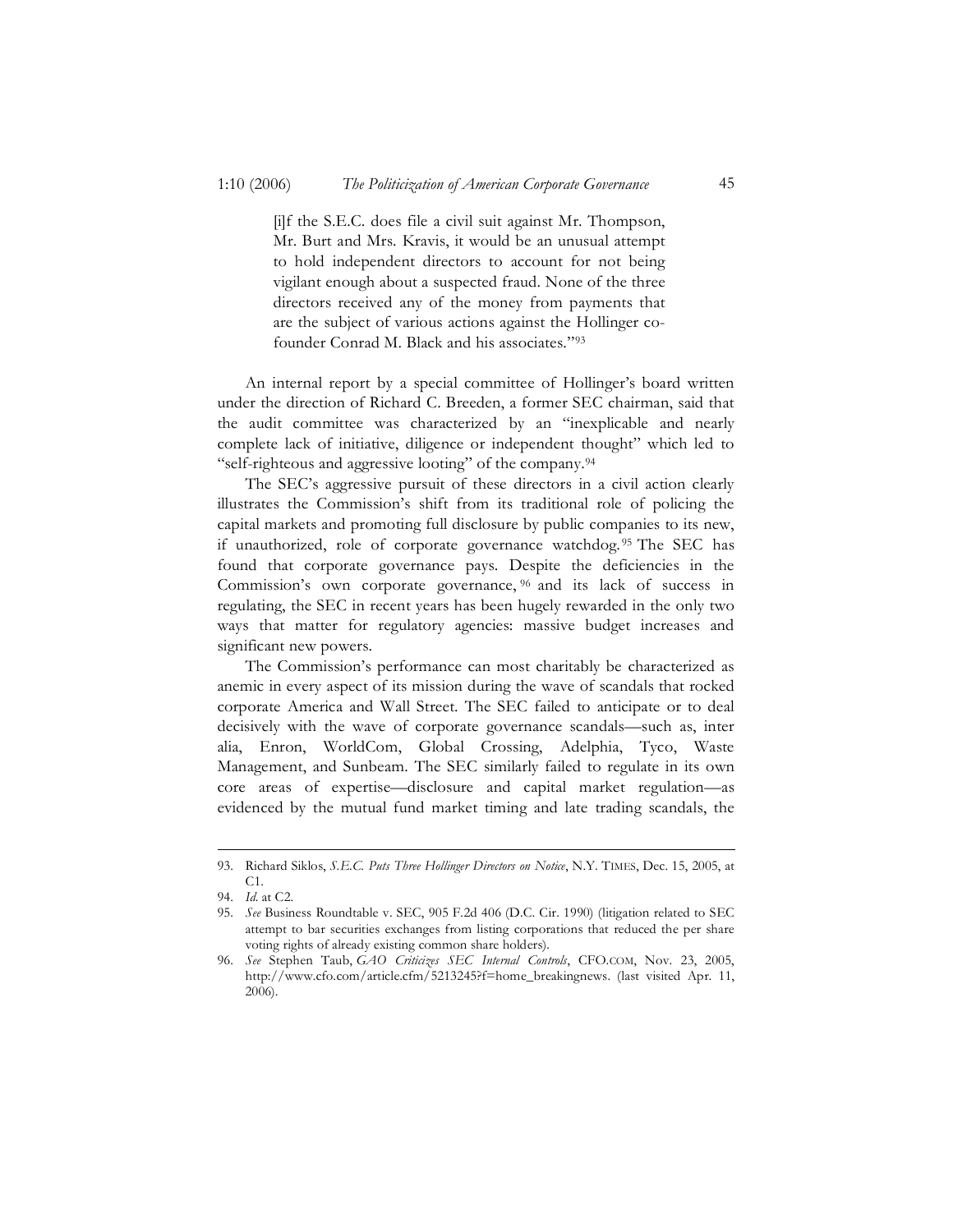scandals involving securities analysts' conflicts of interest, spinning and laddering of initial public offerings, and the breakdown in the corporate governance of the securities exchanges. In each of these areas, the SEC was motivated to act not on its own initiative, but in pallid response to the more energetic activities of the New York Attorney General, Elliott Spitzer.

Despite its failures, the SEC's budget more than doubled during the period from 2001-2004, increasing from \$422.8 million to \$913 million. The SEC also received a sizeable \$100 million budget increase in fiscal year 2003. Although the SEC was not the only agency to receive a budget increase during this period, the Commission was the only federal agency to receive substantial budget increases in both 2003 and 2004.97 Testifying before the House Subcommittee on Science, Department of State, Justice, and Commerce; and Related Agencies, then-SEC Chairman William Donaldson said President George W. Bush's request for \$841.5 million in fiscal 2004 "recognizes that the Commission's needs are growing and ongoing."98 That funding, which was provided to the SEC, would, according to Donaldson "enable us to meet the remaining fast-approaching deadlines of the Sarbanes-Oxley Act, hire over 800 new staff [and] advance initial start-up funds to the Public Company Accounting Oversight Board."99 The 2005 budget request of \$893 million for the SEC, an increase of \$81 million, was ten percent above the 2004 level.100 The President's FY 2004 budget for the SEC was the largest increase in the history of the agency, nearly doubling the SEC budget over FY 2002 levels. The resources were used to hire new accountants, lawyers, and examiners "to protect investors and combat corporate wrongdoing."101

<sup>97.</sup> Susan Dudley & Melinda Warren, *Regulatory Spending Soars: An Analysis of the U.S. Budget for Fiscal Years 2003 and 2004*, 2004 Annual Report 14-19 (July 2003), *available at* http://wc.wustl.edu/Reg\_Budget\_final.pdf.

<sup>98.</sup> William H. Donaldson, Chairman, U.S. Sec. & Exch. Comm'n, Testimony Concerning Appropriations for Fiscal 2004 Before the Subcomm. on Commerce, Justice, State, and the Judiciary of the H. Comm. on Appropriations, (Mar. 13, 2003), *available at* http://www.sec.gov/news/testimony/031303tswhd.htm.

<sup>99.</sup> *Id.*

<sup>100.</sup> Actually, the SEC's FY 2005 budget request to Congress totaled \$913 million and was 12.5 percent above the amount authorized for the SEC in fiscal 2004. The amount consisted of \$893 million in new budget authority and \$20 million in anticipated balances from the prior year. This budget request—the first crafted by Chairman Donaldson since his arrival in February 2003— permitted the Commission to hire 106 new employees. Press Release, Securities and Exchange Commission, SEC Releases FY 2005 Budget Information, *available at* http://www.sec.gov/news/press/2004-11.htm.

<sup>101.</sup> Press Release, Office of the Press Secretary, Fact Sheet: Restoring Economic Confidence and Tackling Corporate Fraud (Jan. 11, 2003), *available at* http://www.whitehouse.gov/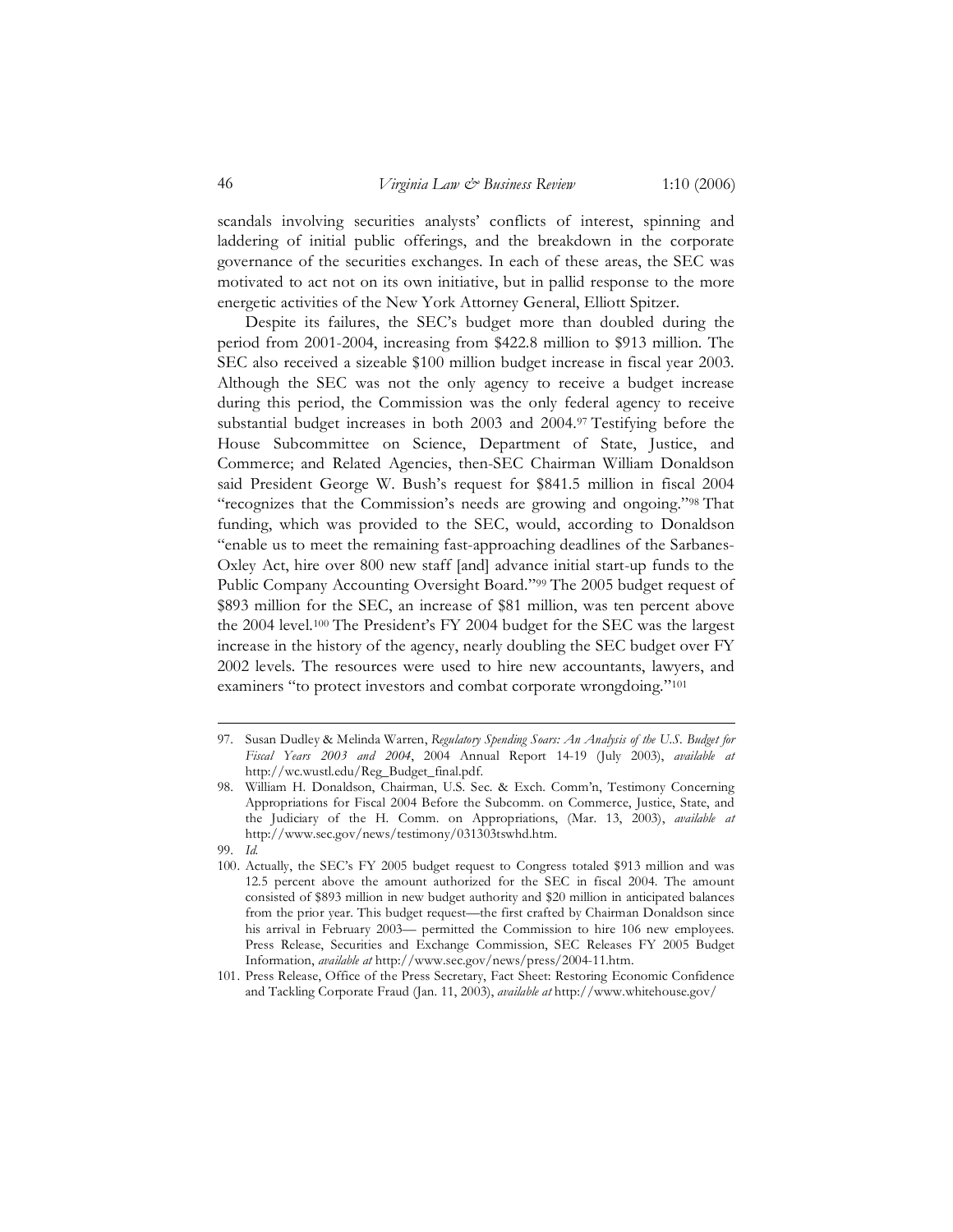As I have observed before, these huge budget increases were strongly supported by the Investment Company Institute  $(ICI)^{102}$  and the Securities Industry Association, (SIA), <sup>103</sup> which are the principal interest groups representing, respectively, the mutual fund industry and the securities industry.104

In 2001, SEC staff received the largest pay increases of any administrative agency in the U.S. government when Congress enacted the Pay Parity Act.105 The House Committee on Financial Services voted to increase the SEC's pay at its first markup session, elevating SEC staff members to the same pay scale as employees of the Federal Reserve Board and the Comptroller of the Currency.106

From a corporate governance perspective, these gigantic budget increases and large pay raises seem highly anomalous to say the least. For most observers, the SEC's performance was dismal.107 New York Attorney General Eliot Spitzer even observed, "heads should roll" at the SEC for its failure to detect and act upon abuses in the mutual fund industry and elsewhere.108 This criticism, of course, seems highly inconsistent with the increases in pay and power that characterize Congress's response to the SEC's failures.

More generally, as I have observed previously:

news/releases/2003/01/20030111-1.html (last visited July 24, 2004).

<sup>102.</sup> Press Release, Investment Company Institute, ICI Supports Bush SEC Budget Proposal (Jan. 6, 2003), *available at* http://www.ici.org/statements/nr/2003 /03\_news\_sec\_budget.html.

<sup>103.</sup> Press Release, Securities Industry Association, SIA Supports President's Effort to Increase SEC Budget: Well-Funded Regulator is Key to Building Public Trust and Confidence in Capital Markets, (Feb. 4, 2003) (on file with author).

<sup>104.</sup> Jonathan R. Macey, *Positive Political Theory and Federal Usurpation of the Regulation of Corporate Governance: The Coming Pre-emption of the Martin Act*, 80 NOTRE DAME L. REV. 951, 968 nn.51-52 (2005).

<sup>105.</sup> Investor and Capital Markets Fee Relief Act, Pub. L. No. 107-123, 115 Stat. 2390 (2002).

<sup>106.</sup> *Id*. at 2398. *see also* U.S. SECURITIES AND EXCHANGE COMMISSION, PAY PARITY IMPLEMENTATION PLAN AND REPORT (Mar. 6, 2002), http://www.sec.gov/news/studies /payparity.htm. (last visited Apr. 11, 2006).

<sup>107.</sup> John C. Coffee Jr., *A Course of Inaction: Where Was the SEC When the Mutual Fund Scandal Happened?*, 2004-APR LEGAL AFF. 46, 49 (2004) (discussing the SEC's passivity with regard to the mutual fund crisis); Jonathan R. Macey, *Administrative Agency Obsolescence and Interest Group Formation: A Case Study of the SEC at Sixty*, 15 CARDOZO L. REV. 909, 948-49 (1994).

<sup>108.</sup> *Senators Slam SEC in Funds Scandal*, CBS NEWS, Nov. 3, 2003, http://www.cbsnews.com/stories/2003/11/04/national/main581683.shtml (last visited Apr. 11, 2006). *see also Senators Blast SEC Over Mutual Fund Scandal*, USA TODAY, Nov. 3, 2003, http://www.usatoday.com/money/perfi/funds/2003-11-03-fund-hearing\_x.htm.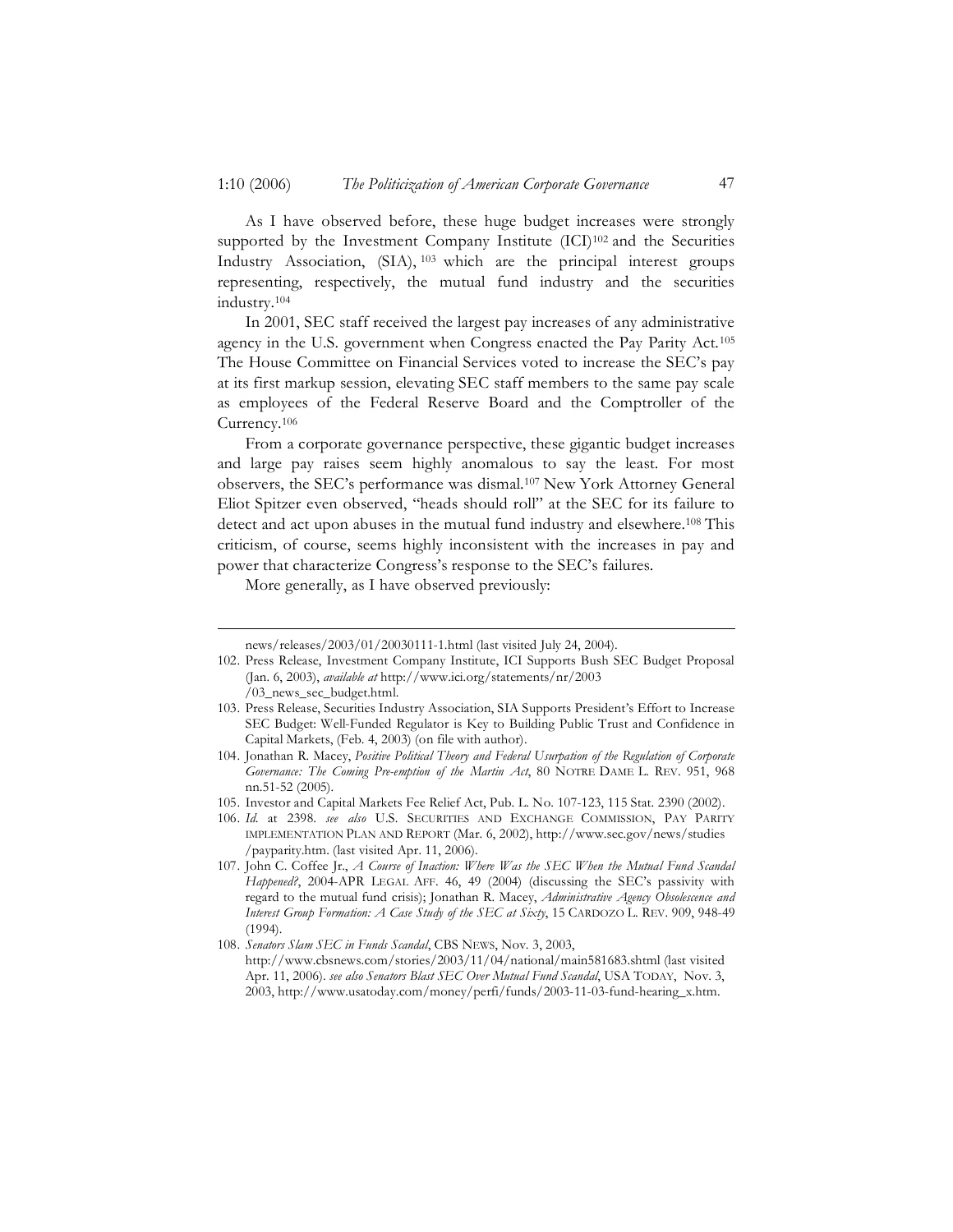Firms that are subject to market forces at best shrink and sometimes shrivel and die when they under-perform. In other words, the market punishes rather than rewards failure in the private sector. The recent spate of scandals, particularly among mutual funds and market analysts, can hardly be viewed as a success story for the Securities and Exchange Commission. In case it were needed, this recent wave of scandals can be viewed as additional evidence that administrative agencies are not subject to the same Darwinian pressures as firms in the private sector. . . . [T]he crisis of confidence in U.S. capital markets was clearly beneficial to the SEC in general.109

The unwarranted budget expansion and pay increases at the SEC are yet another example of the increasing politicization of institutions of corporate governance, a process which has richly rewarded poor performance.

Whatever one might say about the increases in salary and power enjoyed by the SEC, these changes most emphatically do not represent pay for performance. At best, one can say that the SEC, like the accounting industry and the credit rating agencies, is being rewarded in spite of its failure to protect investors or to promote the public interest.

## **II. INSTITUTIONS OF CORPORATE GOVERNANCE: PAY FOR NON-PERFORMANCE**

In the preceding section, we reviewed six of the most important institutions that constitute the U.S. corporate governance infrastructure. The most effective of these institutions, the market for corporate control, has been stifled by regulations that shift the balance of power away from bidders and target firm shareholders and towards incumbent management. Another effective corporate governance tool, the initial public offering, is seldom used because of litigation risk and regulatory burdens.

Regulations have transformed other institutional features of the corporate governance landscape. Specifically, accounting firms, credit rating agencies, and stock exchanges used to play a large and useful role in the governance of publicly-held firms. Over time, however, regulation has undermined the

<sup>109.</sup> Jonathan R. Macey, *Wall Street in Turmoil: State-Federal Relations Post-Eliot Spitzer*, 70 BROOK. L. REV. 117, 120-121 (2004).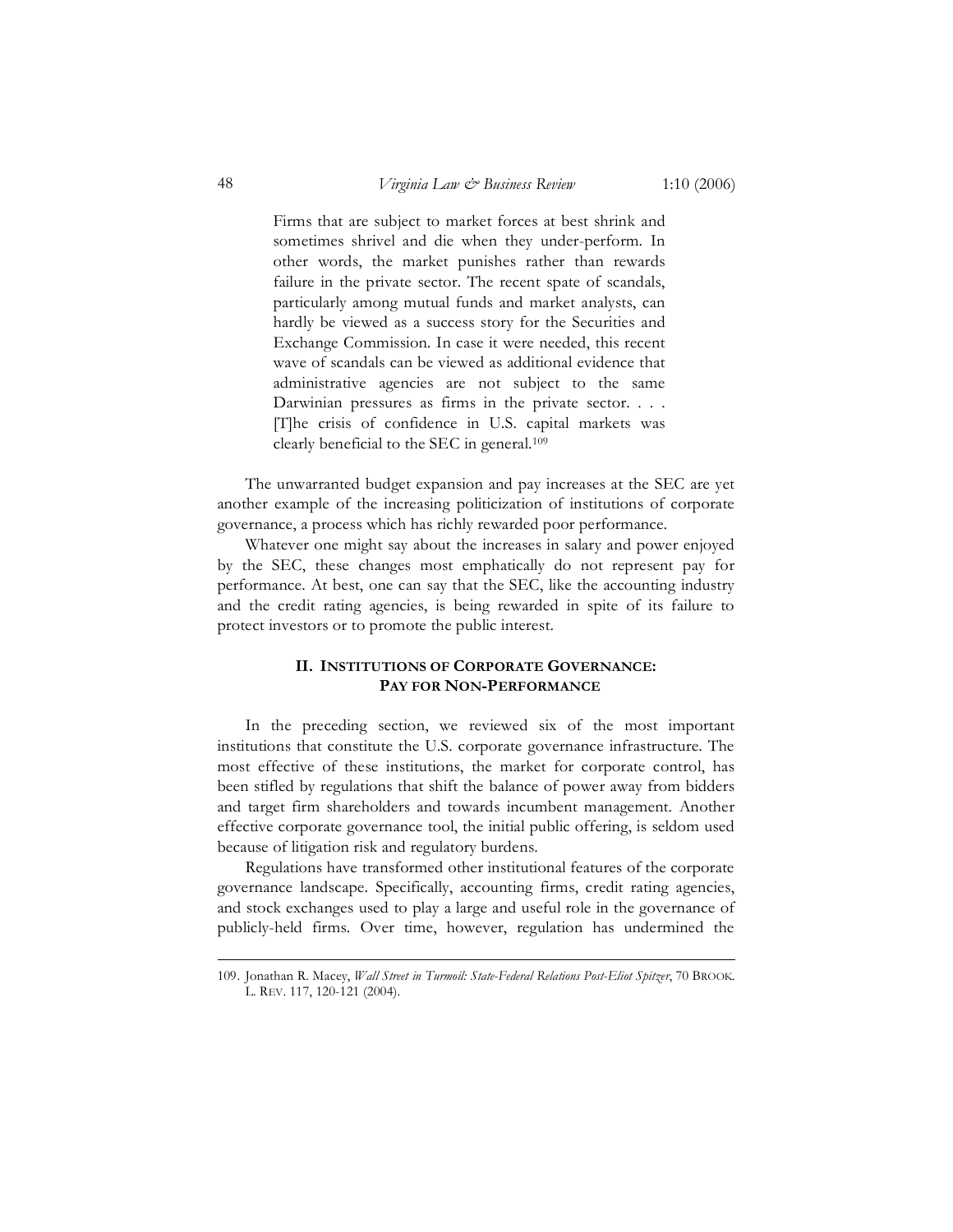effectiveness of these institutions as well. Where there used to be marketdriven demand for the services of auditors, rating agencies, and organized stock exchange, the demand for these services is now a construct of complex regulatory regimes that not only require public companies to purchase the services generated by these firms, but effectively cartelize the industries that provide these services. In the case of accounting firms and credit rating agencies, regulators have cartelized the industry by erecting barriers to entry that limit to a handful the number of firms that can compete to provide these services. In the case of the organized stock exchanges, regulations not only dramatically restrict entry, they also limit competition and innovation by coordinating the internal governance rules of the exchanges.

Hovering somewhere above this complex and depressing picture is the Securities and Exchange Commission, which has been generously rewarded for its own non-performance. Responding to political pressure, the SEC has pressed for changes in corporate governance rules that are both costly and ineffectual, but that help the SEC to expand its own constituency. The new rules regarding expanding shareholders' access to the corporate election machinery and the governance of mutual funds both fit this description. They purport to be devices aimed at improving corporate governance, but in fact, they are likely to be highly ineffectual.

#### **A. The SEC's Shareholder Access Proposal**

 $\overline{a}$ 

In 2003, the SEC proposed Rule 14a-11, which represents a major change in the ability of outsiders to gain access to corporate voting machinery. <sup>110</sup> If enacted, this rule would permit qualifying outside shareholders to require the corporations in which they own shares to place their nominee on the corporation's ballot along side the company's own nominees.111 Companies subject to the rule also would be required to publish the nominee's supporting statement.

<sup>110.</sup> Security Holder Director Nominations, Concept Release No. 34-4826, 68 Fed. Reg. 60, 784 (proposed Oct. 23, 2003).

<sup>111.</sup> Only shareholders who meet four criteria will have access to the company's proxy materials. The four criteria for such shareholders are: (a) beneficial ownership of more than five percent of the company's voting stock, held continuously for at least two years; (b) declaration of intent to continue owning the requisite number of securities through the date of the relevant shareholders' meeting; (c) eligibility to report their holdings on Schedule 13G rather than 13D; and (d) filing of a Schedule 13G before their nomination is submitted to the corporation*. Id.*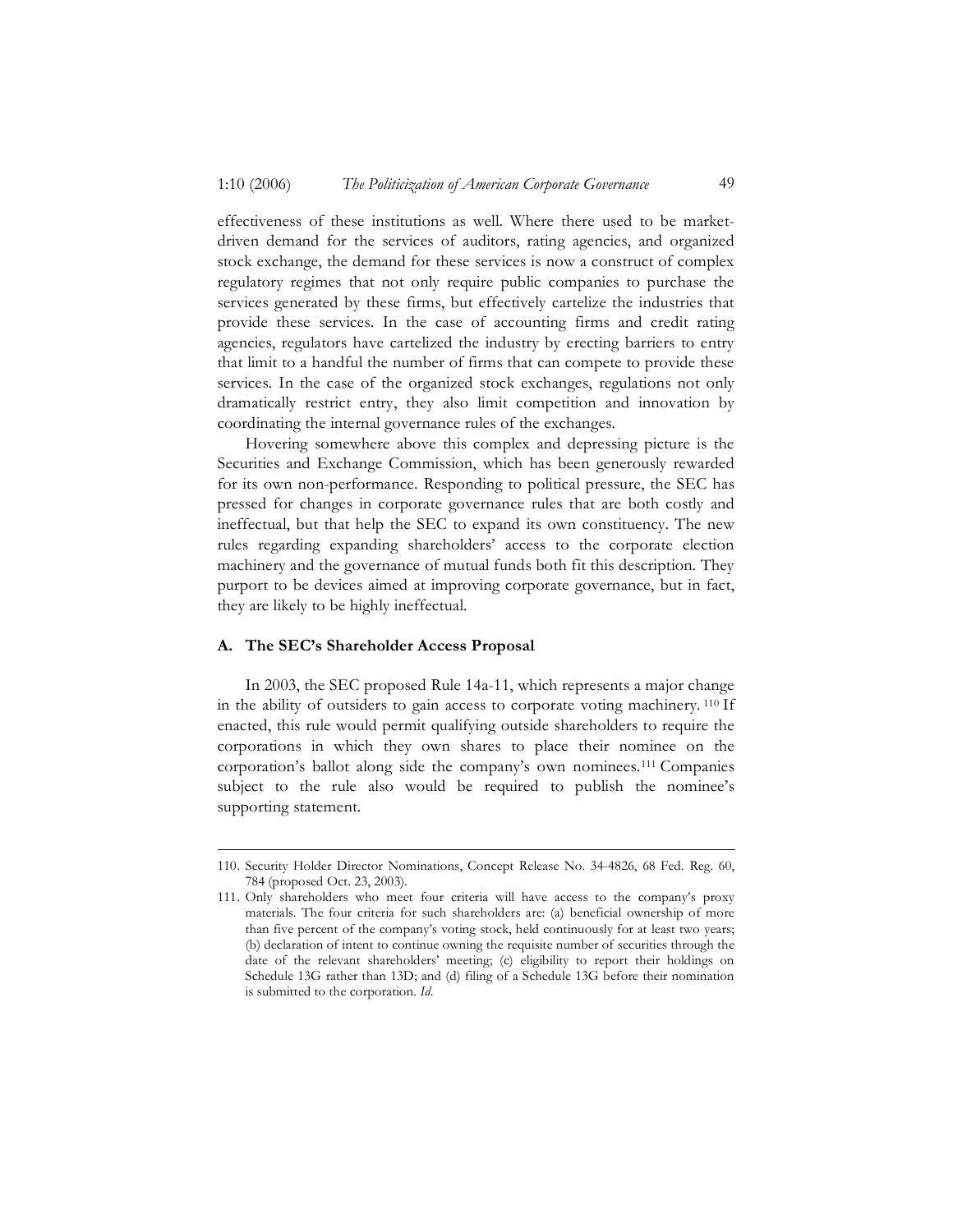The rule would give shareholder groups this access to the corporate proxy machinery only if one of two triggering events were to occur. The first triggering event is majority shareholder approval of a shareholder proposal to authorize shareholder nominations that has been placed on the ballot under SEC Rule 14a-8.112 The second triggering event is the casting of thirty-five percent or more of the total votes in a corporate election by shareholders electing to withhold proxy authority from the incumbent board of directors.113 If one of these two triggering events occurs, then at the following annual meeting at which directors are to be elected, shareholder nominees must be included in the company's ballot and accompanying proxy statement.114 As I have observed before, this ineffectual proposal reflects the SEC's "desperate attempt to regain control of the regulatory agenda"115 in the field of capital markets regulation.

The SEC could, if it were so inclined, enact voting rules that improved the quality of corporate governance by reducing the ability of incumbent managers to bypass shareholders' efforts to vote on management proposals such as poison pills that impede the market for corporate control. Specifically, the SEC has withheld vigorous support of the shareholder rights by-law, which would allow investors to enact corporate bylaws requiring directors to permit shareholders to vote on the issue of whether a company should nullify anti-takeover devices such as the poison pill, when a company receives a fully funded cash takeover bid for all of its outstanding shares at a substantial premium to market.116

Along these lines, the explicit provisions in the SEC's proposed rules that make it impossible for shareholders to replace a majority of incumbent directors are critical to understanding the SEC's proposal regarding director nominations. According to the proposal, any candidate nominated by the shareholders must be an independent director under listing standards applicable to the issuer and must also be independent of the shareholders that nominate him or her. This means that a nominee, no matter how much support she has from the shareholders, cannot be affiliated with an outside group seeking to gain control of the board. Moreover, only one candidate can

<sup>112.</sup> *Id*.

<sup>113.</sup> *Id.*

<sup>114.</sup> *Id*.

<sup>115.</sup> Jonathan R. Macey, *Securities and Exchange Nanny*, WALL ST. J., Dec. 30, 2003, at A10.

<sup>116.</sup> *See* Jonathan R. Macey, *The Legality and Utility of the Shareholder Rights Bylaw*, 26 HOFSTRA L. REV. 835, 837 (1998).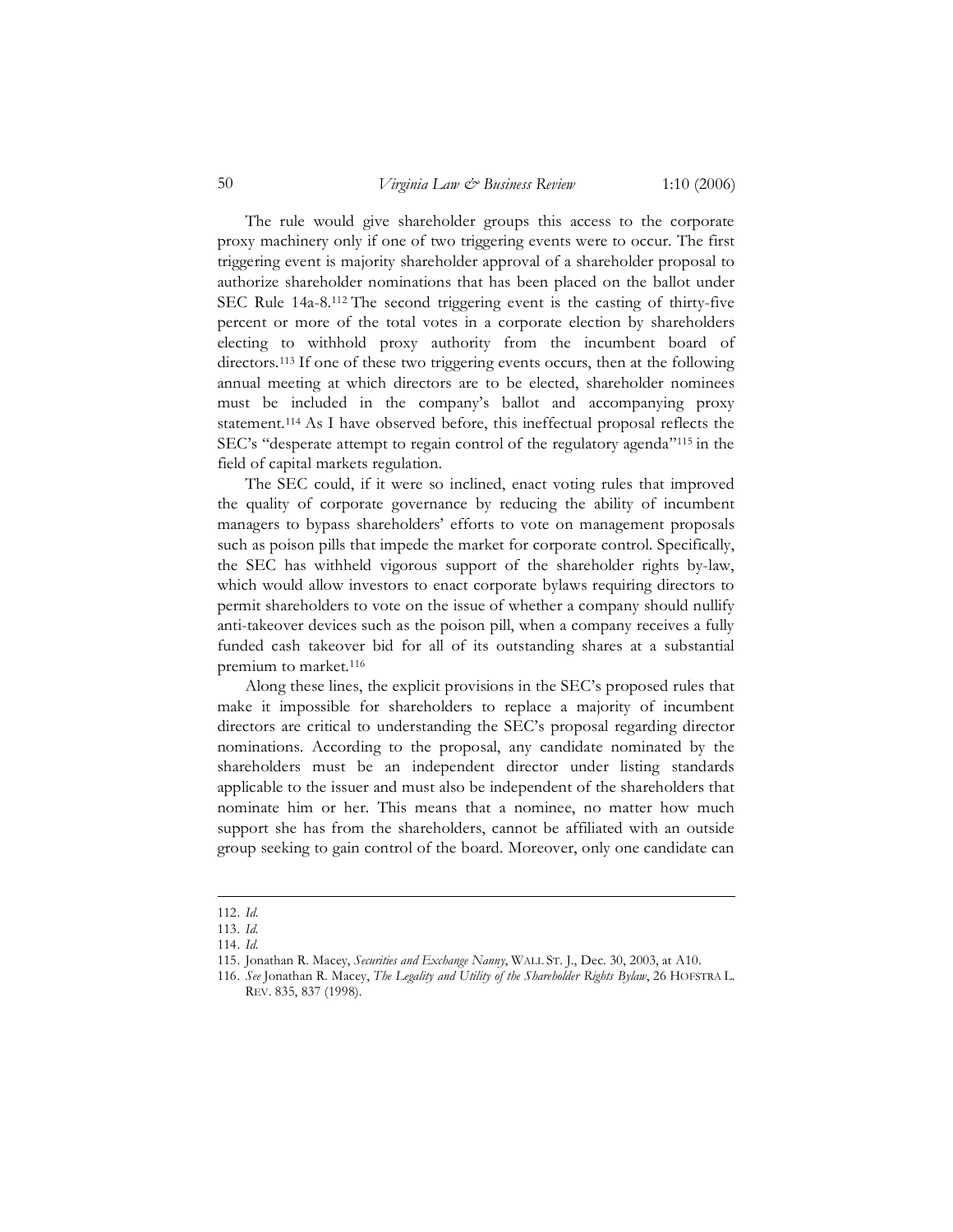be nominated if the board has fewer than nine members.117 Two candidates may be nominated if the board is composed of nine to nineteen directors and votes are withheld from two management nominees. <sup>118</sup> The number of nominees increases to a maximum of three if the board is composed of twenty or more directors and votes are withheld from three management nominees.119 Thus, under the SEC's proposal, shareholders can only replace two-ninths of the board, far less than the majority necessary for control. And even this pale version of a control contest is diminished further by the fact that it takes two election cycles before any shareholder nominees can be elected because one election is necessary in order to obtain the votes necessary to trigger an election the following year. The time lag extends still further because shareholders and shareholder groups must have held over five percent of the issuer's securities for at least two years to nominate a candidate for the board.120

Thus, the SEC's proposed rule cannot be construed as bolstering the faltering market for corporate control, because it cannot be used to facilitate a control transaction. Rather, as I have previously observed, the SEC's proposed new rule is a "poorly disguised attempt [by the SEC] to link itself to a new constituency: public interest pension funds and other 'activist' shareholder groups, whose preferences and agendas are unlikely to reflect the profit-maximization motive that is embraced by the average investor."121

#### **B. SEC Mutual Fund Board Chairman Independence Rule**

In another example of the new, post-Enron SEC, on June 23, 2004, by a vote of three to two, the SEC voted to require that the chairs of mutual funds' boards of directors be independent of the advisors of such funds.<sup>122</sup> Commissioner Cynthia A. Glassman commented on the complete lack of empirical or theoretical justification for this proposal:

<sup>117.</sup> Security Holder Director Nominations, 68 Fed. Reg. at 60,797.

<sup>118.</sup> *Id.*

<sup>119.</sup> *Id.* 60,797-98

<sup>120.</sup> *Id.* at 60,799.

<sup>121.</sup> Macey, *supra* note 109, at 136.

<sup>122.</sup> Disclosure Regarding Approval of Investment Advisory Contracts by Directors of Investment Companies, Securities Act Release No. 8433, Exchange Act Release No. 49,909, Investment Company Act Release No. 26,486, 17 C.F.R. § 239, 240, and 274, 69 Fed. Reg. 39,798.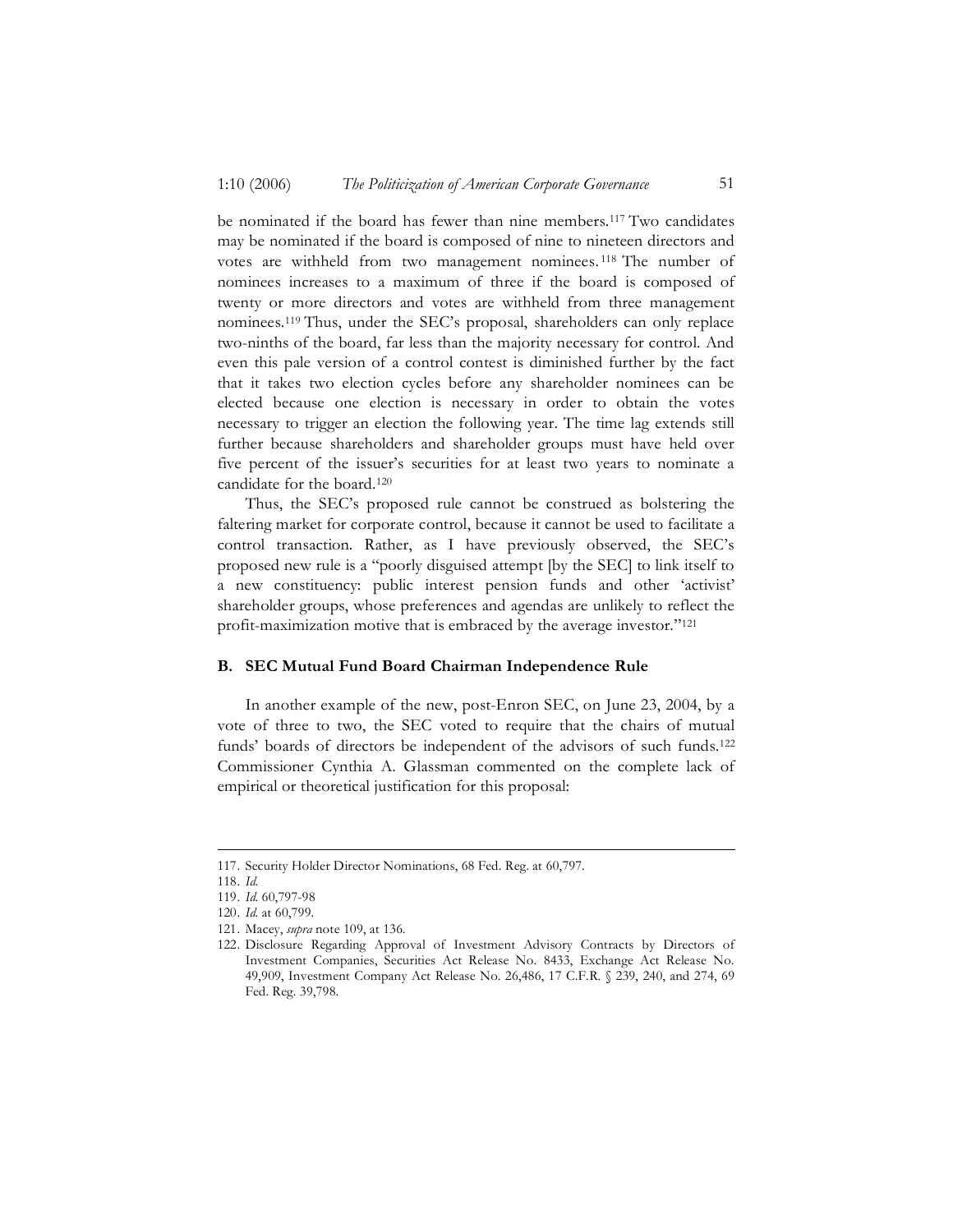It is a fact that many of the top-rated funds today based on high performance and low fees have inside chairs. Why should we tell shareholders they can no longer have the form of governance that produced this high level of performance? And further, why should we require them to pay for it? There can be no doubt that this requirement will add to fund expenses. An independent chair cannot be expected to have—and in most cases, will not have hands-on knowledge about fund operations. Therefore, to be effective, the chair would have to hire a staff. Shareholders will bear that expense as well as the likely additional cost of the independent chairman. In sum, the benefits are illusory, but the costs are real.123

Commissioner Glassman also noted the lack of empirical evidence for the assumption, inherent in this rule, that mutual funds with independent chairs have either higher returns or lower overhead and administrative costs than mutual funds chaired by insiders:124

> As with the SEC's proposed shareholder ballot-access rule, it appears that in promulgating the chairman independence rule, the Commission is clearly less concerned with shareholder welfare and the quality of U.S. capital markets than it has been in the past. The public interest concern with the quality of U.S. investors and capital markets appears to have been replaced by a regulatory agenda that includes rulemaking oriented towards special-interest groups.125

In the post-Enron world, the SEC, always a political support-maximizing bureaucracy, is guided by political considerations, not policy considerations in its determination of what new corporate governance rules should be promulgated and in determining how its existing rules should be enforced.

<sup>123.</sup> Cynthia A. Glassman, Statement by SEC Commissioner Regarding Investment Company Governance Proposal Address at U.S. Securities and Exchange Commission Open Meeting (June 23, 2004), *available at* http://www.sec.gov/news/speech /spch062304cag.htm.

<sup>124.</sup> *Id*.

<sup>125.</sup> Macey, *supra* note 109, at 137.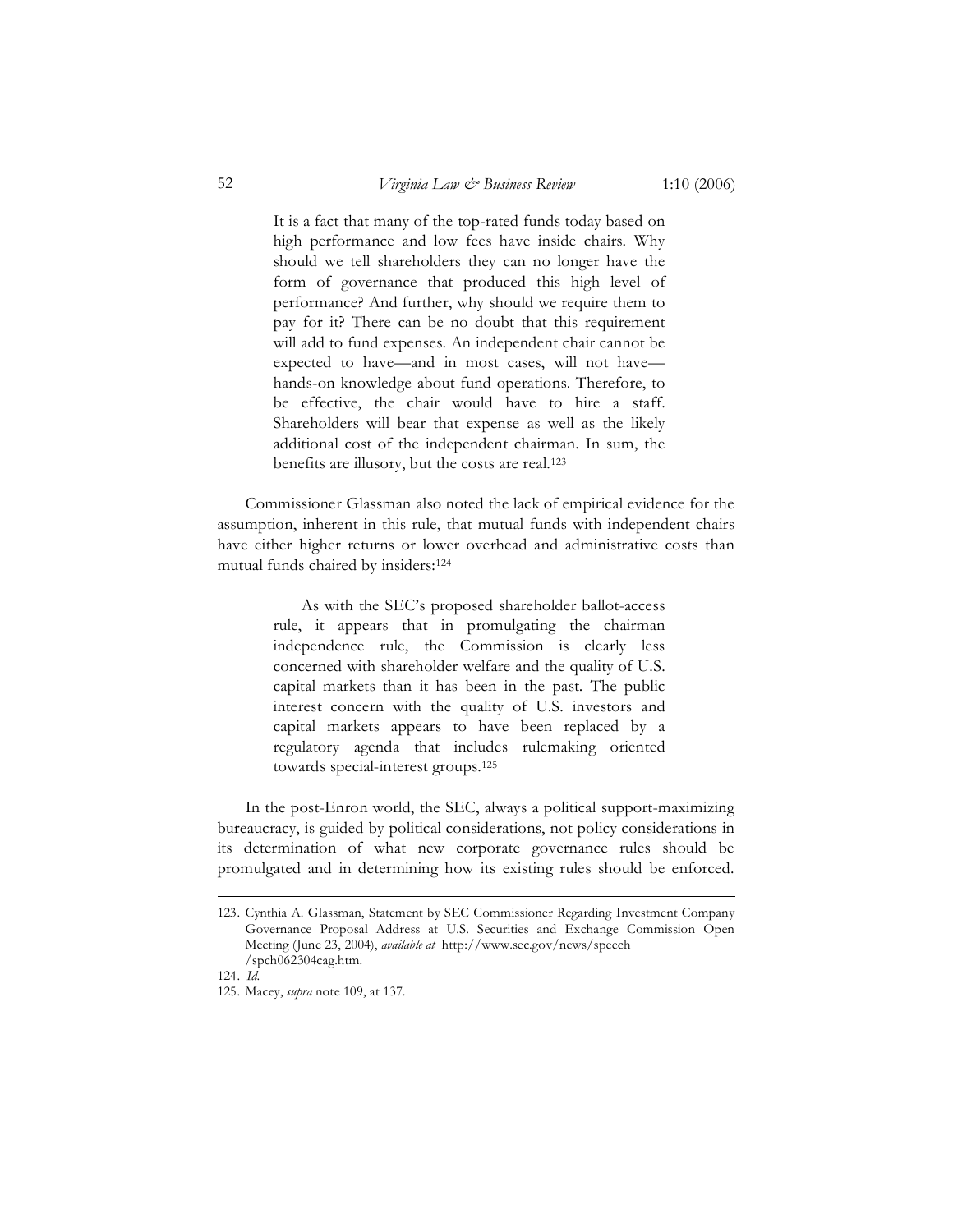Rather than use its interpretive and regulatory powers to promulgate regulations that improve the functioning of the market for corporate control or encourage initial public offerings, the SEC has chosen to allocate its resources towards cosmetic measures, like shareholder ballot access and independent board chairs for mutual funds. The only bottom line that will be improved by passage of these measures is the SEC's own. <sup>126</sup>

#### **CONCLUSION**

The SEC's success in procuring more resources, in the form of higher budget allocations, does not necessarily mean that the SEC's power and prestige have increased in the wake of the corporate scandals that have rocked Wall Street. Also, the SEC's budget increases do not reflect heightened public recognition of the SEC's relevance or effectiveness. Rather, the SEC's success in the budgetary process reflects the need for federal officials to appear to be "doing something" in the wake of the crises that have emerged on Main Street (e.g., Enron, Global Crossing, Adelphia, Tyco, Waste Management, and Sunbeam) and in the wake of the scandals that the SEC's main rival, Eliot Spitzer, has uncovered on Wall Street (e.g., financial analysts and market timers at mutual funds).

As an economic matter, corporate governance rules can be categorized as either effective or ineffective. As a political matter, corporate governance rules can be categorized as either favored or disfavored. Strikingly, this article has shown that those corporate governance rules that seem to be most favored in the political realm are precisely those rules that are least effective in practice. By contrast, those corporate governance rules that are the most effective, as measured by the extent to which they reduce agency costs and enhance shareholder wealth, are those that are least favored in the realm of politics. These observations do not bode well for the future of the U.S. economy.

<sup>126.</sup> Coffee, *supra* note 107, at 46, 49 (discussing the SEC's passivity with regard to the mutual fund crisis). *See also* Macey, *supra* note 107.